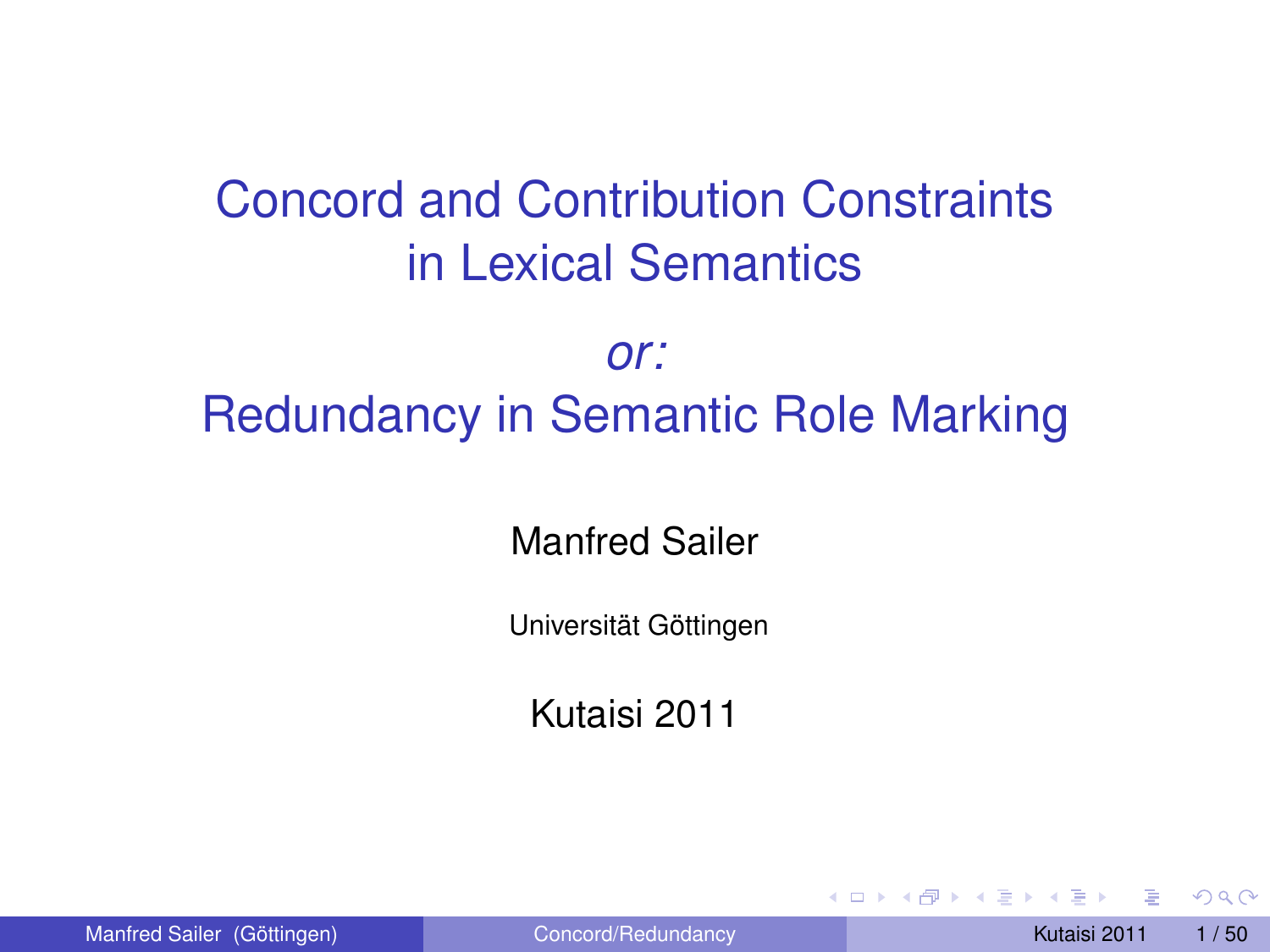

#### **[Selected PPs](#page-5-0)**

- [Type of selected PPs](#page-6-0)
- [The status of Type AB prepositions](#page-11-0)
- **•** [Frames and selected prepositions](#page-19-0)

#### [Lexical Resource Semantics \(LRS\)](#page-21-0)

- [Background](#page-22-0)
- [Concord and contribution in operator combinatorics](#page-26-0)
- [Lexical semantics in LRS](#page-32-0)  $\bullet$
- [Comparison to frames](#page-34-0)

#### **[LRS Analysis of selected PPs](#page-36-0)**

5 [Summary and discussion: Integrating frames?](#page-44-0)

<span id="page-1-0"></span>**B** K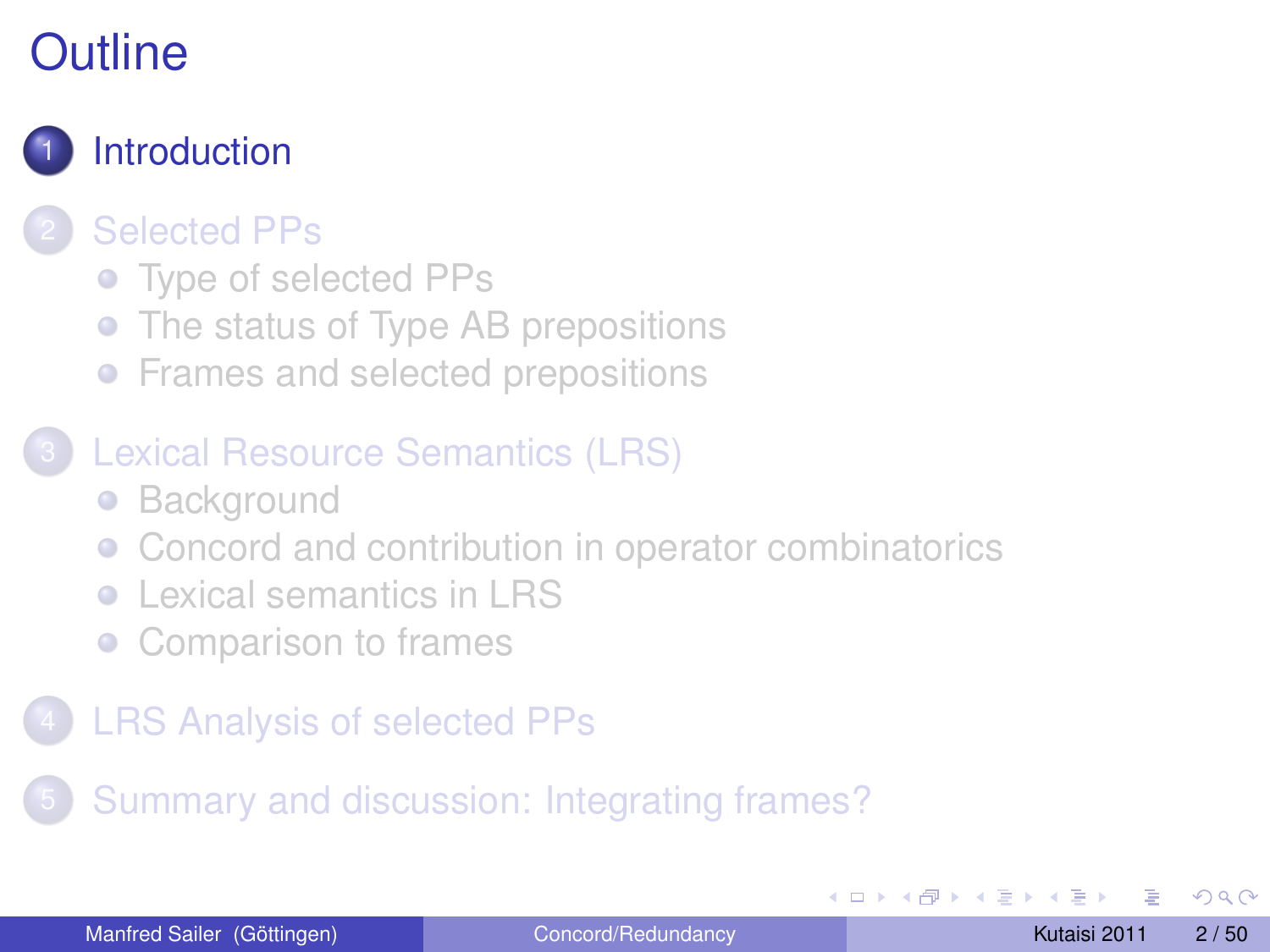## Topic

- *speak*-frame in FrameNet (framenet.icsi.berkeley.edu/): 2 *speak-on-topic* 3  $\overline{a}$  $\overline{a}$ 4 SPEAKER **AUDIFNCE** TOPIC  $\overline{1}$  $\mathbf{r}$  $\overline{1}$
- Representation with "conjoined decompositional predicates": **speak**(*e*) ∧ **Speaker**(*e*, *x*) ∧ **Audience**(*e*, *y*)∧**Topic**(*e*, *z*)
- Syntactic realization of the topic:
	- (1) a. They talked about/ of/  $*$  $\emptyset$ /  $*$  in this issue.
		- b. They discussed about/ \*of/ ∅/ \*in this issue.
		- c. They are interested \*about/ \*of/ \*∅/ in this issue.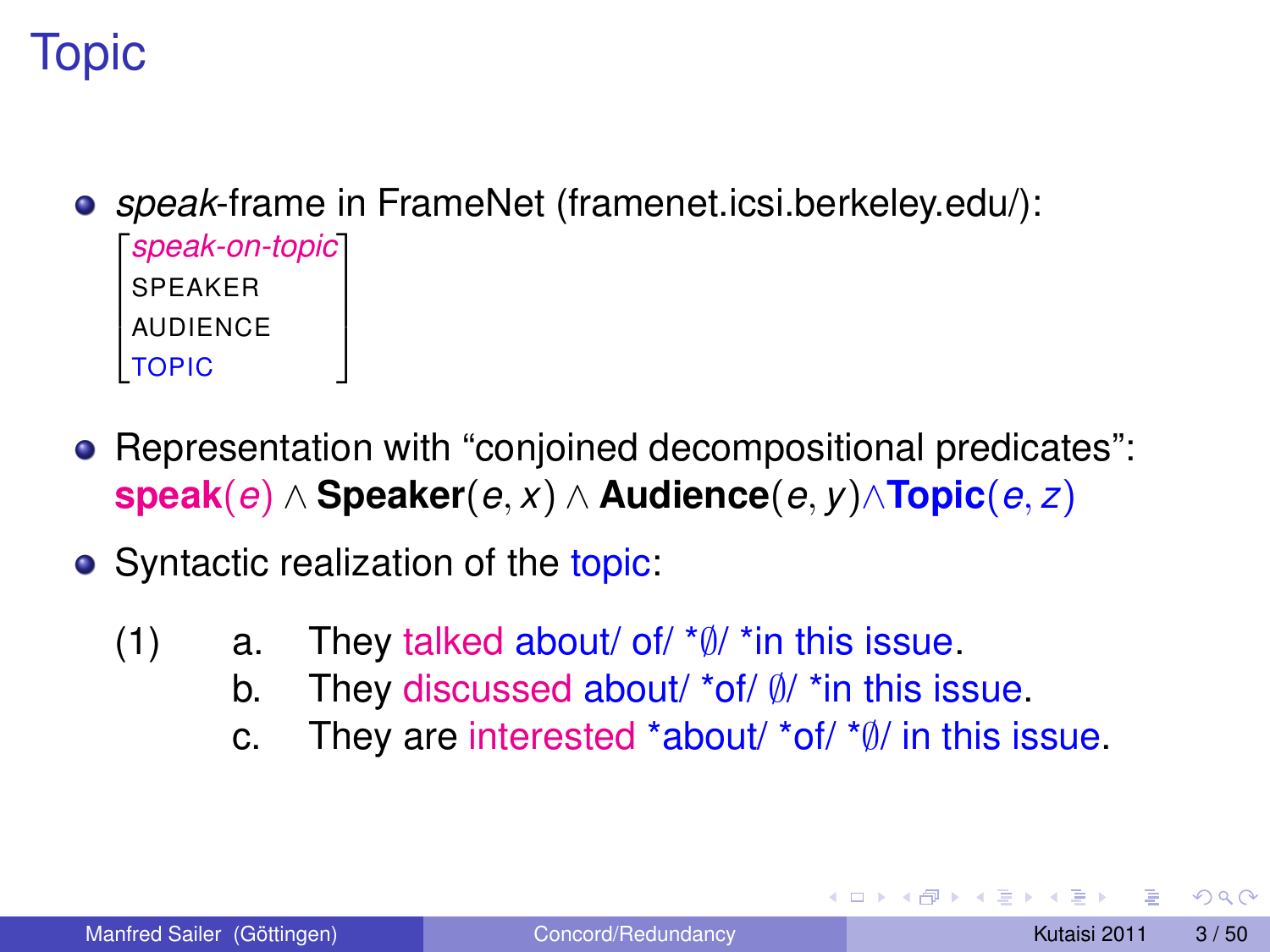#### Research questions

- **•** Transparent and plausible semantics for head and dependent?
- How to combine the contribution of a dependent with that of the head?
- Role of frames and role of conjoined decompositional predicate representation?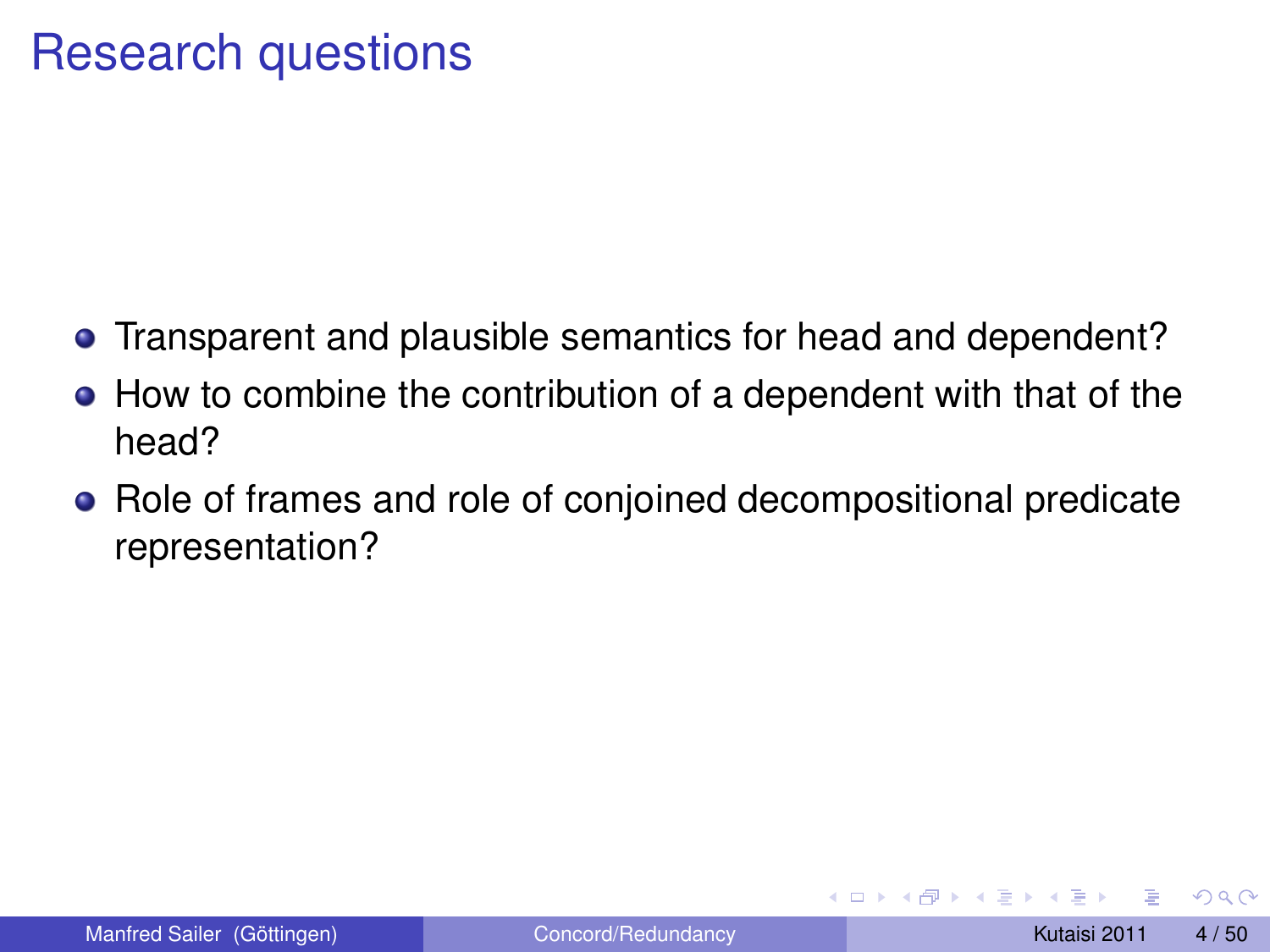

#### **[Selected PPs](#page-5-0)**

- [Type of selected PPs](#page-6-0)
- [The status of Type AB prepositions](#page-11-0)
- **•** [Frames and selected prepositions](#page-19-0)

#### [Lexical Resource Semantics \(LRS\)](#page-21-0)

- [Background](#page-22-0)
- [Concord and contribution in operator combinatorics](#page-26-0)
- **[Lexical semantics in LRS](#page-32-0)**
- [Comparison to frames](#page-34-0)
- [LRS Analysis of selected PPs](#page-36-0)

5 [Summary and discussion: Integrating frames?](#page-44-0)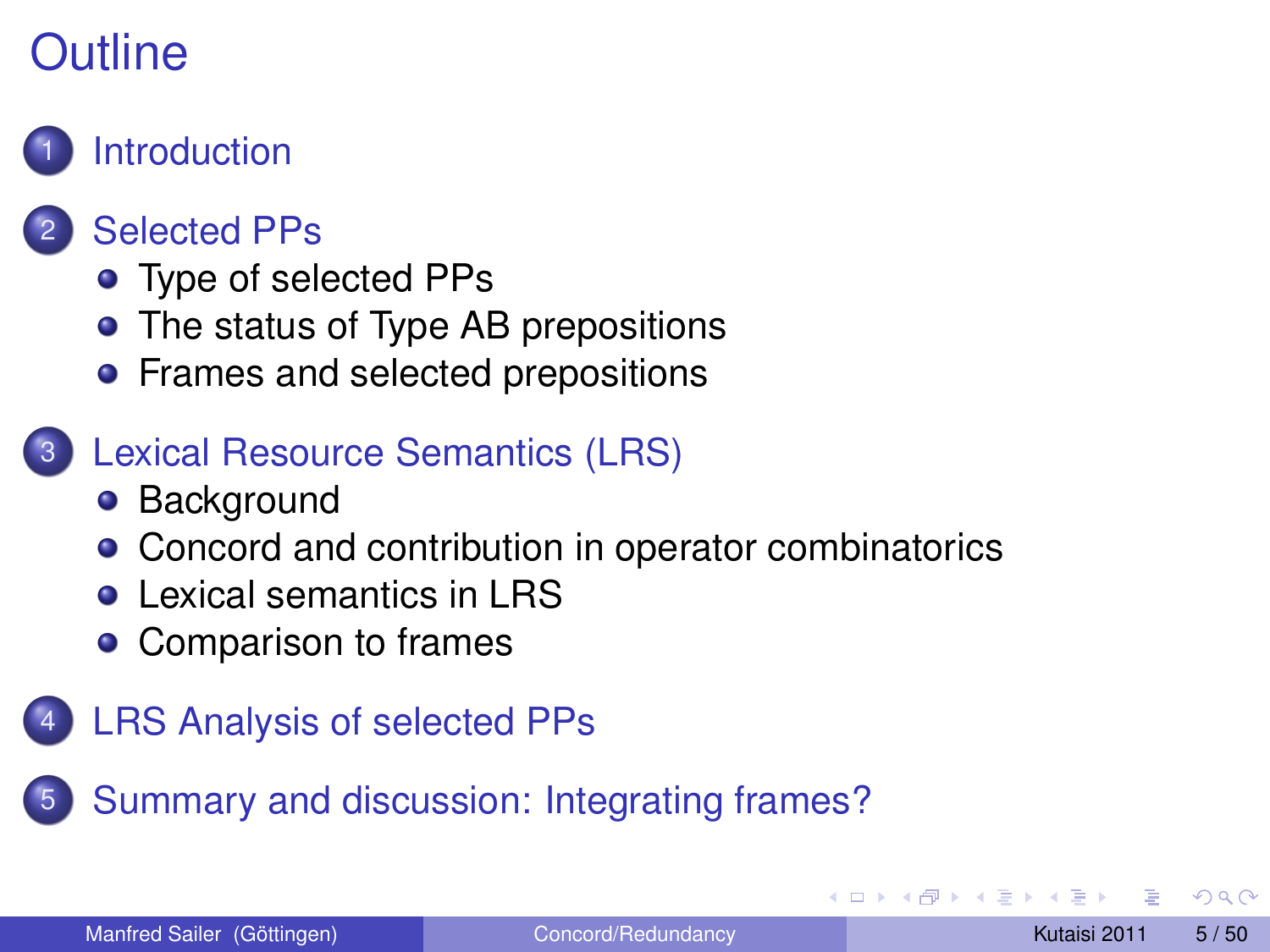#### **[Introduction](#page-1-0)**



#### **[Selected PPs](#page-5-0)**

- [Type of selected PPs](#page-6-0)
- [The status of Type AB prepositions](#page-11-0)
- **•** [Frames and selected prepositions](#page-19-0)

#### [Lexical Resource Semantics \(LRS\)](#page-21-0)

- **[Background](#page-22-0)**  $\bullet$
- [Concord and contribution in operator combinatorics](#page-26-0)
- [Lexical semantics in LRS](#page-32-0)
- <span id="page-5-0"></span>[Comparison to frames](#page-34-0)
- **[LRS Analysis of selected PPs](#page-36-0)**

5 [Summary and discussion: Integrating frames?](#page-44-0)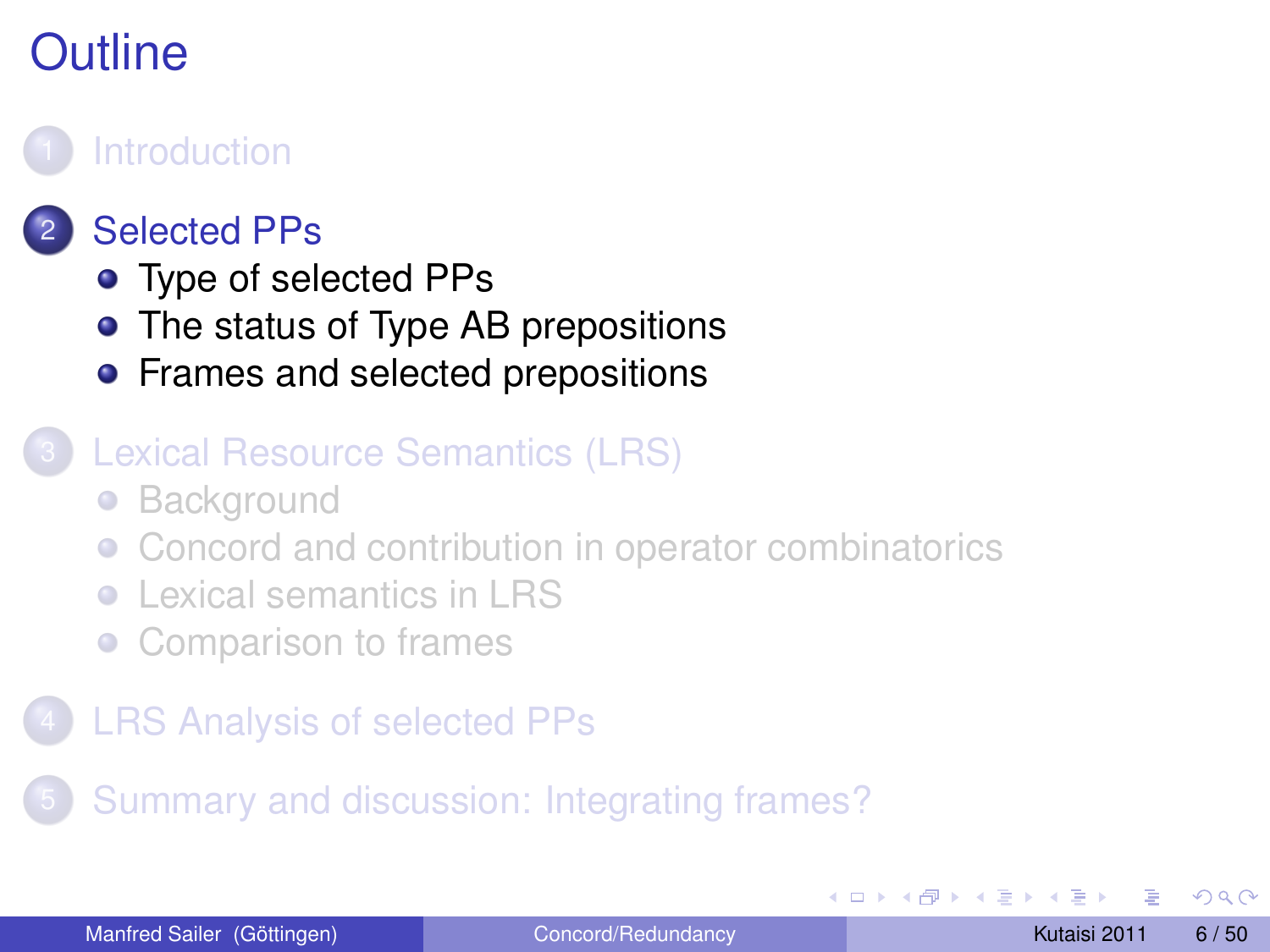

#### **[Selected PPs](#page-5-0)**

- [Type of selected PPs](#page-6-0)
- [The status of Type AB prepositions](#page-11-0)  $\bullet$
- **•** [Frames and selected prepositions](#page-19-0)

#### [Lexical Resource Semantics \(LRS\)](#page-21-0)

- [Background](#page-22-0)  $\bullet$
- [Concord and contribution in operator combinatorics](#page-26-0)
- [Lexical semantics in LRS](#page-32-0)
- <span id="page-6-0"></span>[Comparison to frames](#page-34-0)

#### [LRS Analysis of selected PPs](#page-36-0)

5 [Summary and discussion: Integrating frames?](#page-44-0)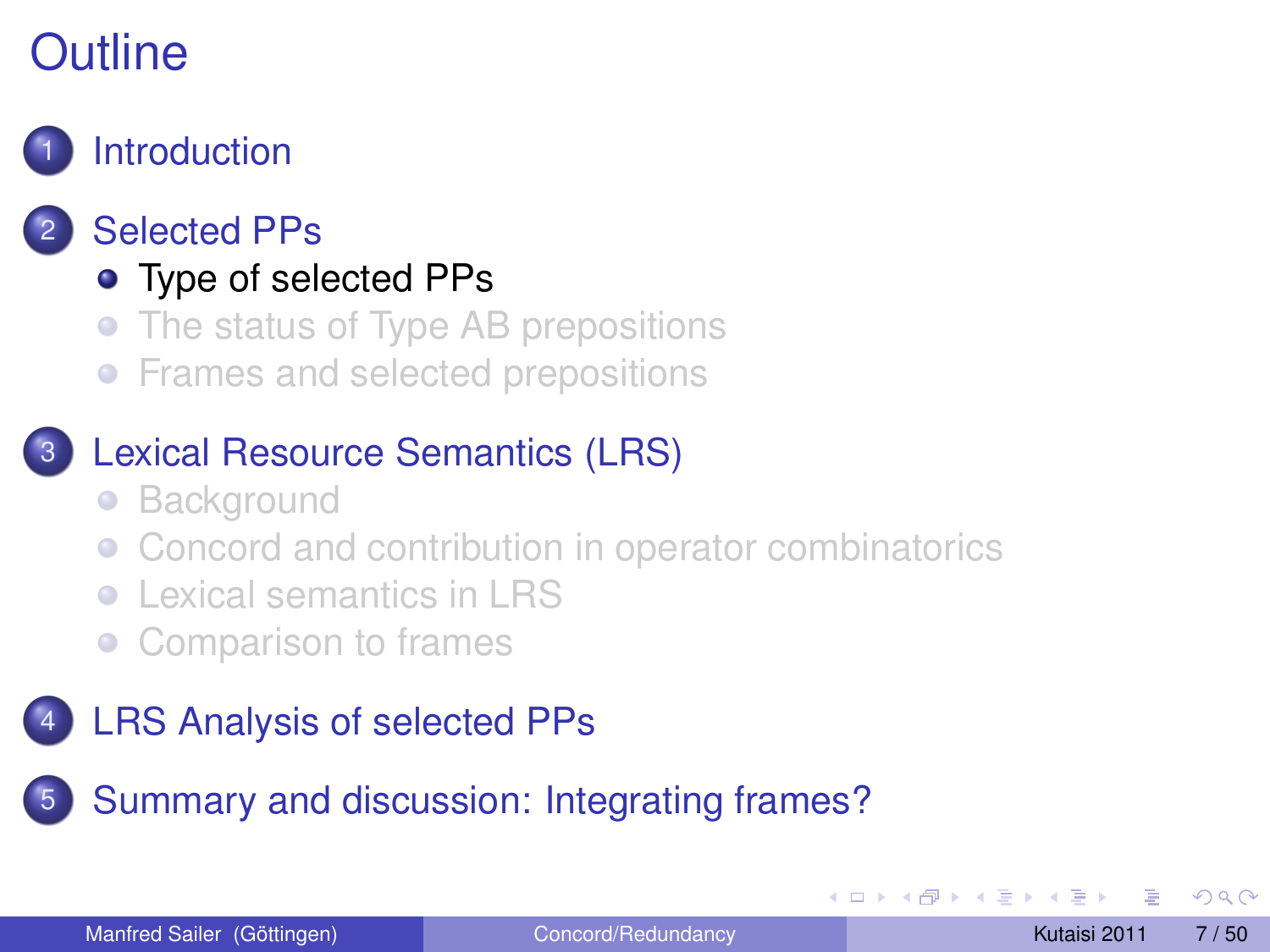## Three types of selected PPs

Tseng (2000): *The Representation and Selection of Prepositions*, Ph.D. thesis. University of Edinburgh.

- Type A: preposition makes independent contribution to the meaning; preposition is relatively free.
- Type B: preposition makes no contribution to the meaning; preposition is fixed.
- Type AB: prepositions makes contribution to the meaning; preposition is fixed.
	- $(2)$  a. Type A: Alex put the book on/ under the table.
		- b. Type B: Everyone picked on/ \*under the new student.
		- c. Type AB: Pat knocked at/ \*by the door.

 $\Omega$ 

イロト イ押 トイラト イラト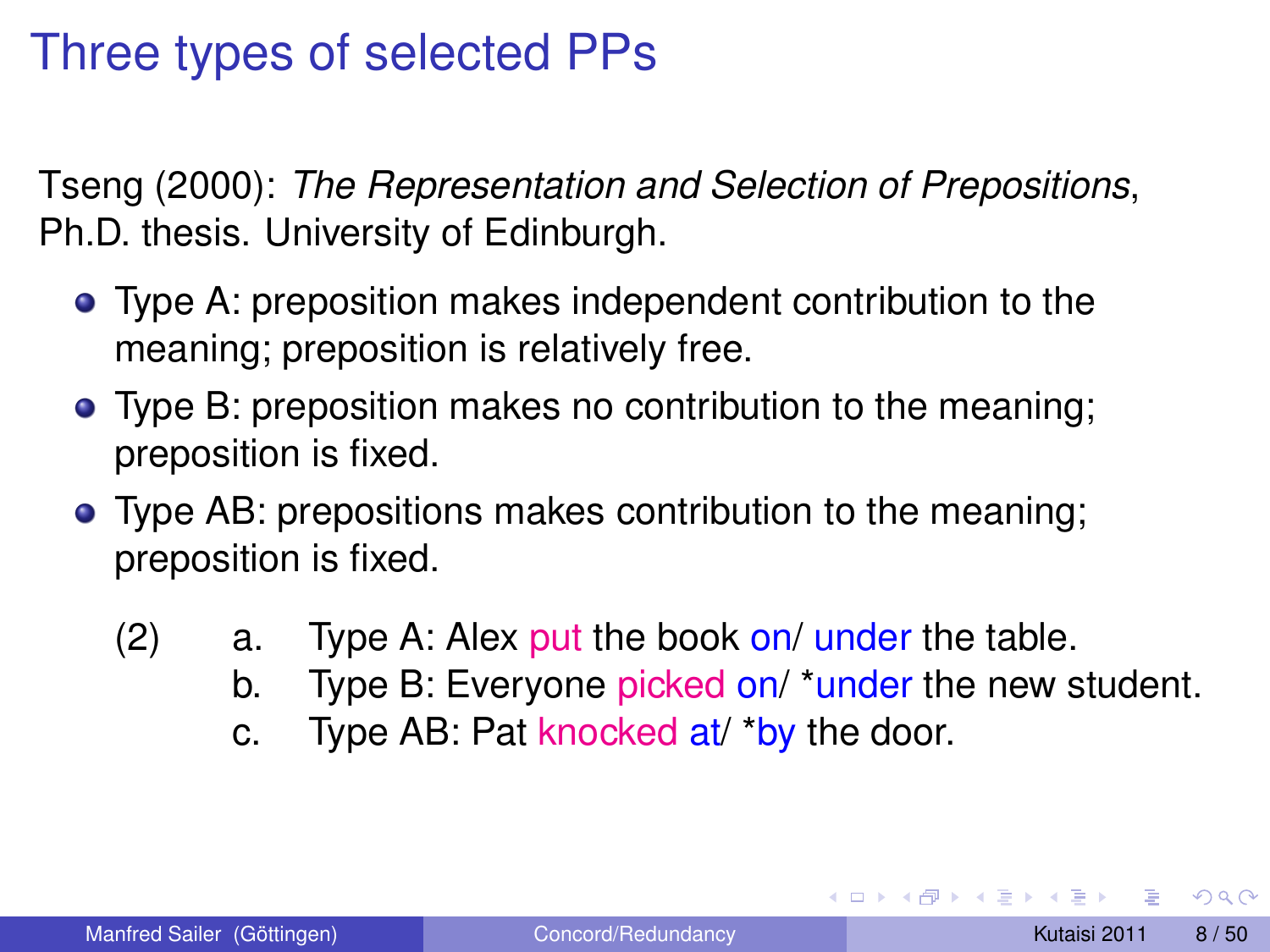## The status of topic prepositions

- *of*: Type B
	- $(3)$  We talked of this incident last night.
		- a. free predicative use: \* This book is of Georgia.
		- b. passive: This incident was talked of a lot last year.

systematically marks complement PPs, but doesn't specify a semantic role.

- *about*: Type AB
	- (4) We talked about this incident last night.
		- a. free predicative use: This book is about Georgia.
		- b. passive: This incident was talked about a lot last year.

systematically marks complement PPs and specifies a topic-role.

 $\rightarrow$   $\rightarrow$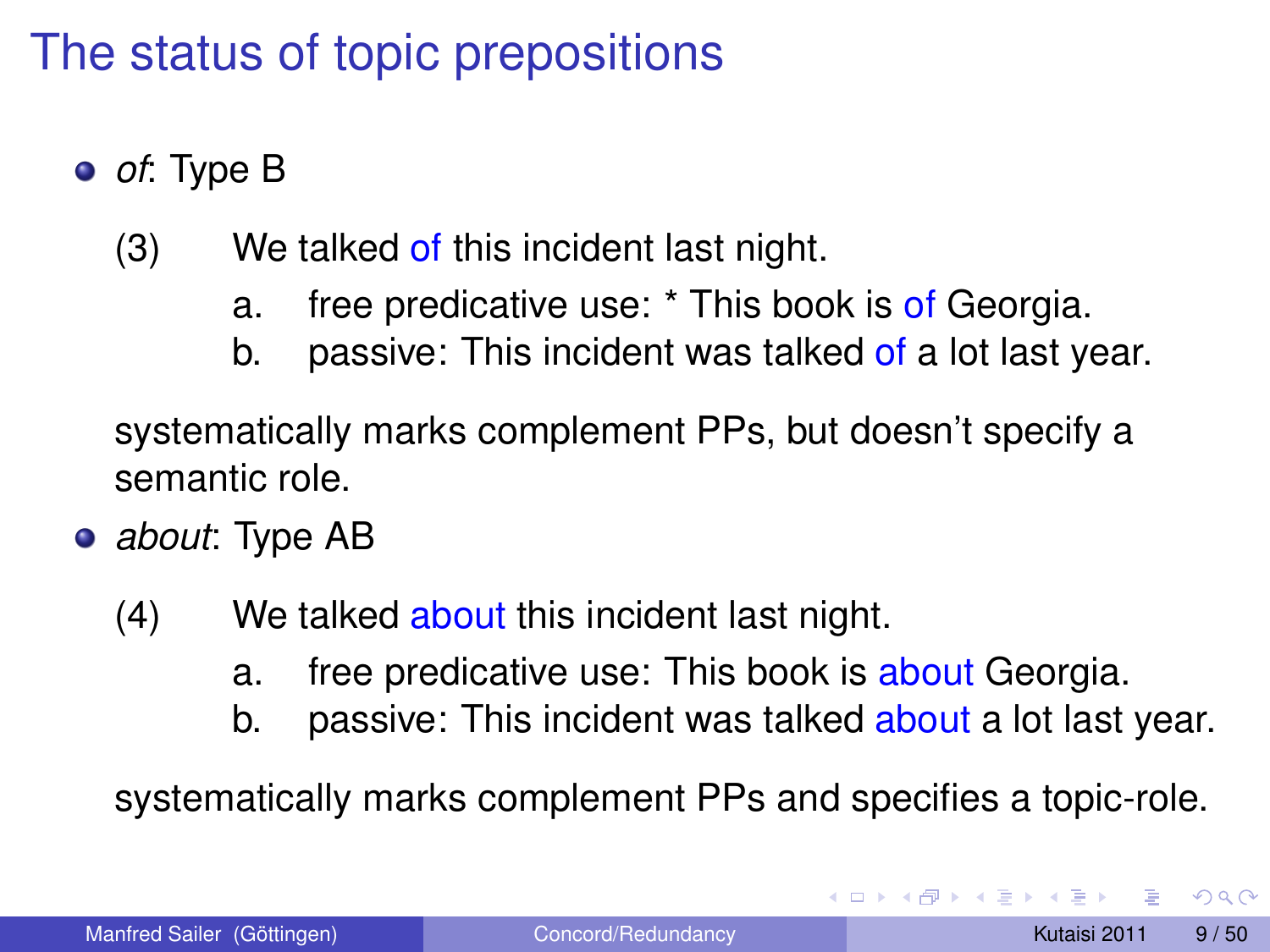## *talk*

#### *talk*:

- ▶ syntactic selection: NP<sub>*x*</sub>, PP[*of*|*about*]<sub>*v*</sub>
- <sup>I</sup> semantic contribution: **talk**(*e*) ∧ **Speaker**(*e*, *x*) ∧ **Topic**(*e*, *y*)
- PP[*of*]: *y* Type B preposition; no redundancy
- PP[*about*]: . . . ∧**Topic**(*e*, *y*)

Type AB preposition; redundant marking of the Topic role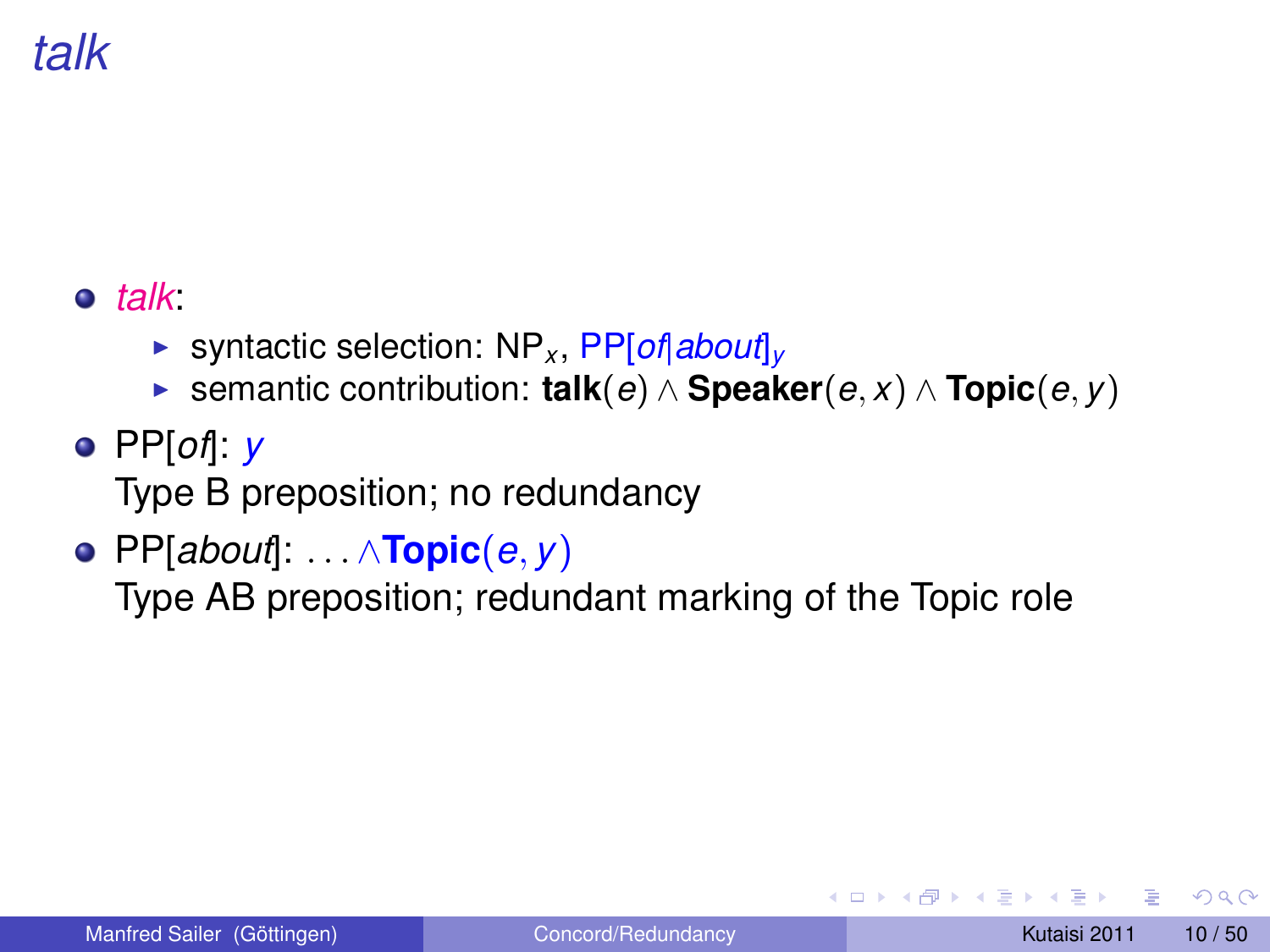## Other predicates with topic role

*discuss*:

- *discuss*:
	- ▶ syntactic selection: NP<sub>*x*</sub>, NP<sub>*v*</sub> |PP[*about*]<sub>*v*</sub>
	- <sup>I</sup> semantic contribution: **discuss**(*e*) ∧ **Speaker**(*e*, *x*) ∧ **Topic**(*e*, *y*)
- NP*<sup>y</sup>* : *y* no redundancy
- PP[*about*]*<sup>y</sup>* : . . . ∧**Topic**(*e*, *y*)

Type AB preposition; redundant encoding

*be interested in*:

- *interested*:
	- ▶ syntactic selection: NP<sub>*x*</sub>, PP[*in*]<sub>*v*</sub>
	- $\blacktriangleright$  semantic contribution: **interest**(*e*) ∧ **Experiencer**(*e*, *x*) ∧ **Topic**(*e*, *y*)
- PP[*in*]*<sup>y</sup>* : *y* Type B preposition; no redundancy

 $\Omega$ 

化重氮化重氮化

 $\leftarrow$   $\Box$   $\rightarrow$   $\leftarrow$   $\leftarrow$   $\Box$   $\rightarrow$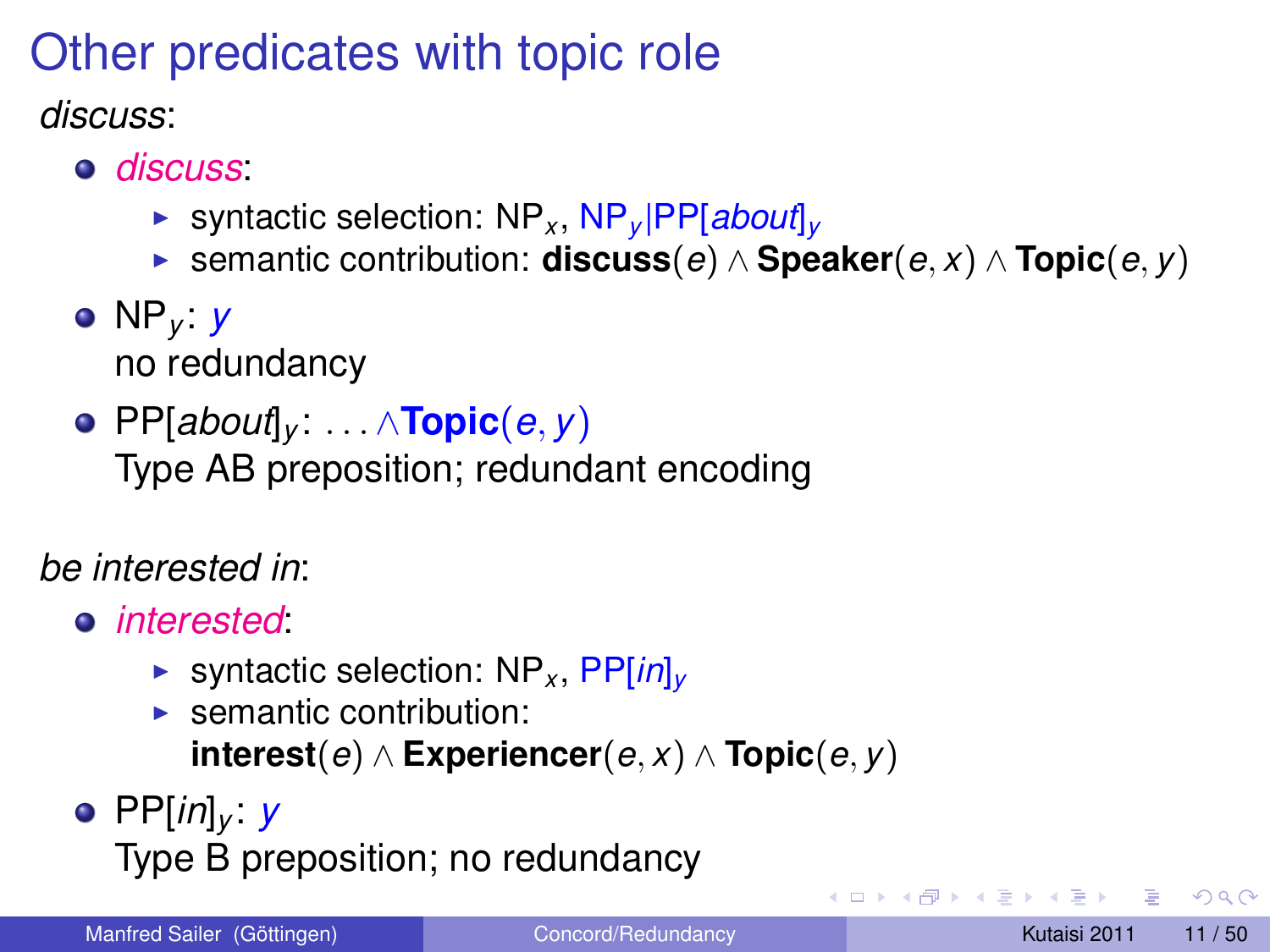#### **[Introduction](#page-1-0)**

#### **[Selected PPs](#page-5-0)**

- [Type of selected PPs](#page-6-0)
- [The status of Type AB prepositions](#page-11-0)
- **•** [Frames and selected prepositions](#page-19-0)

#### [Lexical Resource Semantics \(LRS\)](#page-21-0)

- [Background](#page-22-0)  $\bullet$
- [Concord and contribution in operator combinatorics](#page-26-0)
- [Lexical semantics in LRS](#page-32-0)
- <span id="page-11-0"></span>[Comparison to frames](#page-34-0)

#### [LRS Analysis of selected PPs](#page-36-0)

5 [Summary and discussion: Integrating frames?](#page-44-0)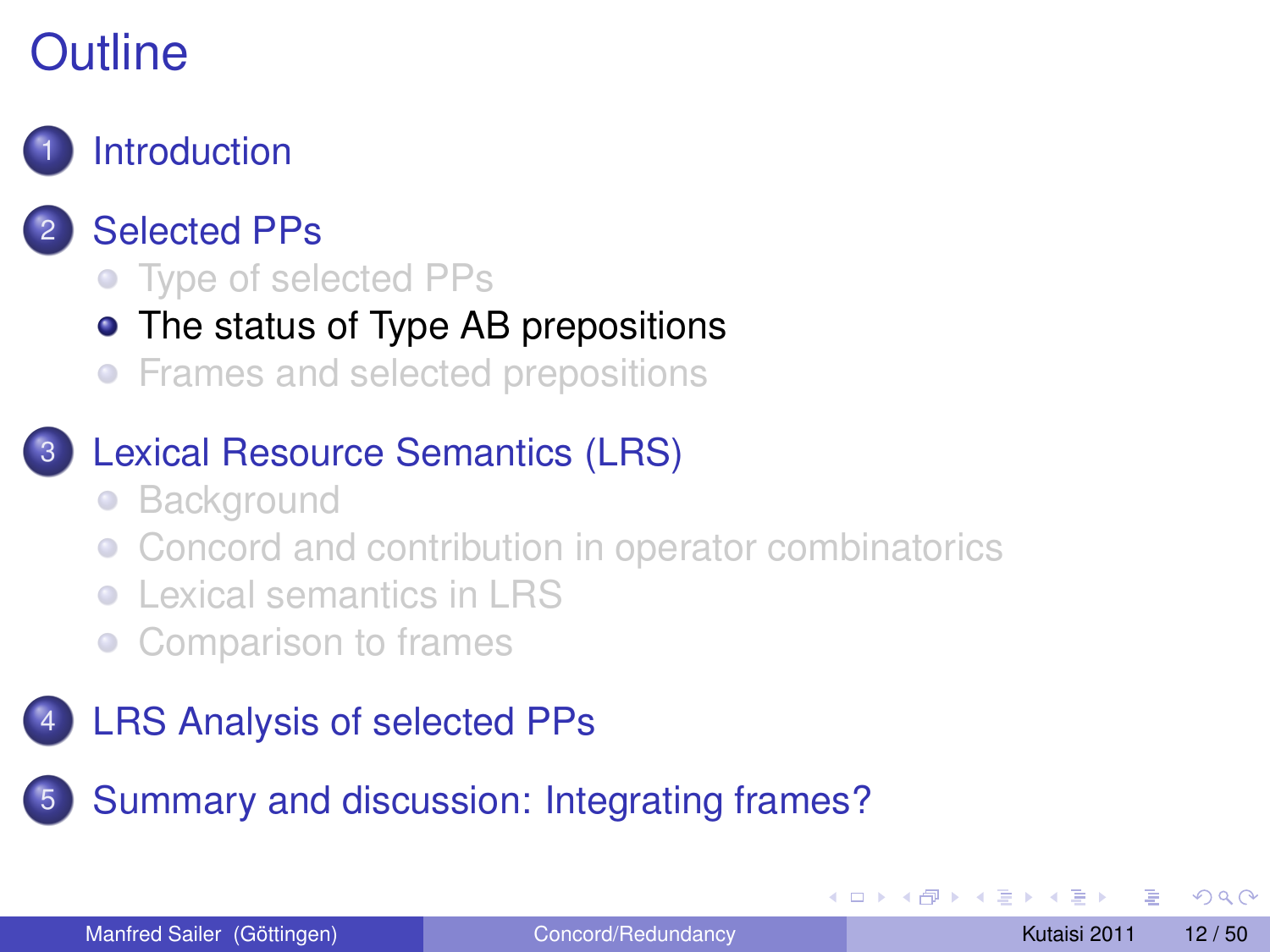## The semantics of Type AB prepositions

- Type AB prepositions always make redundant semantic contributions.
- Arguments for this
	- ► *be-* verbs in German
	- $\triangleright$  Selected PPs in Esperanto
	- ► *durch* PPs in German

 $\Omega$ 

 $\mathcal{A}$  . If  $\mathcal{B}$  and  $\mathcal{A}$  is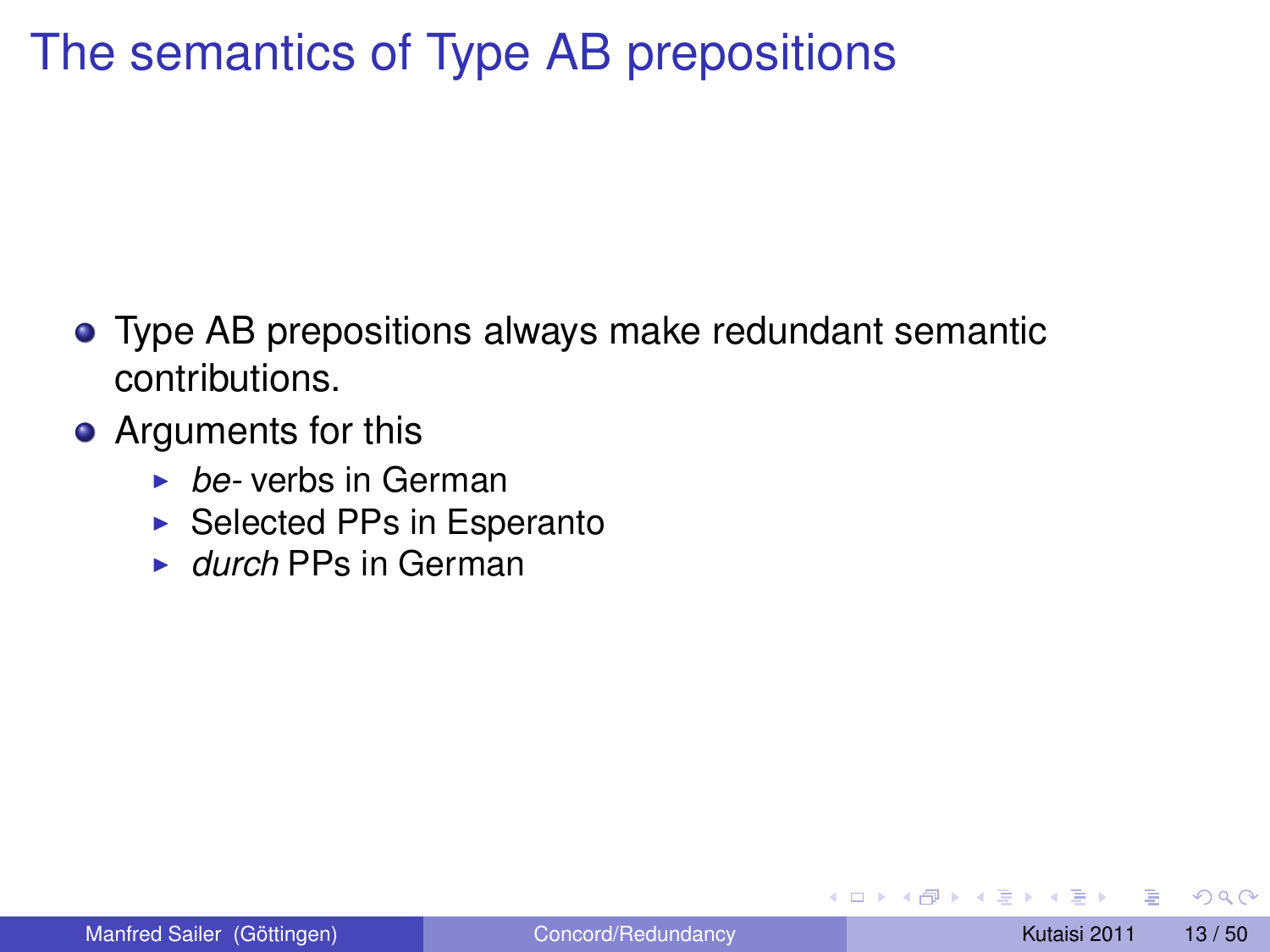## German *sprechen* ('speak/talk')

- (5) Wir sprachen \*(<del>übe</del>r) das Thema. we talked about the topic
	- Analysis 1:
		- ► *sprechen*:
			- syntactic selection: NP*<sup>x</sup>* , PP[*über*]*<sup>y</sup>* semantic contribution: **talk**(*e*) ∧ **Speaker**(*e*, *x*)
		- ▶ PP[*über*]: Type A preposition? non-redundant meaning contribution
	- **•** Analysis 2:
		- <sup>I</sup> *sprechen*:

syntactic selection: NP*<sup>x</sup>* , PP[*über*]*<sup>y</sup>* semantic contribution: **talk**(*e*) ∧ **Speaker**(*e*, *x*) ∧ **Topic**(*e*, *y*)

**PP**[*über*]: Type AB preposition redundant meaning contribution

 $\Omega$ 

**REPAREM**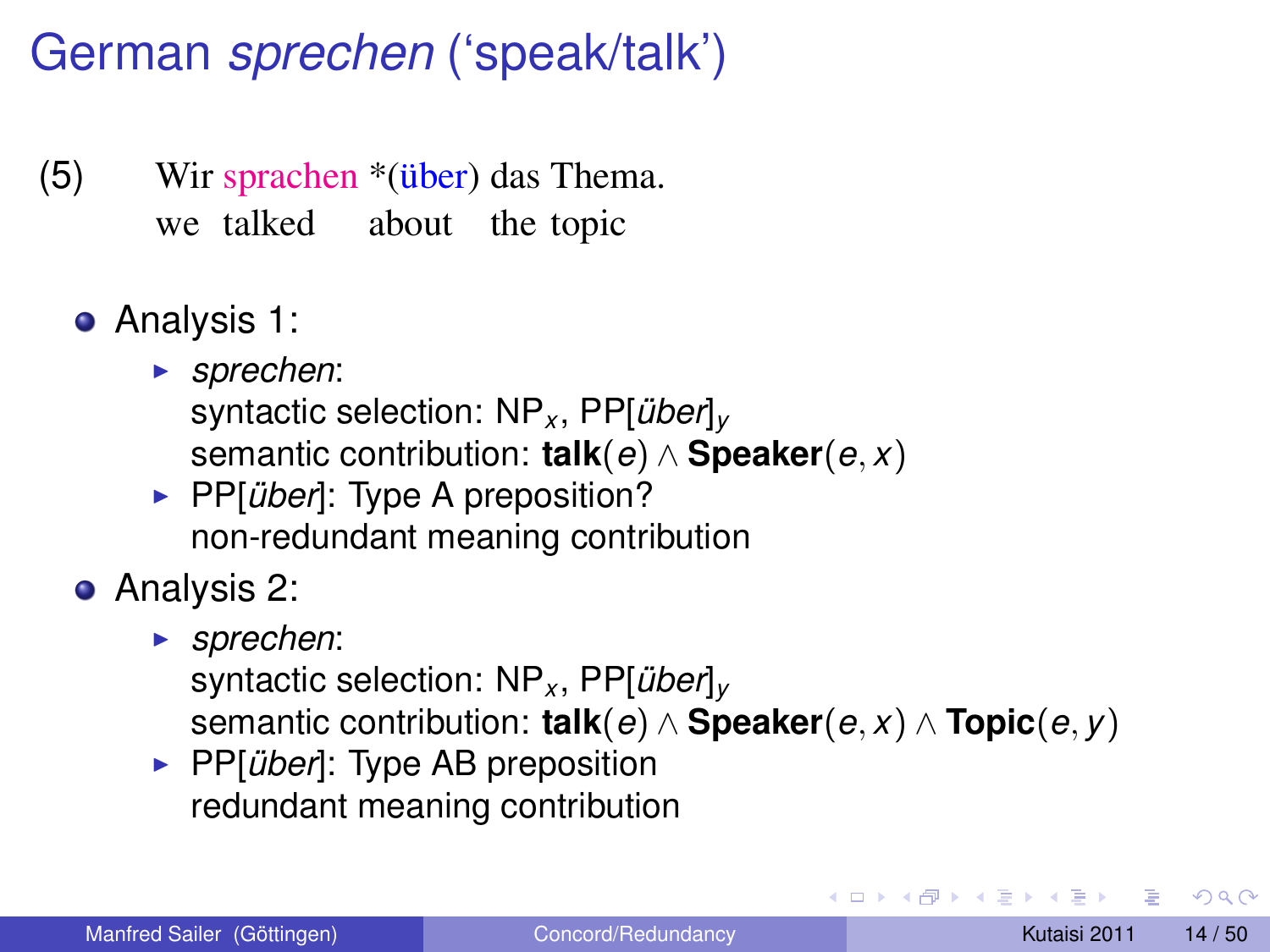## German *sprechen* ('speak/talk')

- <span id="page-14-0"></span>(6) a. Wir sprachen \*(über) das Thema. we talked about the topic
	- b. Wir be-sprachen (\*über) das Thema. we be-talked (about) the topic
	- *be-*V (Günther, 1986; Wunderlich, 1987)
	- Pattern: NP*<sup>x</sup>* PP*<sup>y</sup>* V 7→ NP*<sup>x</sup>* NP*<sup>y</sup> be-*V
	- Type of PP: Type AB: see [\(6\)](#page-14-0)
		- (7) Type B:
			- a. Sie wachten über die Stadt. they kept watch over the city
			- b. Sie be-wachten die Stadt.
	- *be-* does not change the semantic contribution, only the syntactic selection frame.
	- Analysis 1 is to be preferred.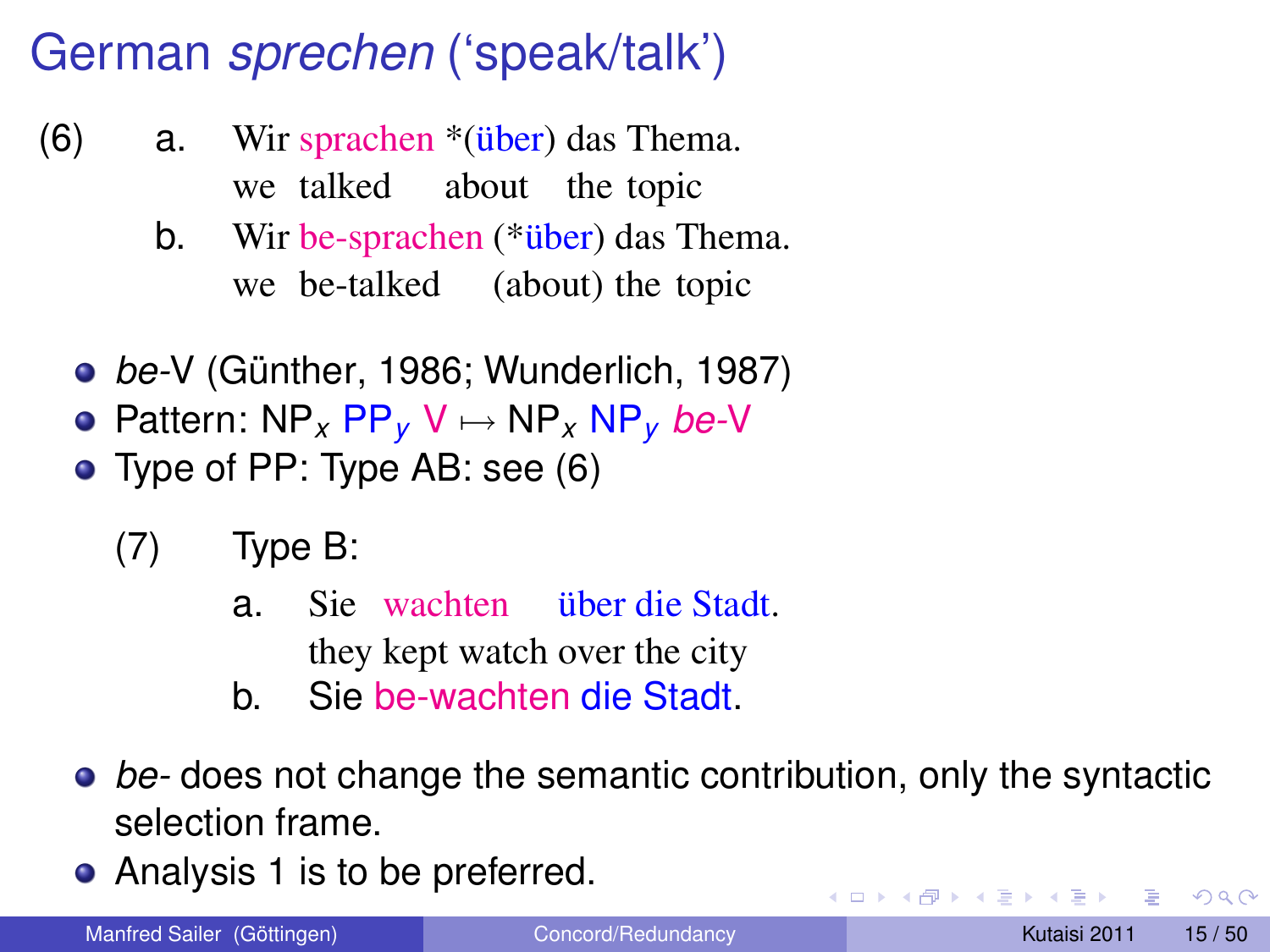Remark: *be-* with Type A prepositions

- Different syntactic pattern:  $NP<sub>x</sub> NP<sub>y</sub> PP<sub>z</sub> V \mapsto NP<sub>x</sub> NP<sub>z</sub> PP[*mit*]$ <sub>v</sub> *be*-V
	- (8) Type A preposition with transitive verb:
		- a. Alex legte Alex put (in laying position) books on the sofa Bücher auf das Sofa.
		- b. Alex belegte das Sofa mit Büchern. Alex be-put the sofa with books
	- (9) Type A preposition with intransitive verb:
		- a. Alex lag Alex was laying on the sofa auf dem Sofa.
		- b. \*Alex be-lag das Sofa.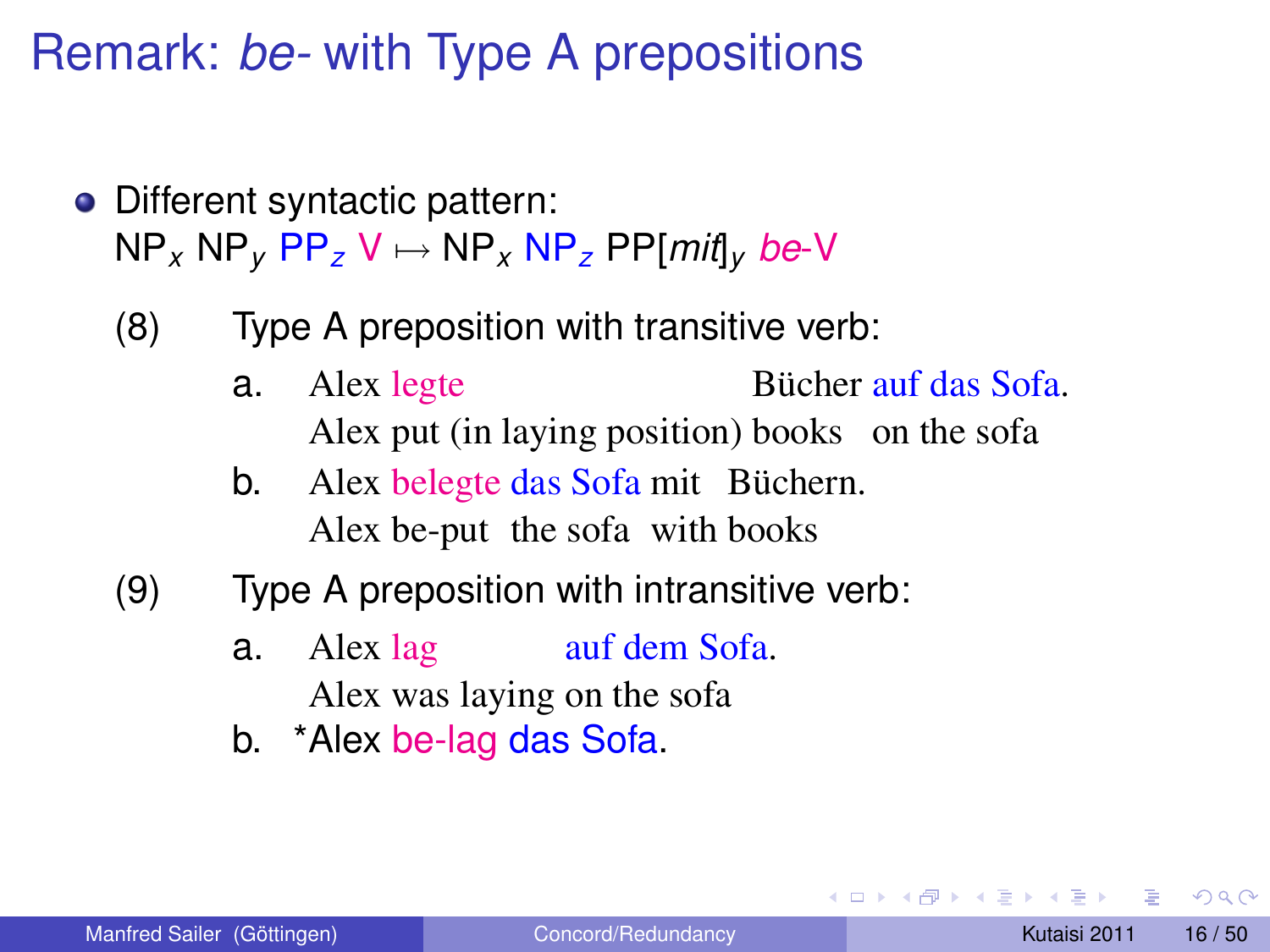## Selected PPs in Esperanto

- English: typically Type A or Type B Esperanto (Zamenhof, 1905): mainly Type A or Type AB
- All selected PPs that express topic take *pri* ('about'): *diskuti (pri)* ('discuss'), *paroli (pri)* ('speak'), *interesigi (pri) ˆ* ('be interested'), *plendi (pri)* ('complain'), . . .
- Only Type B preposition: *je*
	- $(10)$ they waited *je*/ for/ to/ about the bus atendis je/ \*por/ \*al/ \*pri la buso.
- Sometimes: variation between Type AB preposition and *je*:
	- (11) Ili kulpigis min je/ pri/ pro they accused me *je*/ about/ because of sabotage sabotaĝo.
- Clear distinction between Type AB and Type B preposition would be obscured if we assumed an empty

 $\Omega$ 

イロメ イ押メ イヨメ イヨメー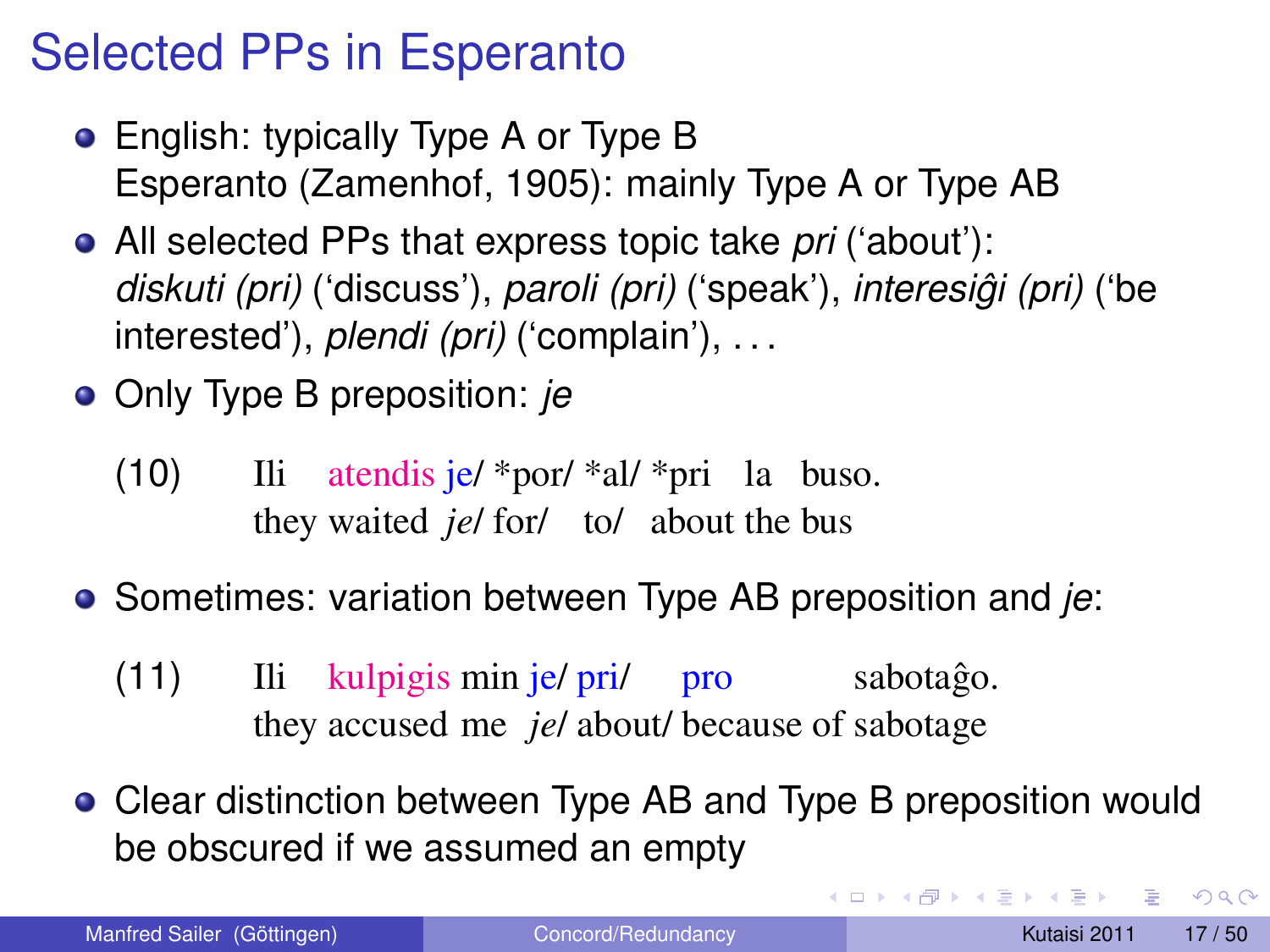## Solstad (2007): German *durch* ('through')

- (12) a. a Polizist wurde durch einen Schuss getötet. policemen was through a shot killed
	- b. Ohnesorg starb durch einen gezielten Schuss. Ohnesorg died through an accurate shot
	- *durch* can express a cause.
	- Redundant marking of causation with predicates like *kill*.
	- Non-redundant marking of causation with predicates like *die*.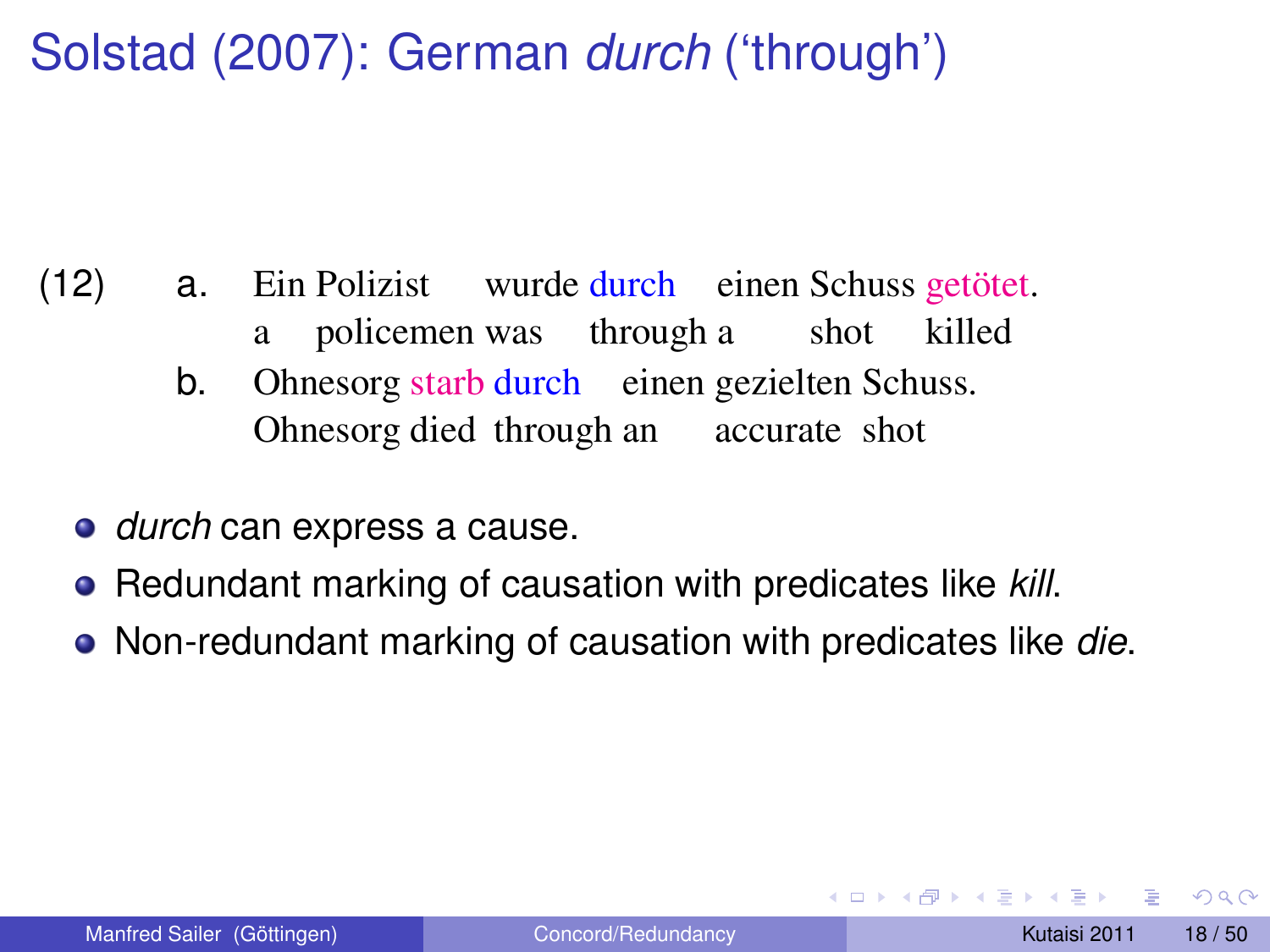## Summary: Redundant marking with selected prepositions

- Type AB prepositions:
	- <sup>I</sup> Optionally redundant marking: *discuss (*∅*/about)*, *talk (of/about)*
	- ▶ Obligatorilly redundant marking: *sprechen (über)*
- Type B prepositions/ NP arguments:
	- $\triangleright$  Obligatory non-marking at the dependent: *besprechen*, *interested (in)*
- Type A prepositions:
	- $\triangleright$  Obligatory non-marking at the head: *lay (somewhere)*, *put (s.th. somewhere)*

Type AB prepositions always involve redundant marking. Can we ignore their semantics?

 $\Omega$ 

**REPAREM**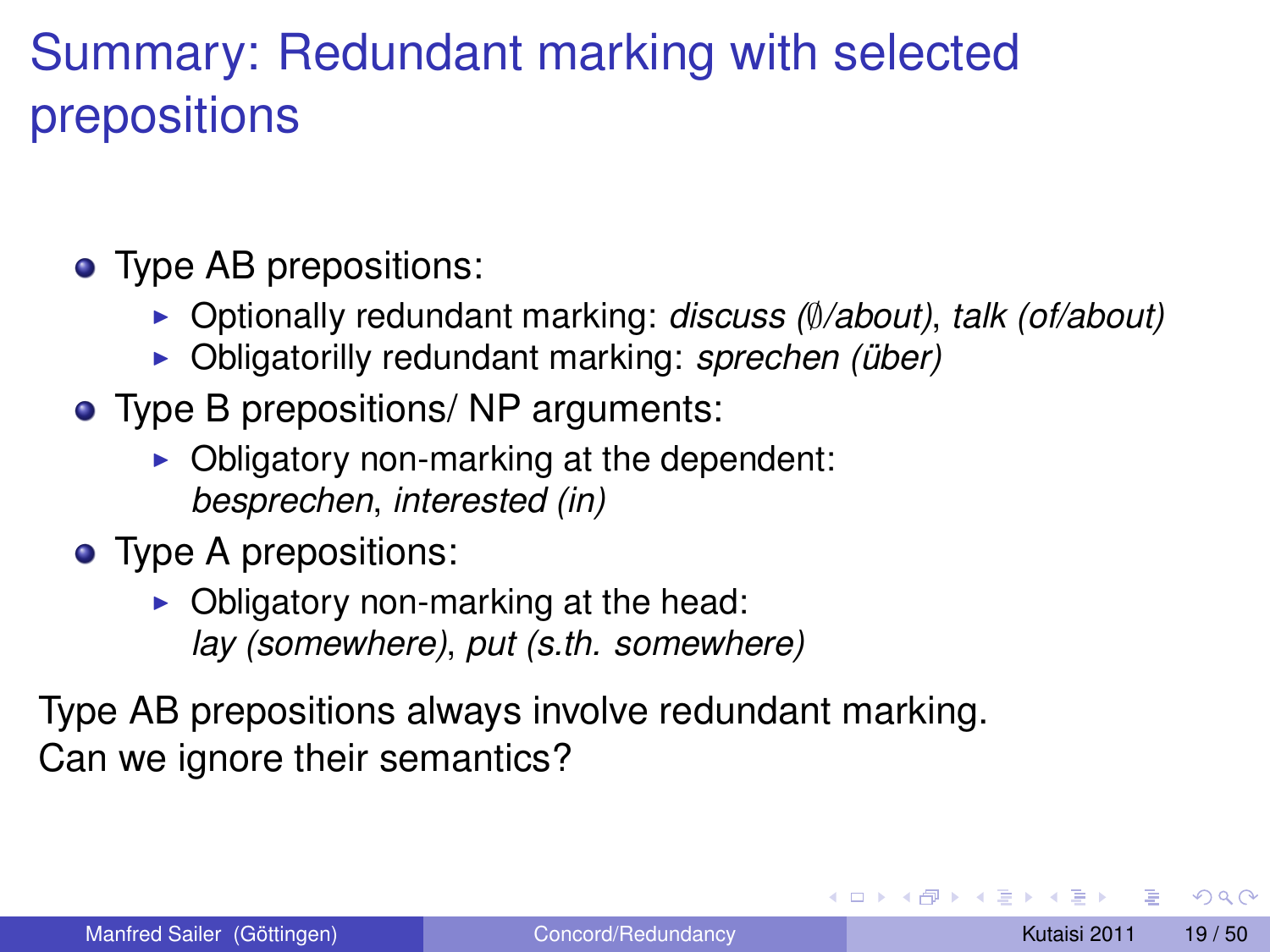

#### **[Selected PPs](#page-5-0)**

- [Type of selected PPs](#page-6-0)
- [The status of Type AB prepositions](#page-11-0)
- **•** [Frames and selected prepositions](#page-19-0)

#### [Lexical Resource Semantics \(LRS\)](#page-21-0)

- **[Background](#page-22-0)**  $\bullet$
- [Concord and contribution in operator combinatorics](#page-26-0)
- [Lexical semantics in LRS](#page-32-0)
- <span id="page-19-0"></span>[Comparison to frames](#page-34-0)

#### [LRS Analysis of selected PPs](#page-36-0)

5 [Summary and discussion: Integrating frames?](#page-44-0)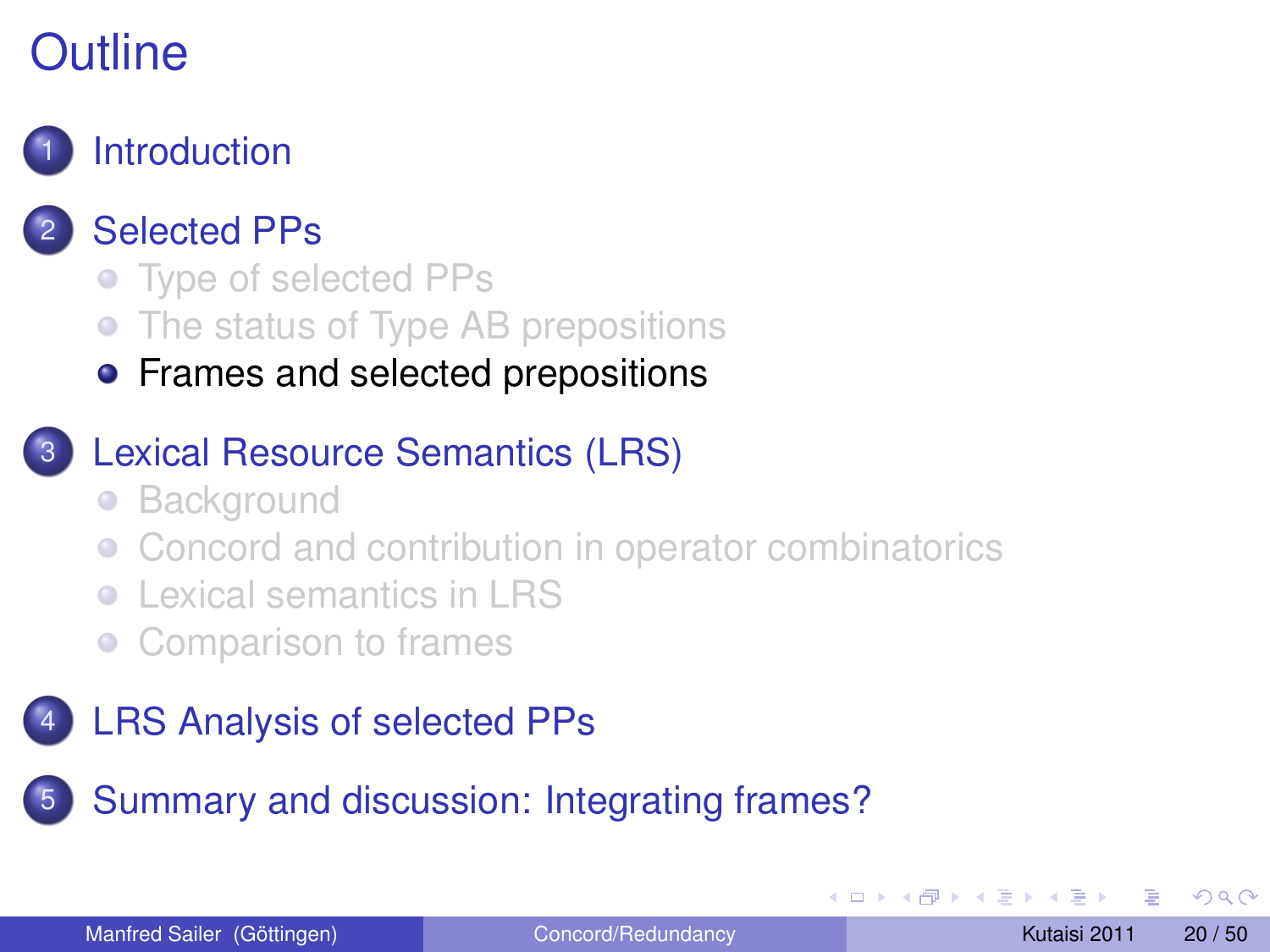#### Frames for the predicates

- All possible arguments, properties of a concept are present in the frame.
- **•** Frames capture the common semantic properties of predicates, independently of their concrete realization.
- Hierarchical organization (*talk* is a subframe of *communicate*, . . . )
- Syntactic arguments are linked to semantic roles. Semantic roles are a subset of the frame elements.
- PP type is largely not predictable from the underlying frame.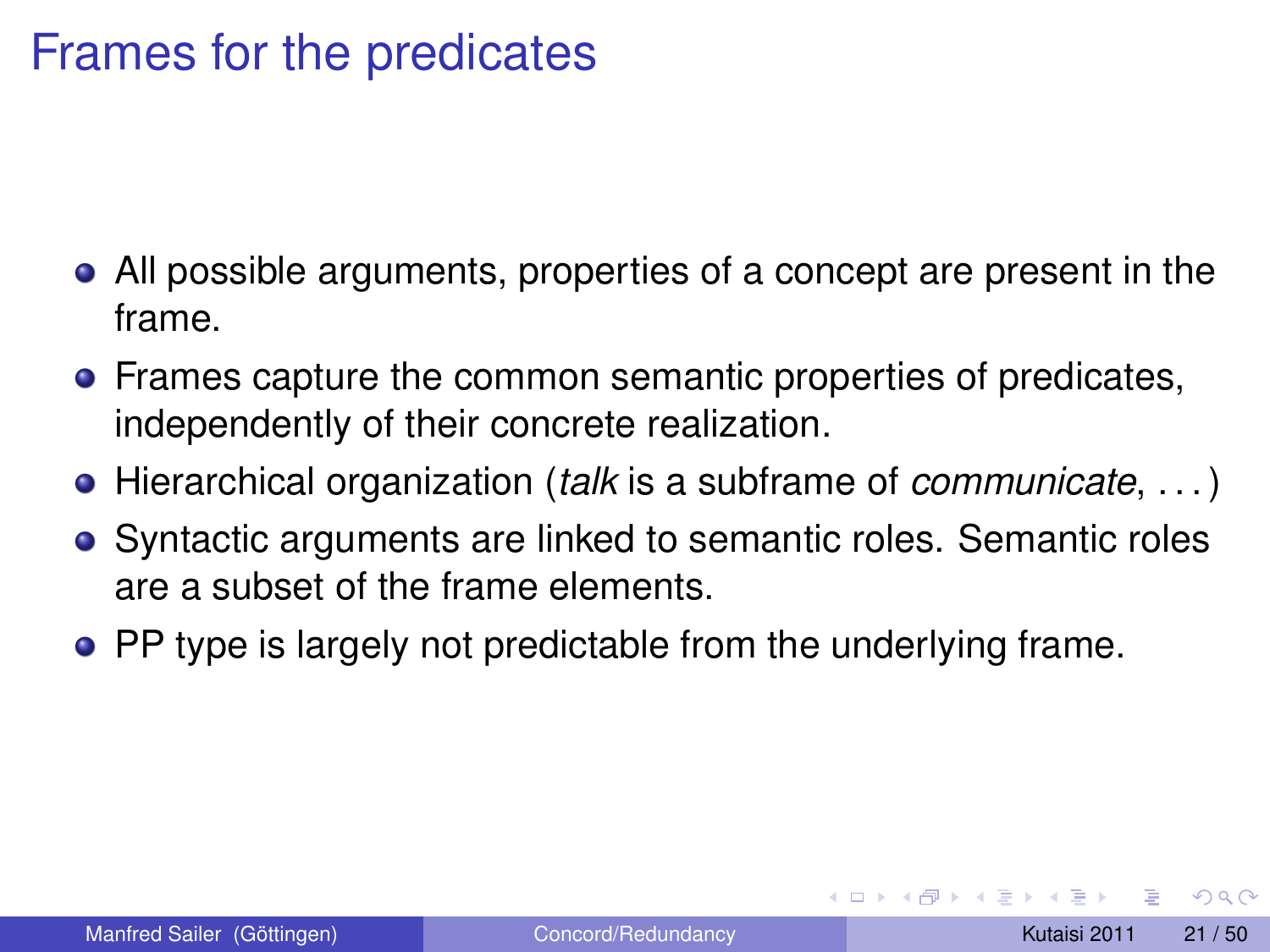

#### **[Selected PPs](#page-5-0)**

- [Type of selected PPs](#page-6-0)
- [The status of Type AB prepositions](#page-11-0)
- **•** [Frames and selected prepositions](#page-19-0)

#### [Lexical Resource Semantics \(LRS\)](#page-21-0)

- [Background](#page-22-0)
- [Concord and contribution in operator combinatorics](#page-26-0)
- **[Lexical semantics in LRS](#page-32-0)**
- <span id="page-21-0"></span>• [Comparison to frames](#page-34-0)

#### **[LRS Analysis of selected PPs](#page-36-0)**

5 [Summary and discussion: Integrating frames?](#page-44-0)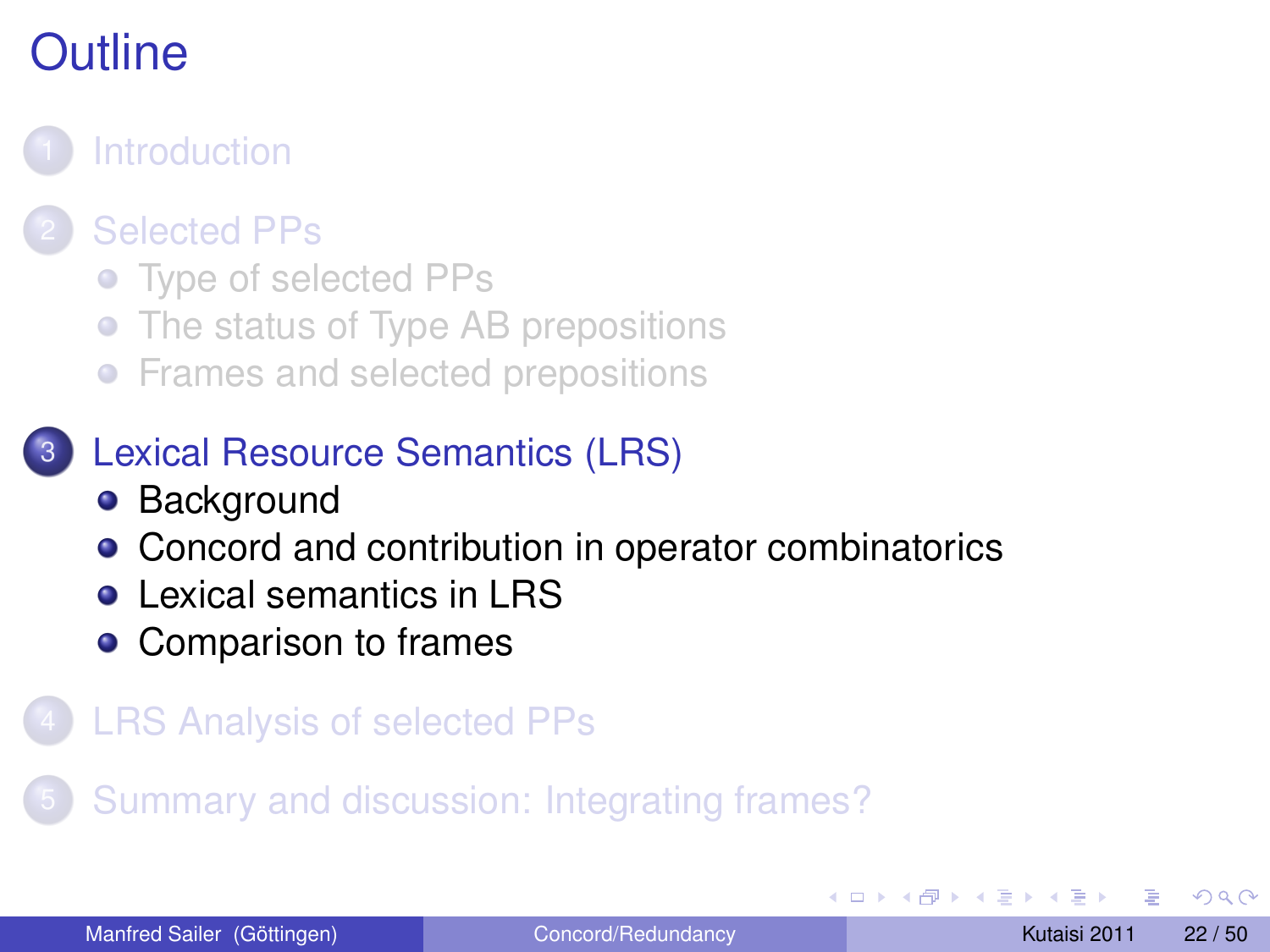

#### **[Selected PPs](#page-5-0)**

- [Type of selected PPs](#page-6-0)
- [The status of Type AB prepositions](#page-11-0)
- **•** [Frames and selected prepositions](#page-19-0)

# [Lexical Resource Semantics \(LRS\)](#page-21-0)

- **•** [Background](#page-22-0)
- [Concord and contribution in operator combinatorics](#page-26-0)
- [Lexical semantics in LRS](#page-32-0)
- <span id="page-22-0"></span>[Comparison to frames](#page-34-0)

#### [LRS Analysis of selected PPs](#page-36-0)

5 [Summary and discussion: Integrating frames?](#page-44-0)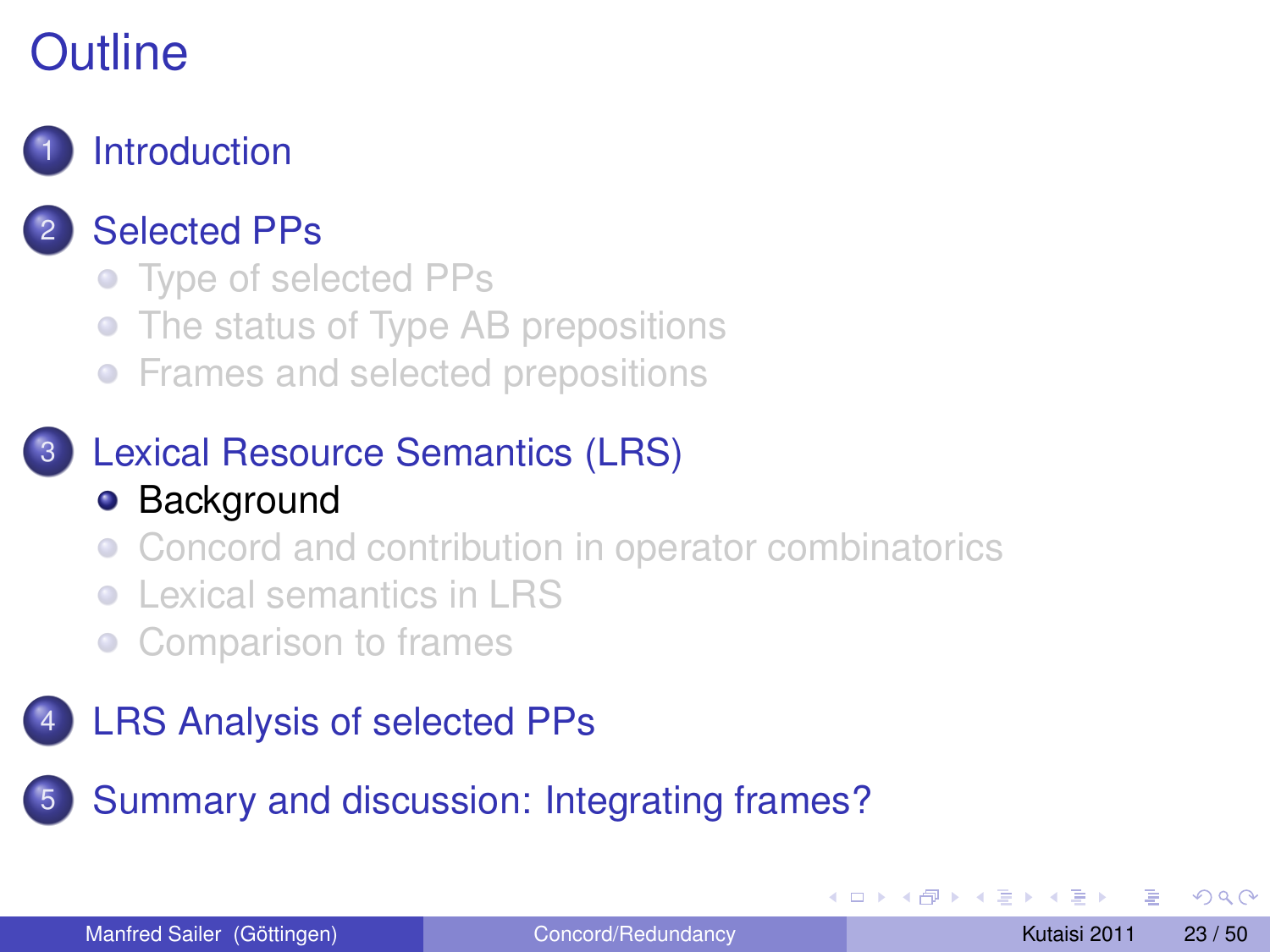## Head-Driven Phrase Structure Grammar (HPSG)

• Pollard and Sag (1994)

#### **•** Formalism:

- $\blacktriangleright$  model-theoretic grammar
- $\triangleright$  feature structures as modelling objects: sorted, directed graph with labeled edges and possible re-entrancies (including cyclicity)
- $\triangleright$  grammar: set of constraints on feature structures

#### • Sign-based:

| <b><i>FPHON</i></b>             |                           | phonological representation                             |  |
|---------------------------------|---------------------------|---------------------------------------------------------|--|
|                                 |                           | $\lceil$ CATEGORY syntactic category, valence, $\rceil$ |  |
| <b>SYNSEM</b>                   |                           | CONTENT semantic representation                         |  |
|                                 | CONTEXT <i>pragmatics</i> |                                                         |  |
| DAUGHTERS constituent structure |                           |                                                         |  |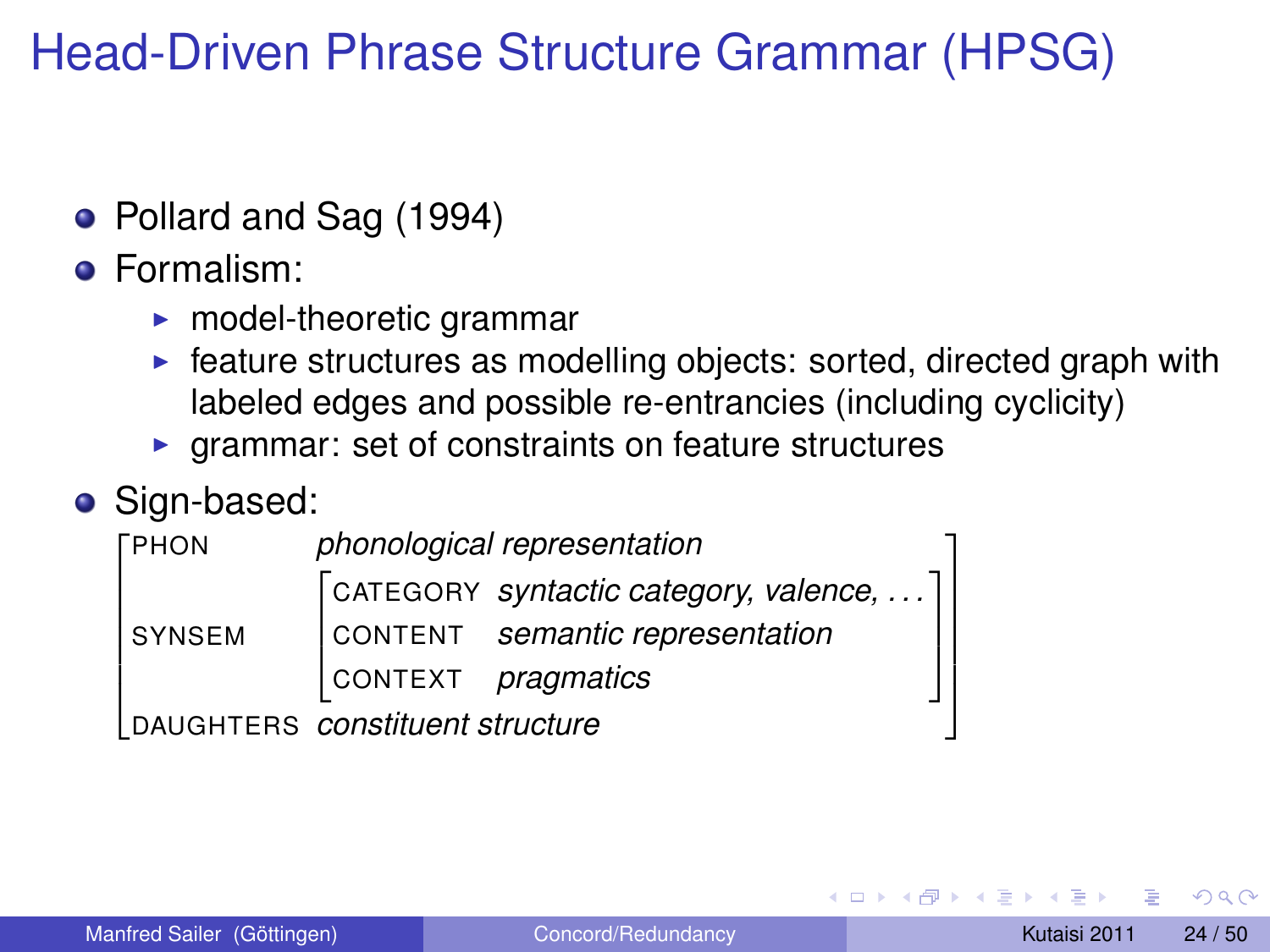## Underspecified Combinatorial Semantics

- Unterspecified semantics (Reyle, 1993; Pinkal, 1996; Egg, 2002; Kallmeyer and Romero, 2008)
	- $\triangleright$  scope relations are left underspecified
	- $\triangleright$  meaning contribution: lists of partially specified expressions of a semantic representation language
- In HPSG: Frank and Reyle (1995); Egg (1998); Copestake et al. (1995, 2005)
- *Lexical Resource Semantics* (LRS) Richter and Sailer (2004)
	- $\blacktriangleright$  readings: semantic representations that contain exactly the meaning contributions of the elements in the sentence.
	- $\triangleright$  constraints restrict possible readings

 $\Omega$ 

医单侧 医骨间的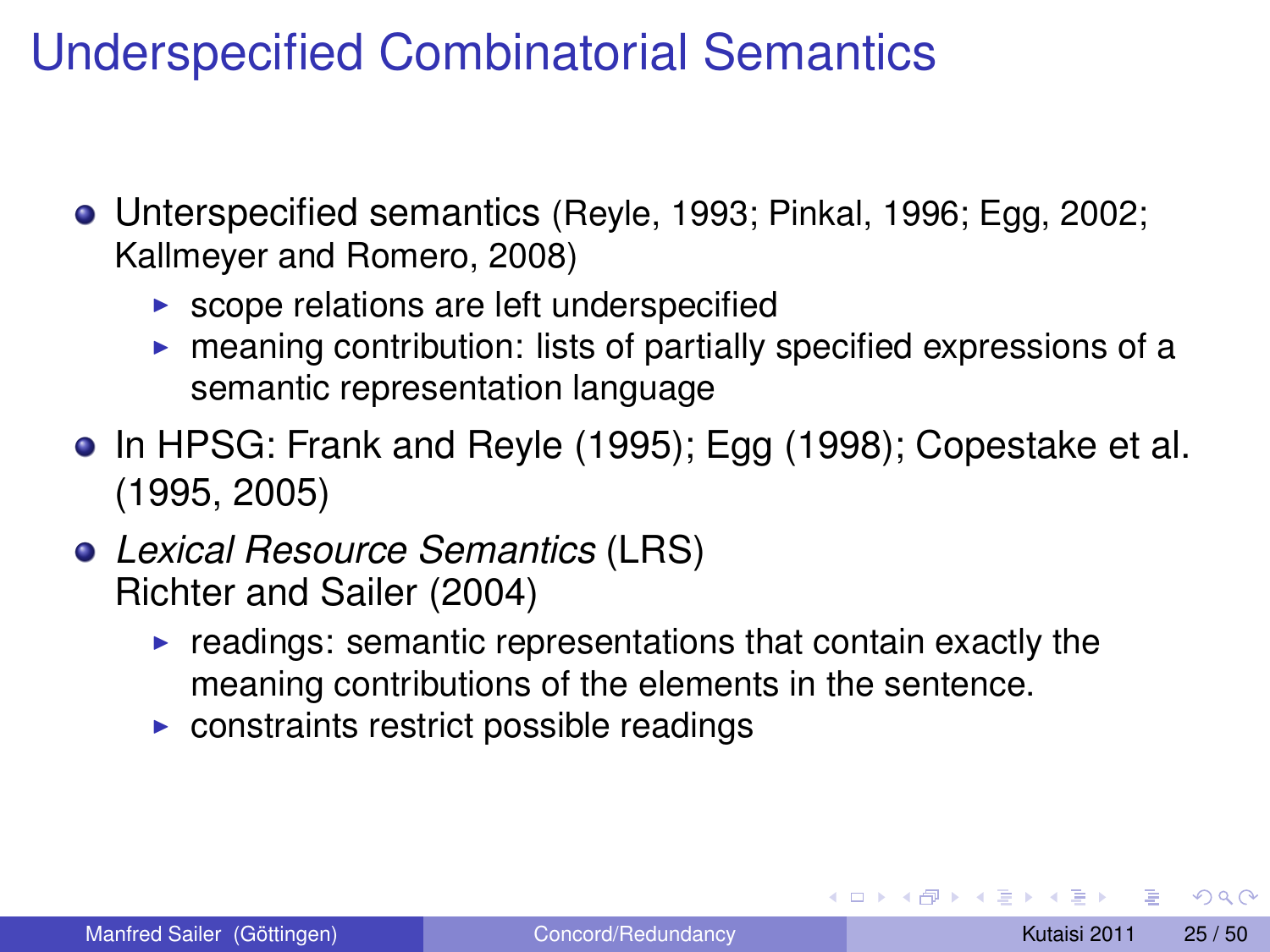#### Combinatorial Semantics of LRS

- Use of a standard semantic representation language
- Different words may contribute identical parts to the overall reading.
- Identity of operators: question, negation, tense (see Frank's talk!)
- Example: Negation in German and Afrikaans
- (13) Niemand hat nichts gesehen. (German, double negation) nobody has nothing seen ¬∃*x*(**person**(*x*) ∧ ¬∃*y*(**thing**(*y*) ∧ ∃*e*(**see**(*e*, *x*, *y*))))
- (14) Niemand het niks nobody has nothing seen not gesien nie. (Afrikaans, single negation) ¬∃*x*(**person**(*x*) ∧ ∃*y*(**thing**(*y*) ∧ ∃*e*(**see**(*e*, *x*, *y*))))

в

 $\Omega$ 

イロト イ押ト イヨト イヨトー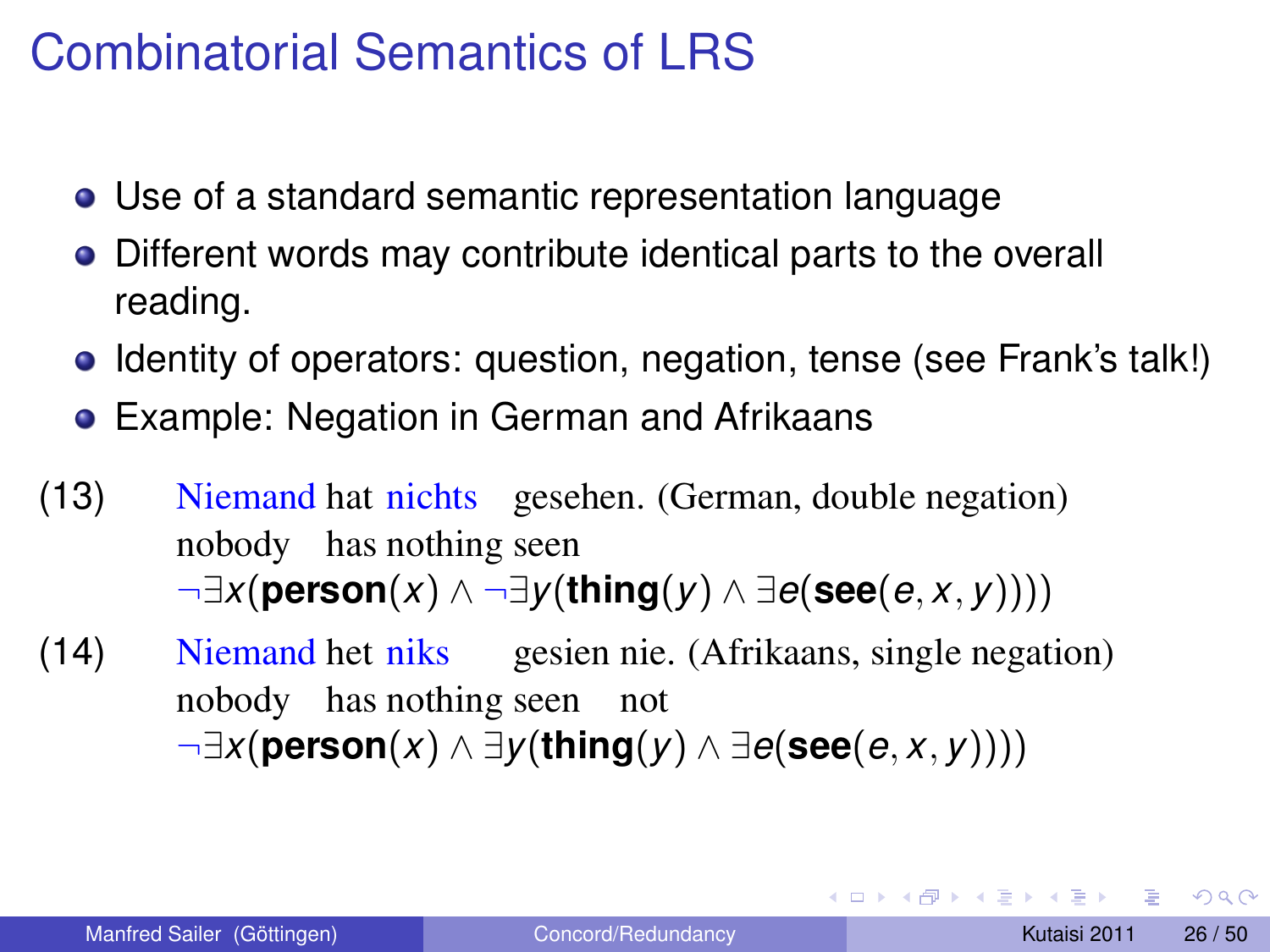

### **[Selected PPs](#page-5-0)**

- [Type of selected PPs](#page-6-0)
- [The status of Type AB prepositions](#page-11-0)
- **•** [Frames and selected prepositions](#page-19-0)

#### [Lexical Resource Semantics \(LRS\)](#page-21-0)

- [Background](#page-22-0)
- [Concord and contribution in operator combinatorics](#page-26-0)
- [Lexical semantics in LRS](#page-32-0)
- <span id="page-26-0"></span>[Comparison to frames](#page-34-0)

#### [LRS Analysis of selected PPs](#page-36-0)

5 [Summary and discussion: Integrating frames?](#page-44-0)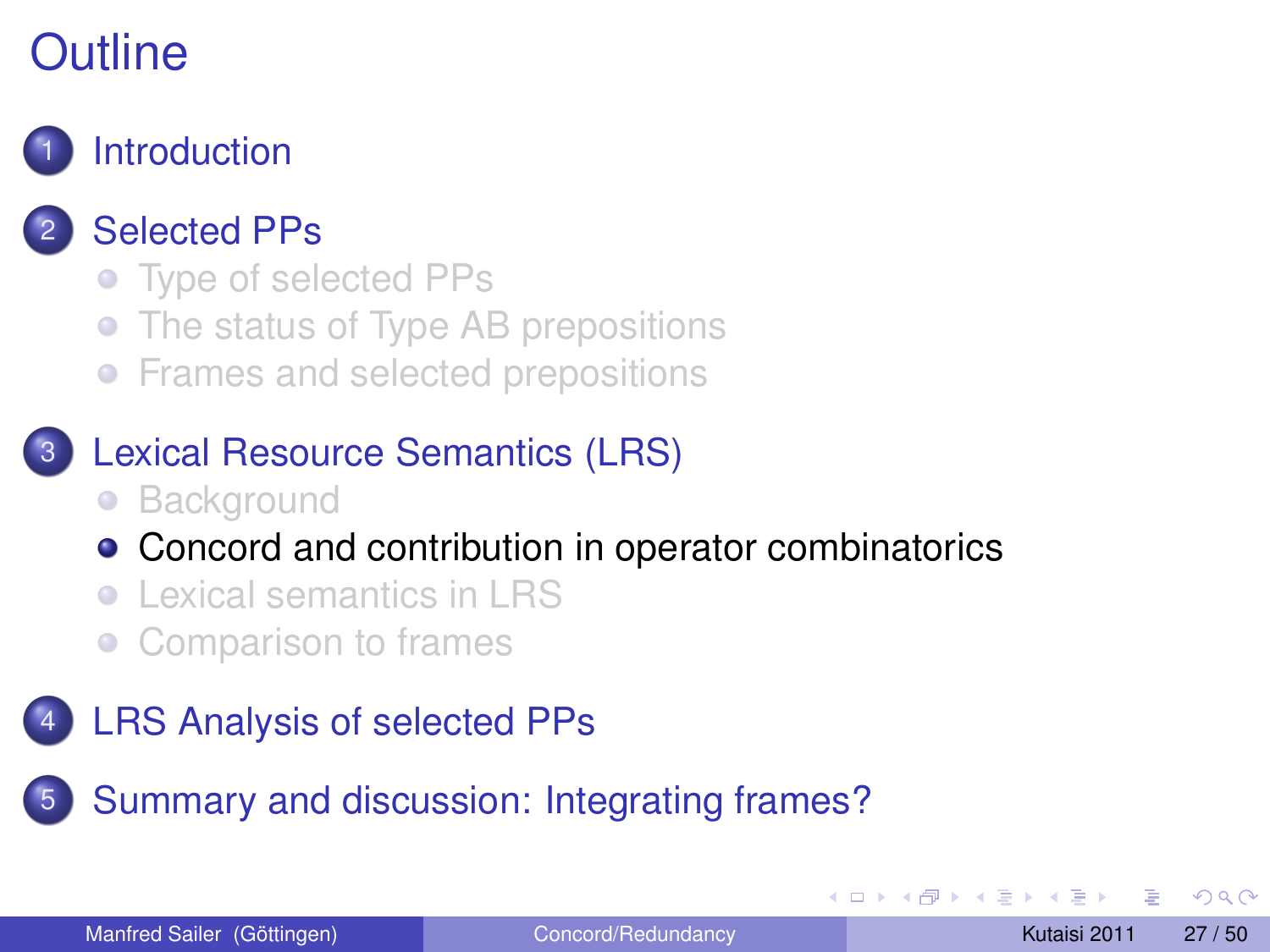## Negation contribution and redundancy

- N-words contribute negation:
	- (15) a. Wer hat angerufen? Niemand. (German) who has called? nobody
		- b. Wie het gebel? Niemand. (Afrikaans)
- n-words: nobody, niemand, nikto, personne, af exad, . . . :
	- **►** Intuitively:  $\neg$ (...  $\exists x (person(x) \wedge \dots) \dots)$
	- $\triangleright$  Semantic parts:  $\langle \neg \alpha, \exists x \beta, x, (\gamma \wedge \delta),$  **person** $\langle x \rangle$ , **person** $\rangle$
	- **I** Subexpression constraints ( $\phi \triangleleft \psi$ :  $\phi$  is a subexpression of  $\psi$ ):  $β$ <(α, (γ ∧ δ)<(β, person(*x*)<(γ

 $\Omega$ 

 $\mathcal{A} \cap \mathcal{B} \rightarrow \mathcal{A} \supseteq \mathcal{B} \rightarrow \mathcal{A} \supseteq \mathcal{B} \rightarrow \mathcal{B} \supseteq \mathcal{B}$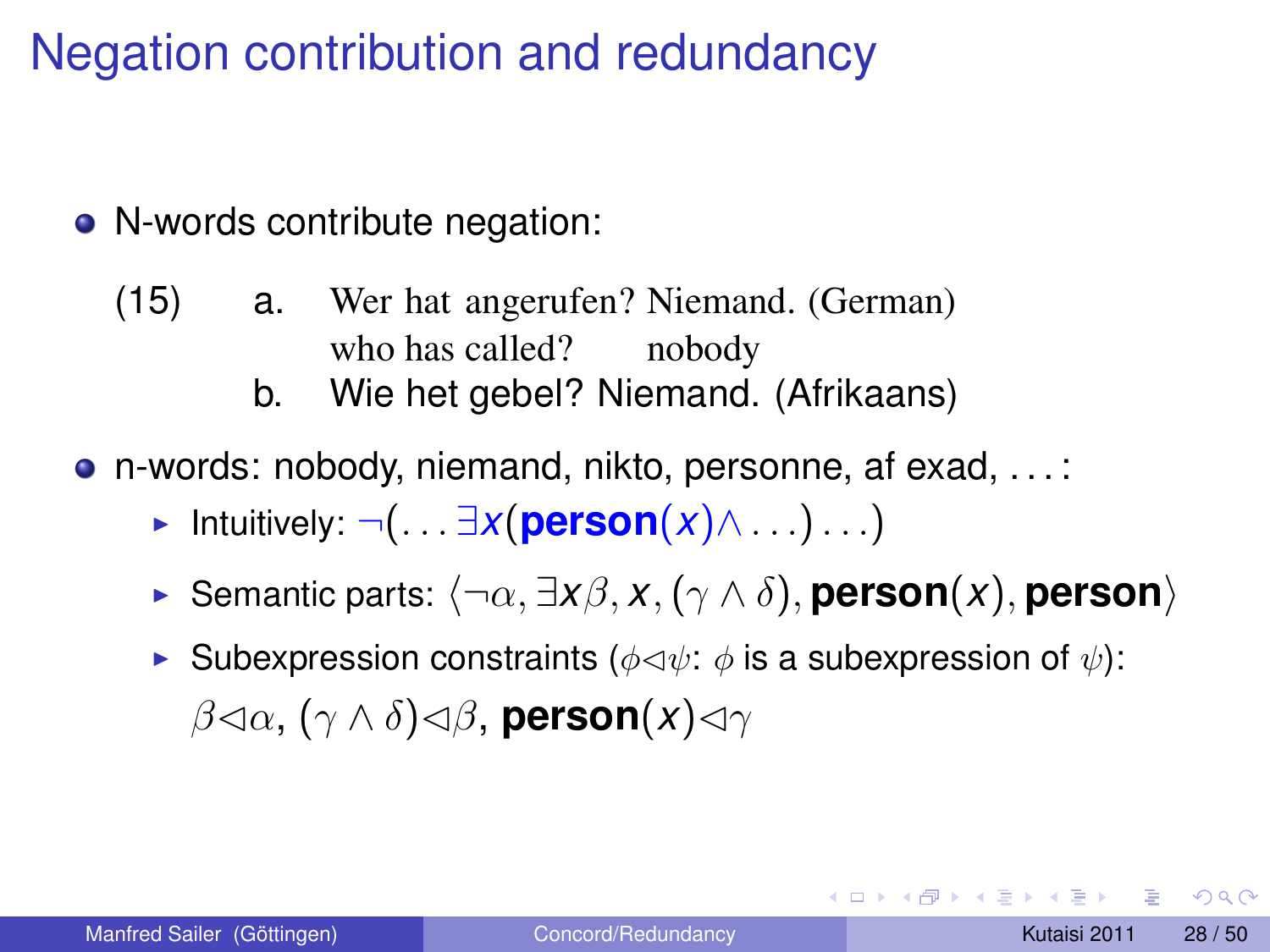### Deriving the negation readings

- n-words: nobody, niemand, nikto, personne, af exad, . . . :
	- $\triangleright$  Semantic parts:  $\langle \neg \alpha, \exists x \beta, x, (\gamma \wedge \delta),$  **person** $\langle x \rangle$ , **person** $\rangle$
	- $\blacktriangleright$  Subexpression constraints:

 $\beta$ ⊲α, (γ ∧ δ)⊲β, **person**(*x*)⊲γ

- nothing, nichts, niks, nic, rien, klum, ...:
	- ► Semantic parts:  $\langle \neg \alpha', \exists y \beta', y, (\gamma' \wedge \delta'), \mathsf{thing}(y), \mathsf{thing} \rangle$
	- $\blacktriangleright$  Subexpression constraints:

 $\beta' \lhd \alpha', (\gamma' \land \delta') \lhd \beta',$  thing $(y) \lhd \gamma'$ 

- Verb: see, sehen, sien, ...:
	- <sup>I</sup> Intuitively: ∃*e*(. . . **see**(*e*, *x*, *y*). . .)
	- <sup>I</sup> Semantic parts: h∃*e*φ, *e*, **see**(*e*, *x*, *y*), **see**i
	- **Example Subexpression constraints: <b>see**( $e, x, y$ ) $\triangleleft$

 $\Omega$ 

イロト イ押 トイラト イラト・ラー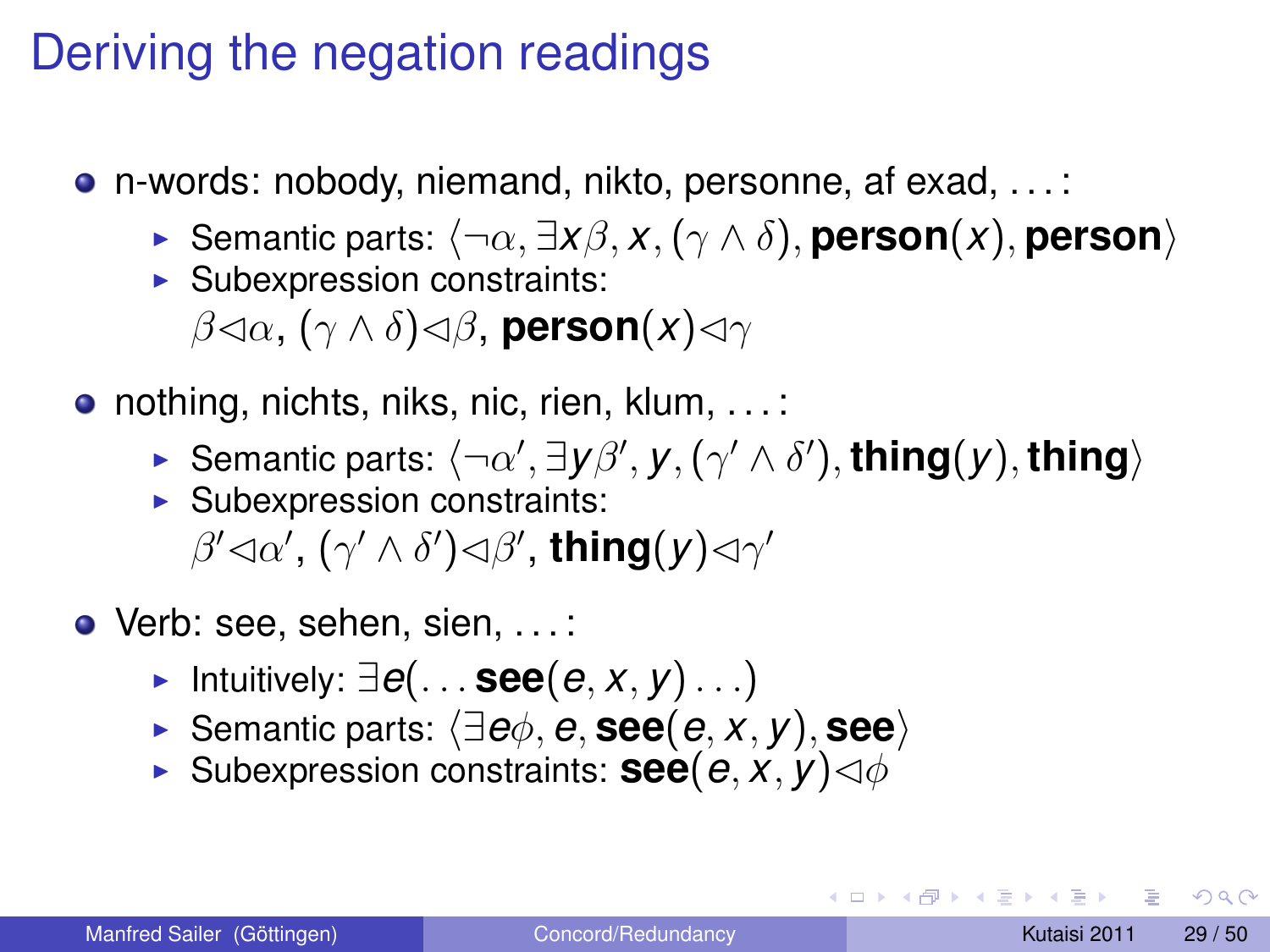## Deriving the negation readings

\n- Semantic parts in the sentence:
\n- $$
\neg \alpha, \exists x \beta, x, (\gamma \land \delta), \text{person}(x), \text{person},
$$
\n- $\left\langle \neg \alpha', \exists y \beta', y, (\gamma' \land \delta'), \text{thing}(y), \text{thing}, \right\rangle$
\n- $\exists e \phi, e, \text{see}(e, x, y), \text{see}$
\n

## • Double negation reading: ¬∃*x*(**person**(*x*) ∧ ¬∃*y*(**thing**(*y*) ∧ ∃*e*(**see**(*e*, *x*, *y*))))

 $\alpha = \exists x\beta,$   $\beta = (\gamma \wedge \delta),$   $\gamma = \text{person}(x),$   $\delta = \neg \alpha',$  $\alpha' = \exists y \beta',$   $\beta' = (\gamma' \wedge \delta'), \gamma' = \text{thing}(y), \delta' = \exists e \phi,$  $\phi =$ **see** $(e, x, y)$ 

 $\Omega$ 

イロト イ押ト イヨト イヨト ニヨ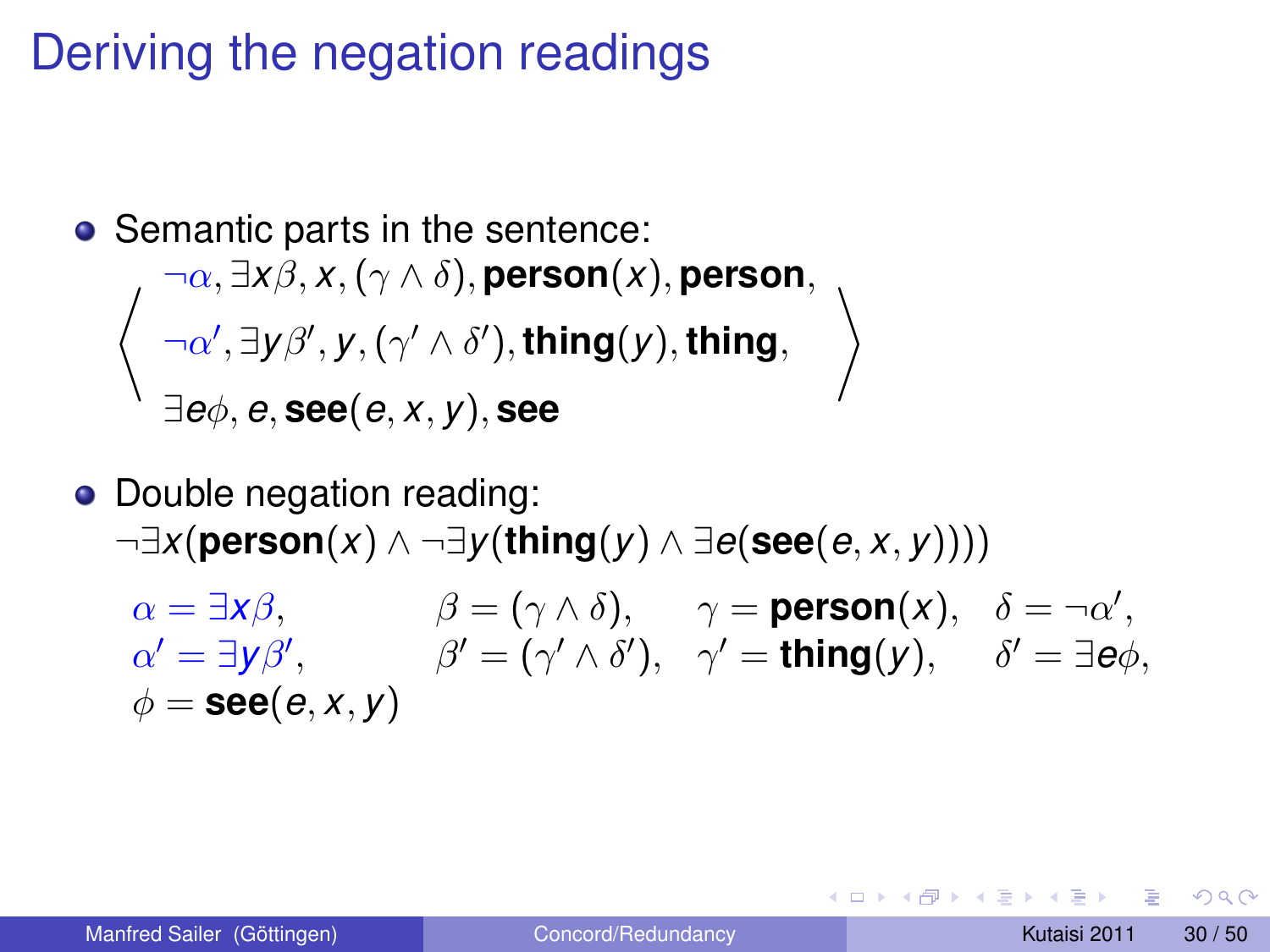## Deriving the negation readings

\n- Semantic parts in the sentence:
\n- $$
\neg \alpha, \exists x \beta, x, (\gamma \land \delta), \text{person}(x), \text{person},
$$
\n- $\left\langle \neg \alpha', \exists y \beta', y, (\gamma' \land \delta'), \text{thing}(y), \text{thing}, \right\rangle$
\n- $\exists e \phi, e, \text{see}(e, x, y), \text{see}$
\n

#### • Single negation reading: ¬∃*x*(**person**(*x*) ∧ ∃*y*(**thing**(*y*) ∧ ∃*e*(**see**(*e*, *x*, *y*))))  $\alpha = \alpha' = \exists x \beta, \quad \beta = (\gamma \wedge \delta), \quad \gamma = \text{person}(x), \quad \delta = \exists y \beta',$

$$
\beta' = (\gamma' \wedge \delta'), \quad \gamma' = \mathbf{thing}(y), \quad \delta' = \exists e\phi,
$$
  

$$
\phi = \mathbf{see}(e, x, y)
$$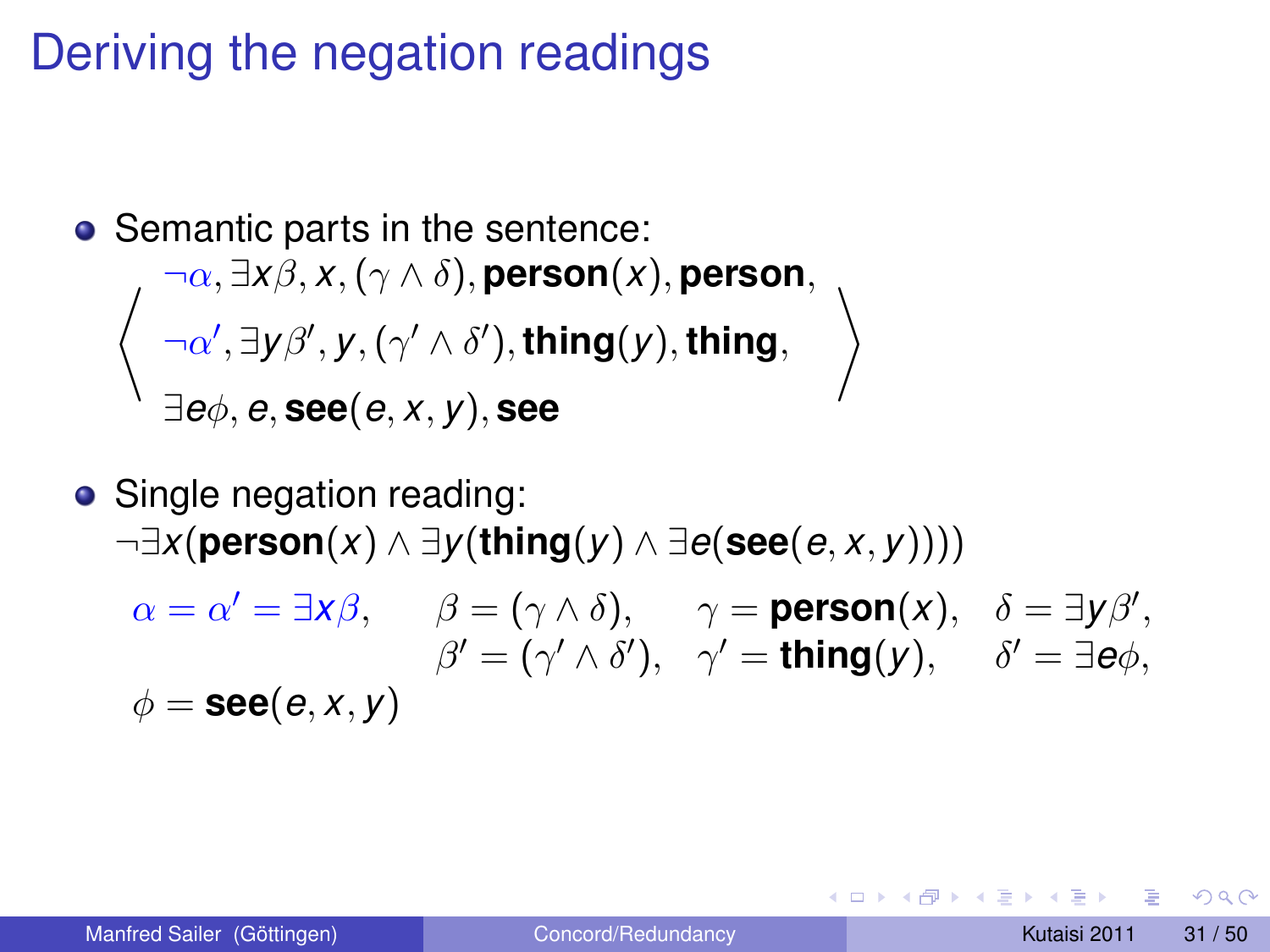## Typological differences

Richter and Sailer (2006)

*Negation Faithfulness Constraint* (German): No two signs may contribute the same negation. ⇒ No redundancy; strict double negation language

*Negation Complexity Constraint* (Afrikaans, Polish): There may not be more than one negation that takes scope over the semantic contribution of the main verb.

⇒ Redundancy: strict negative concord language

- Unmarked case (French): none of the constraints.
	- ⇒ Optional redundancy: optional negative concord language

LRS: The possibility of redundant marking is a core property of natural language semantic combinatorics.

 $\Omega$ 

イロト イ押 トイラト イラト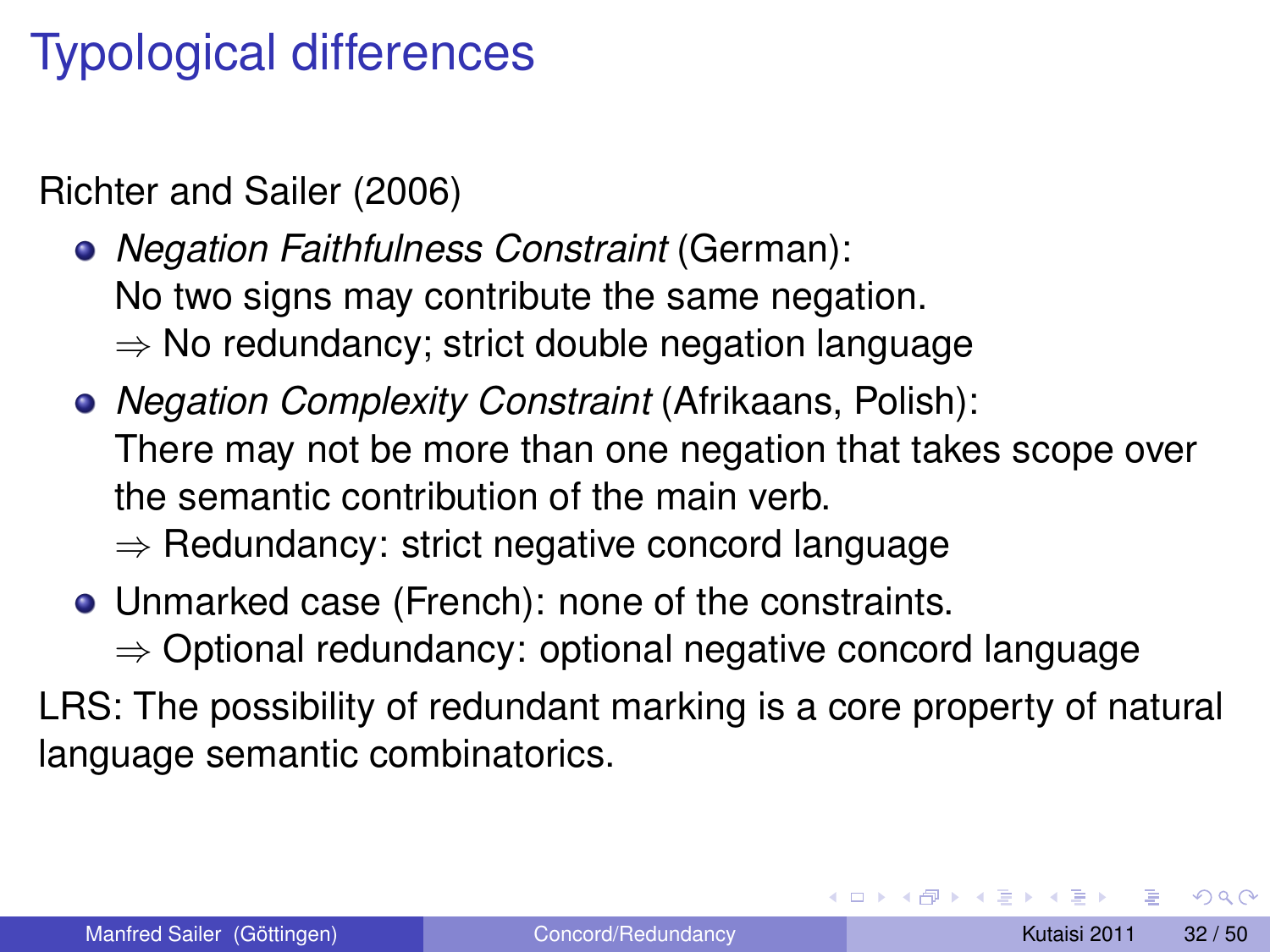

#### **[Selected PPs](#page-5-0)**

- [Type of selected PPs](#page-6-0)
- [The status of Type AB prepositions](#page-11-0)
- **•** [Frames and selected prepositions](#page-19-0)

#### [Lexical Resource Semantics \(LRS\)](#page-21-0)

- [Background](#page-22-0)
- [Concord and contribution in operator combinatorics](#page-26-0)
- **[Lexical semantics in LRS](#page-32-0)**
- <span id="page-32-0"></span>[Comparison to frames](#page-34-0)

#### [LRS Analysis of selected PPs](#page-36-0)

5 [Summary and discussion: Integrating frames?](#page-44-0)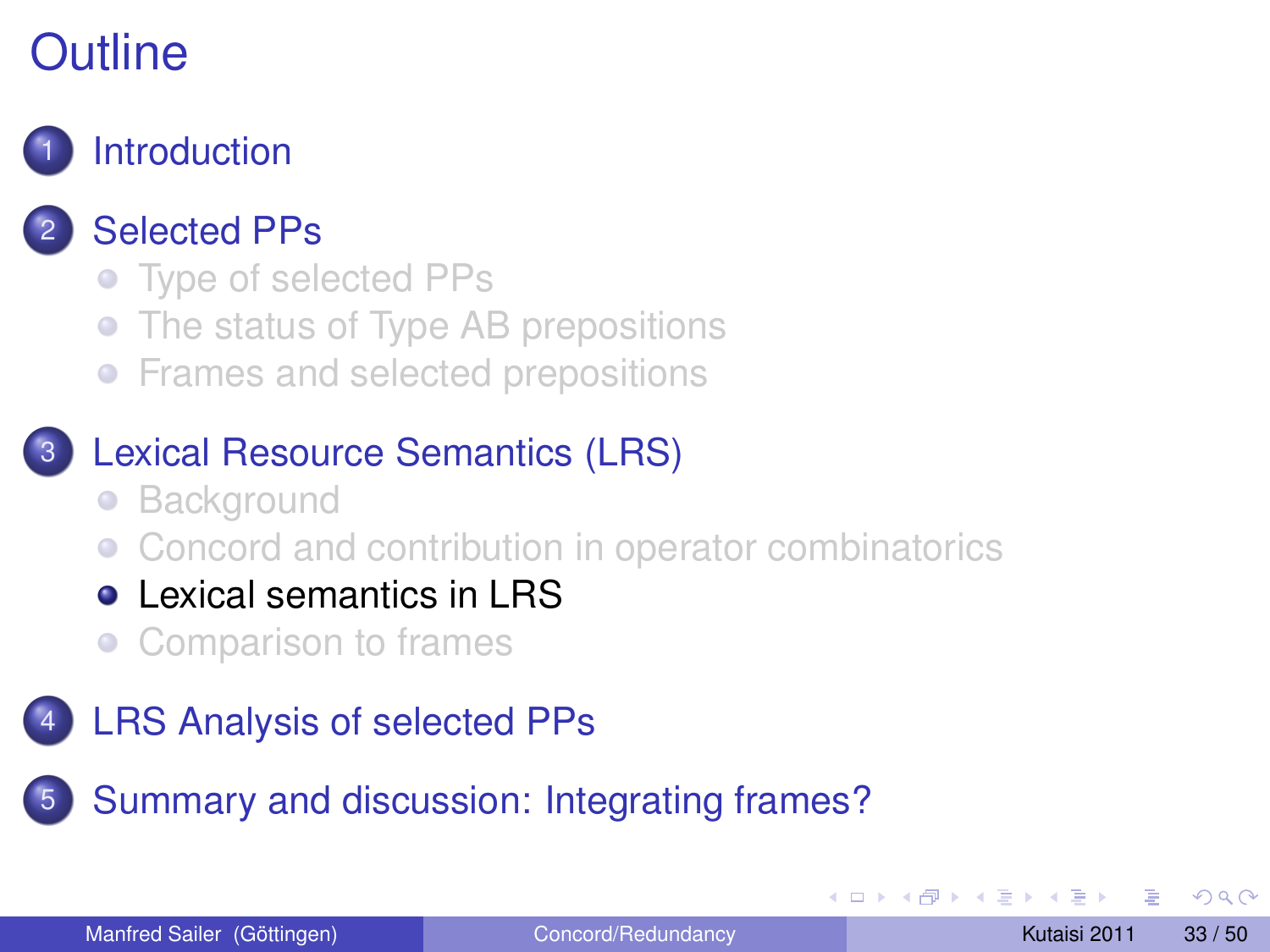## Lexical Semantics in LRS

- Linking, selectional restrictions, ...
- Neo-davidsonian representations
- LRS: combinatorial mechanism of LRS
- CONTENT: Lexical-semantic properties (Sailer, 2004):
	- $\blacktriangleright$  referential index (INDEX)
	- $\triangleright$  core lexical contribution (MAIN)
- Sketch of the lexical entry of the verb *smile*:



Manfred Sailer (Göttingen) [Concord/Redundancy](#page-0-0) Concord/Redundancy Kutaisi 2011 34 / 50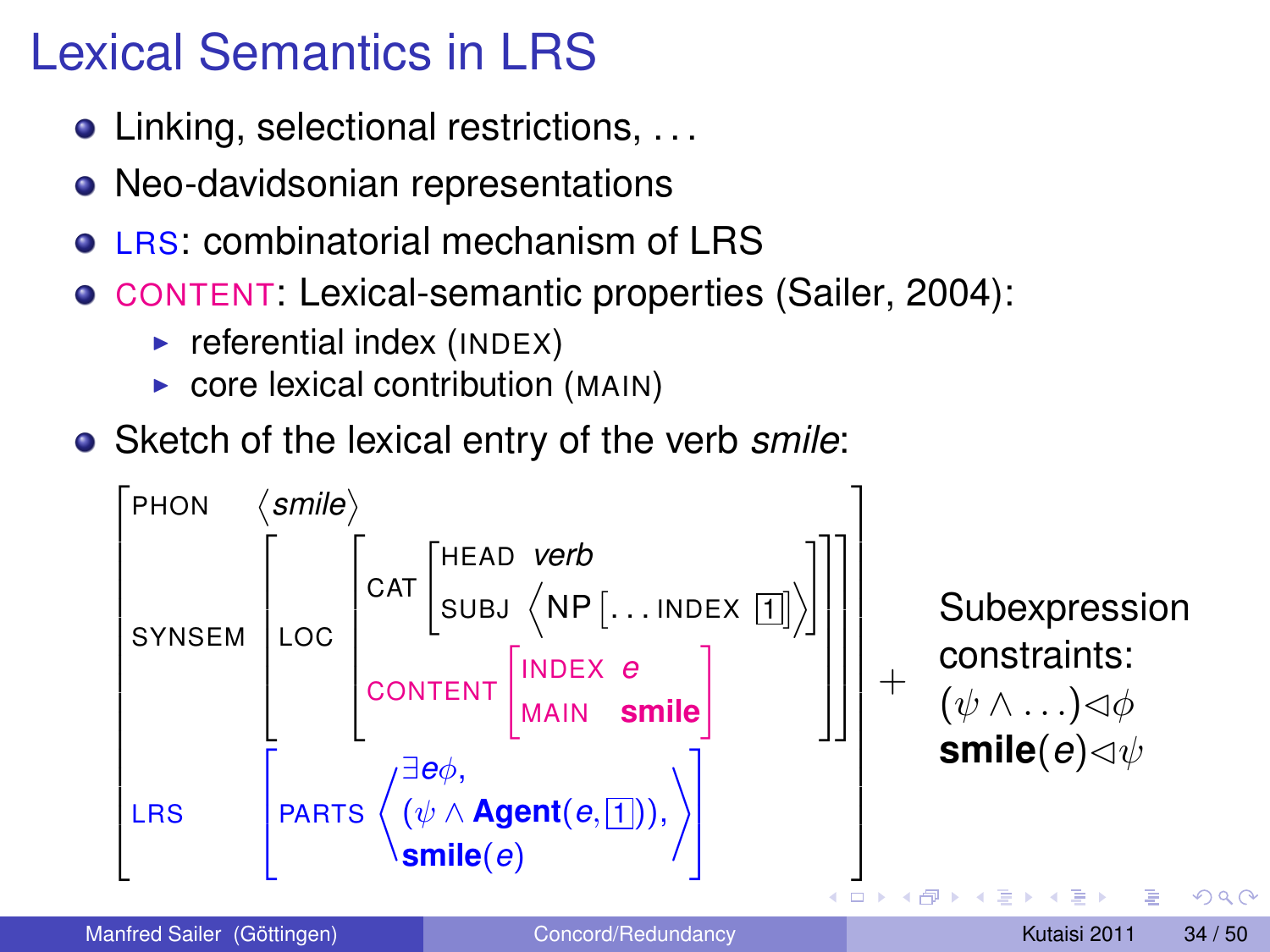

#### **[Selected PPs](#page-5-0)**

- [Type of selected PPs](#page-6-0)
- [The status of Type AB prepositions](#page-11-0)
- **•** [Frames and selected prepositions](#page-19-0)

#### [Lexical Resource Semantics \(LRS\)](#page-21-0)

- [Background](#page-22-0)
- [Concord and contribution in operator combinatorics](#page-26-0)
- [Lexical semantics in LRS](#page-32-0)
- <span id="page-34-0"></span>• [Comparison to frames](#page-34-0)
- [LRS Analysis of selected PPs](#page-36-0)

5 [Summary and discussion: Integrating frames?](#page-44-0)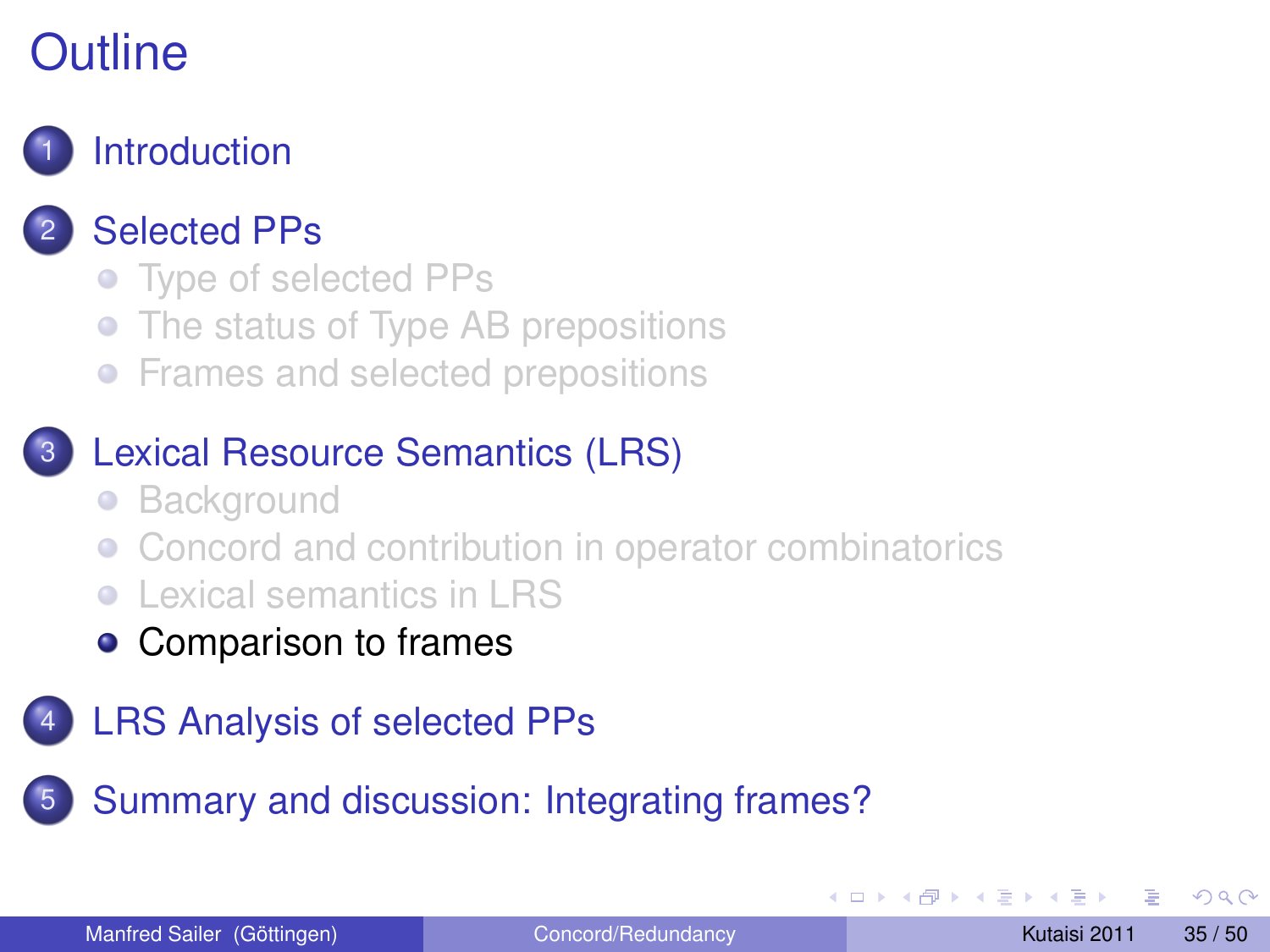#### Frames

- Similar formal foundations as feature structures (Petersen, 2007)
- Frames represent concepts.
- Representation of lexical semantic content with attributes and values rather than in with "conjoined decompositional predicates"
- **o** LRS lexical semantics:
	- $\blacktriangleright$  emphasis on the syntax-semantics interface
	- $\triangleright$  extend mechanisms from operator semantics to lexical semantics
- Frames:
	- $\blacktriangleright$  emphasis on the semantic-conceptual interface
	- $\triangleright$  extend lexical semantic mechanisms to the clausal level

 $\Omega$ 

化重氮化重氮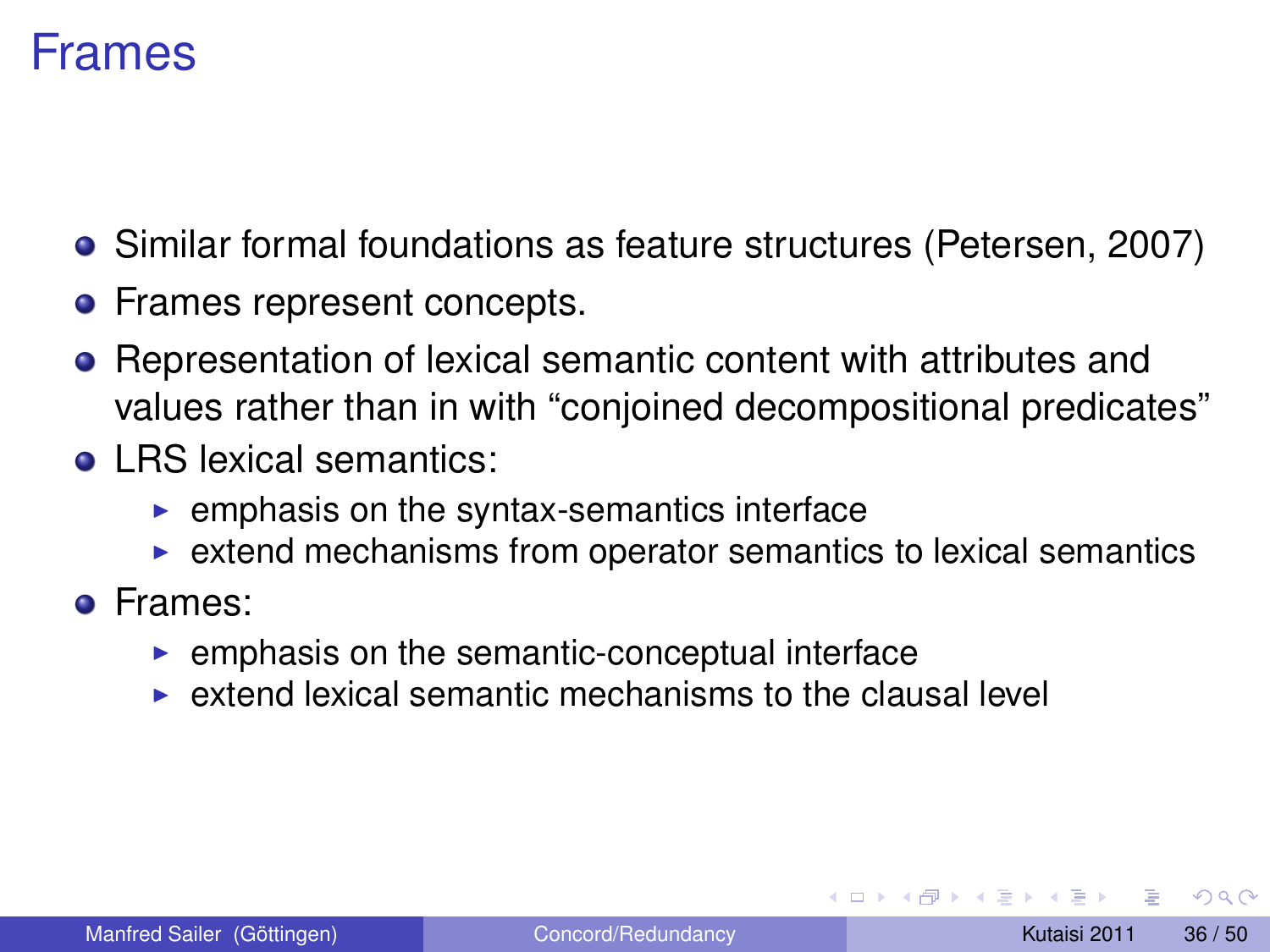

#### **[Selected PPs](#page-5-0)**

- [Type of selected PPs](#page-6-0)
- [The status of Type AB prepositions](#page-11-0)
- **•** [Frames and selected prepositions](#page-19-0)

#### [Lexical Resource Semantics \(LRS\)](#page-21-0)

- [Background](#page-22-0)
- [Concord and contribution in operator combinatorics](#page-26-0)
- [Lexical semantics in LRS](#page-32-0)
- <span id="page-36-0"></span>[Comparison to frames](#page-34-0)

#### [LRS Analysis of selected PPs](#page-36-0)

#### 5 [Summary and discussion: Integrating frames?](#page-44-0)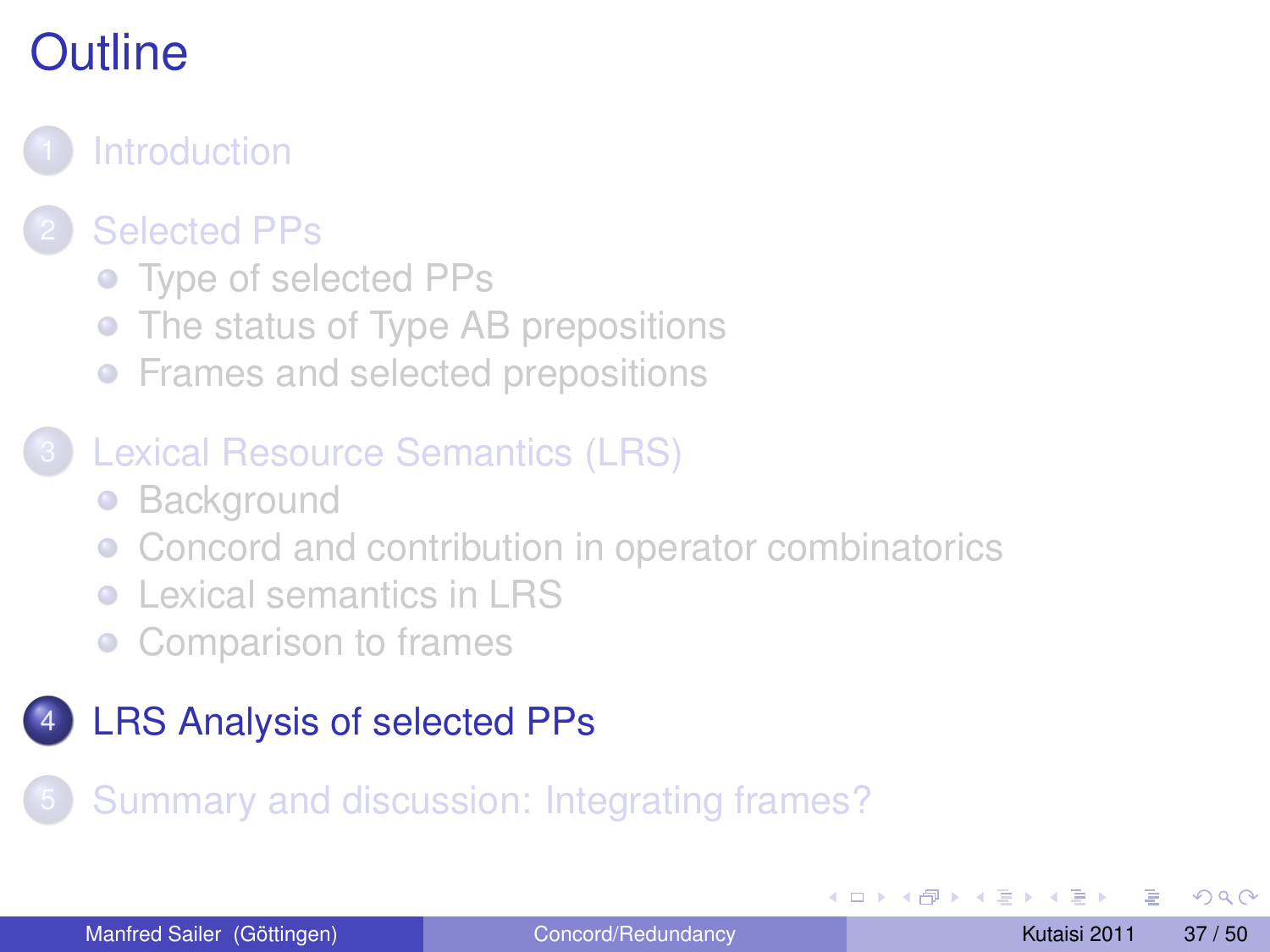## LRS Analysis of selected PPs

- Syntax based on Tseng (2000)
- Example analysis of *wait for* (Type B)
- Example analysis of *talk about* (Type AB)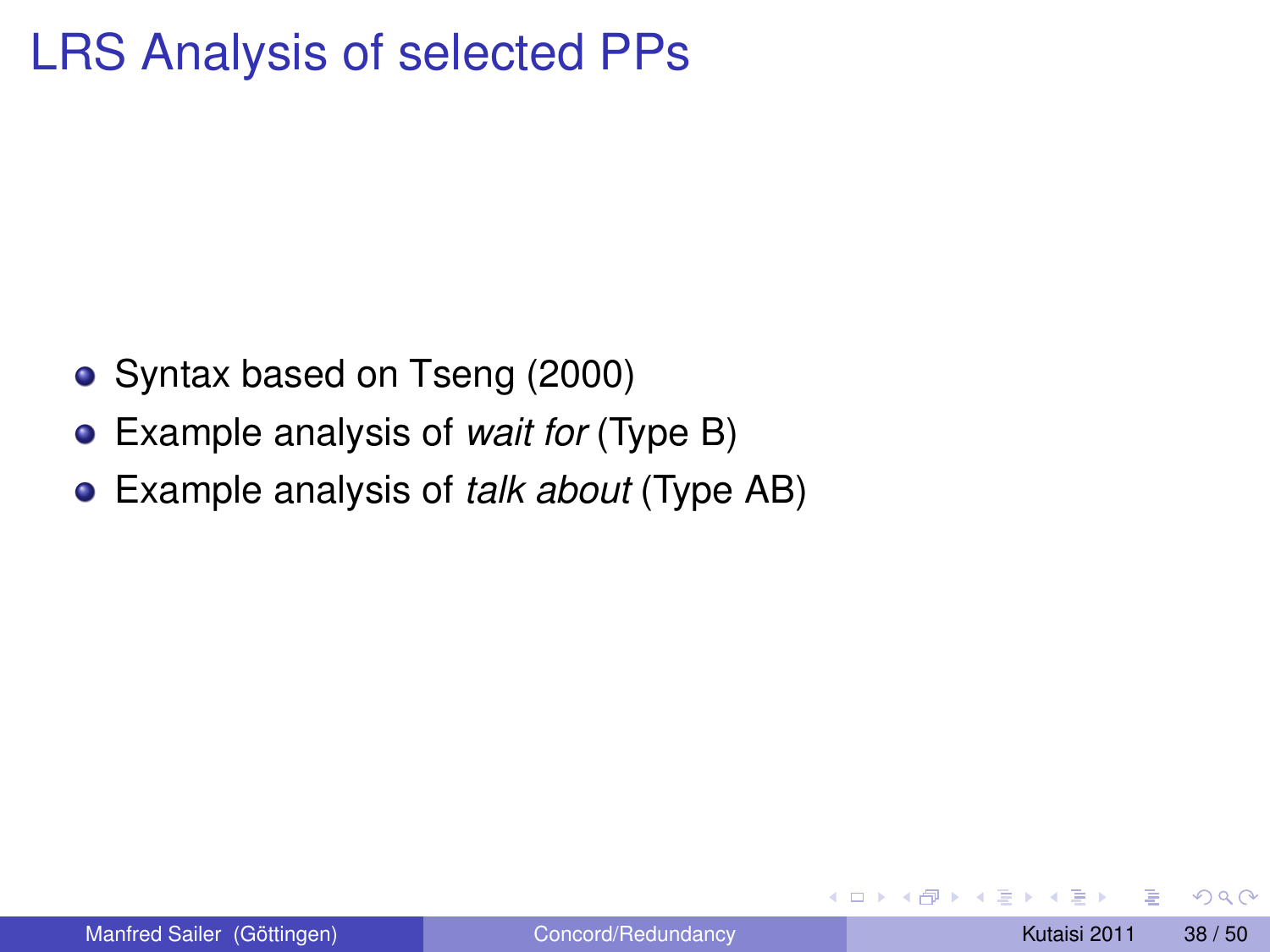## Type B: preposition

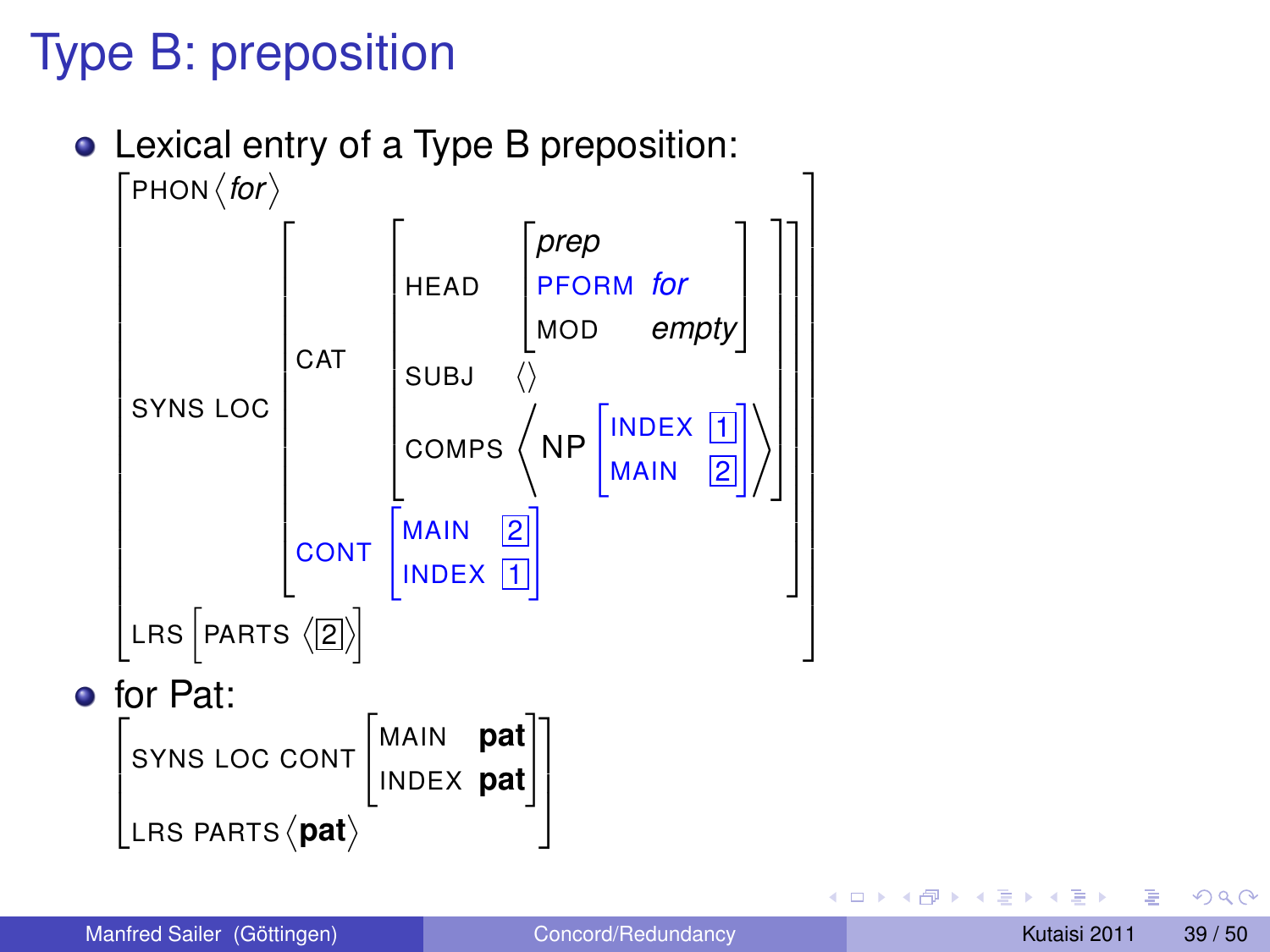## Type B: selecting predicate





∽≏∩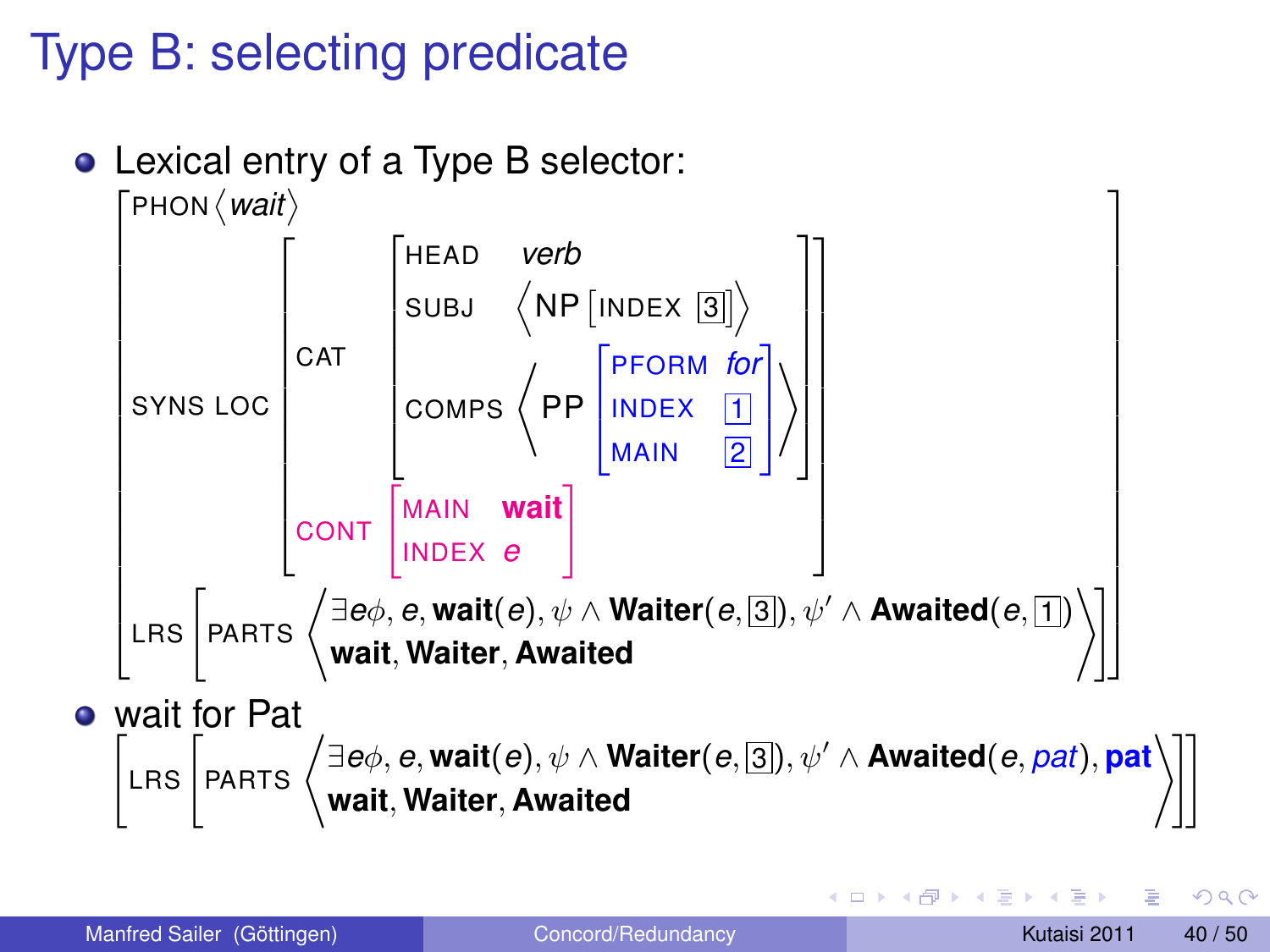## Type AB: preposition





Manfred Sailer (Göttingen) [Concord/Redundancy](#page-0-0) Kutaisi 2011 41/50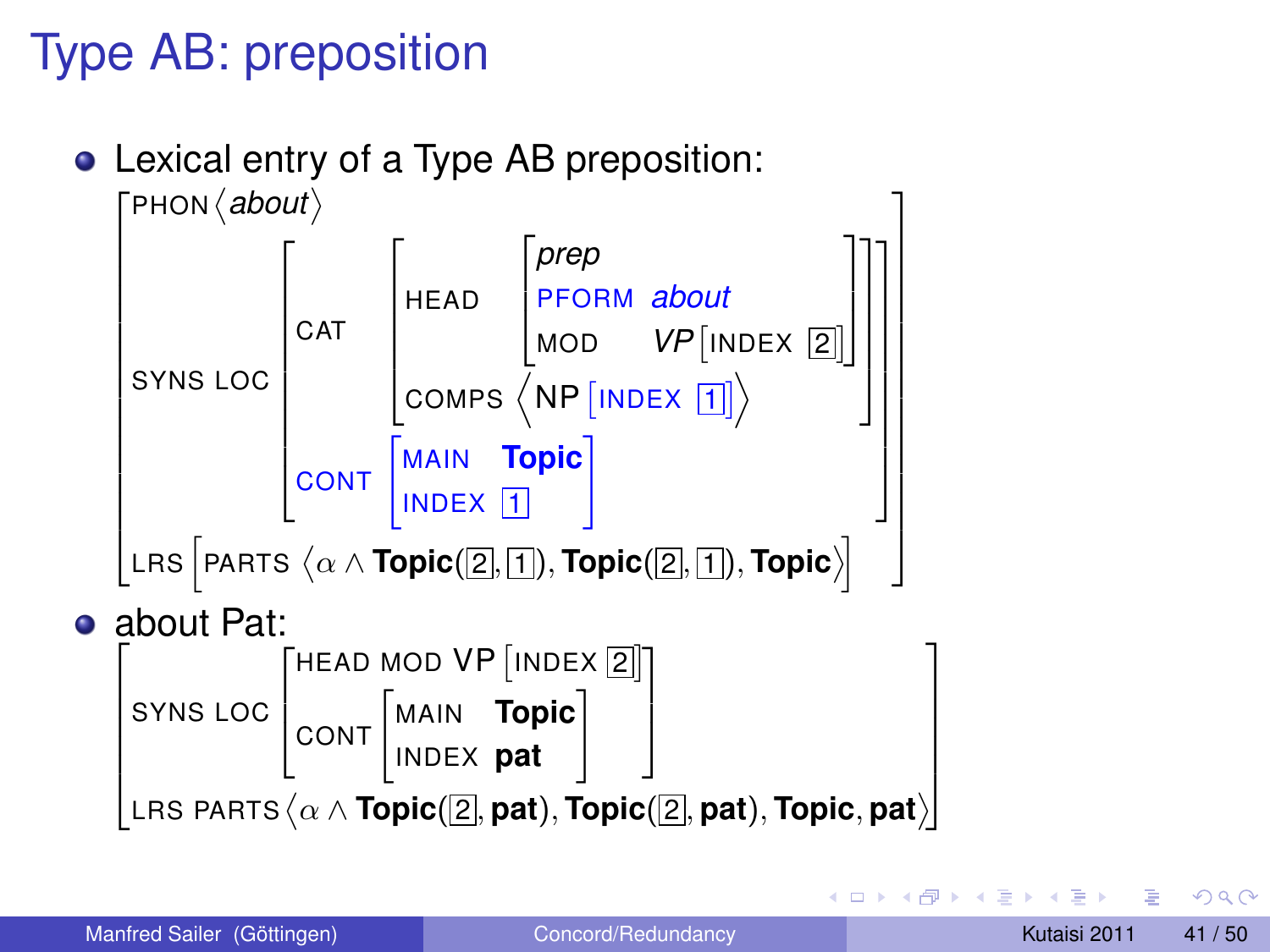## Type AB: selecting predicate



∽≏∩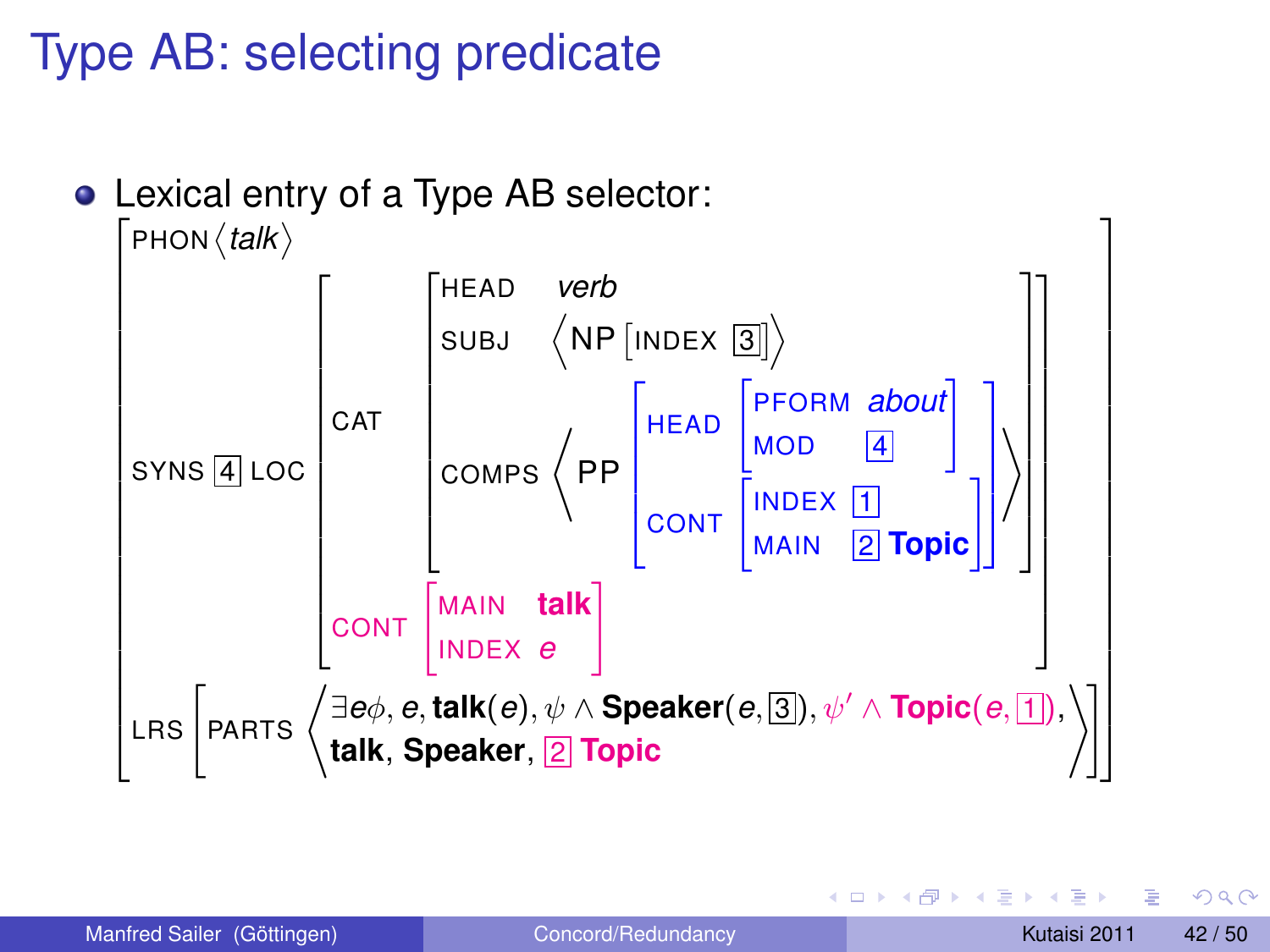# Type AB: preposition

talked about Pat

 $\sqrt{2}$ 

```
6
4
LRS
                \sqrt{2}Eeφ, e, talk(e), ψ ∧ Speaker(e, 3), ψ' ∧ Topic(e, pat),<br>PARTS \left\{\n\begin{array}{l}\n\exists e \phi, e, \text{talk}, \text{Speaker}, \boxed{2| \text{Topic}}, \\
\alpha \land \text{Topic}, e, \text{path}, \boxed{2| \text{Topic}, p}.\n\end{array}\n\right\}talk, Speaker, 2 Topic,
                                               \alpha\wedge\mathsf{Topic}(e,\mathsf{pat}), 2 Topic, \mathsf{pat}\sqrt{ }\mathcal{L}
```
Alex talked about Pat



- Reading: ∃*e*(**talk**(*e*) ∧ **Speaker**(*e*, **alex**) ∧ **Topic**(*e*, **pat**))
- $Redundancy: (\alpha \wedge \textbf{Topic}(e, \textbf{pat})) = (\phi' \wedge \textbf{Topic}(e, \textbf{pat}))$
- *Uniqueness of Thematic Roles Principle*: For each referential variable *x* and each thematic role predicate Θ: There may be at most one occurrence of  $\Theta(x, \ldots)$  in the logical form of an utterance.

 $\Omega$ 

1  $\parallel$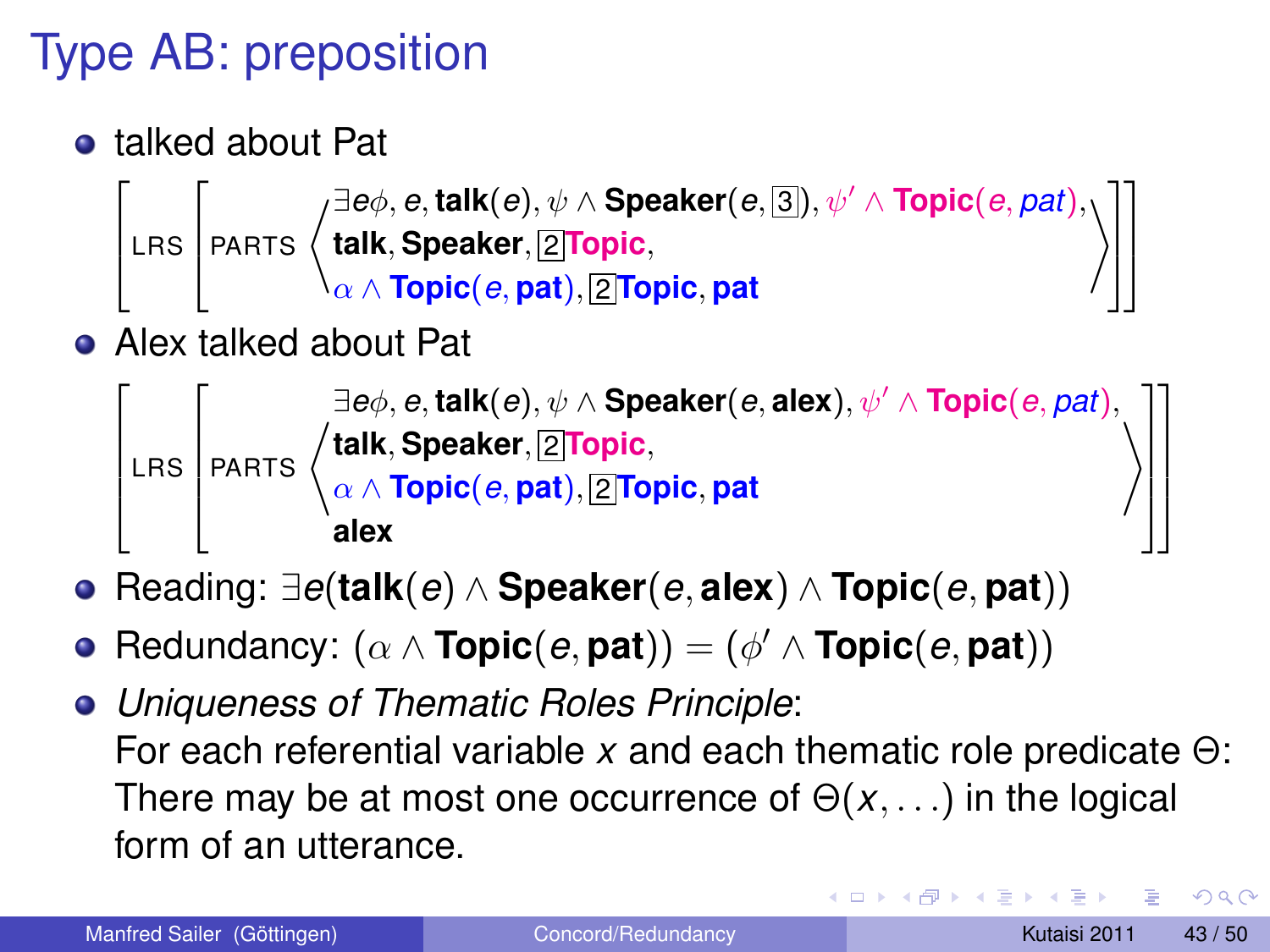## Summary of the LRS treatment

- Syntactic analysis based on Tseng (2000)
- Type B preposition:
	- $\blacktriangleright$  PEORM value
	- $\triangleright$  inherits its entire content from its NP complement
- Type AB preposition:
	- $\blacktriangleright$  PFORM value
	- $\blacktriangleright$  inherits its index from its NP complement
	- $\blacktriangleright$  has its own main content
	- $\blacktriangleright$  redundancy enforced by the selector
- Type A preposition:
	- $\triangleright$  no special PFORM value
	- $\blacktriangleright$  inherits its index from its MOD value
	- $\blacktriangleright$  has its own main content
	- $\blacktriangleright$  modifies its selector
- *Uniqueness of Thematic Roles Principle* enforces identities.
- Redundancy follows from the LRS mechanism.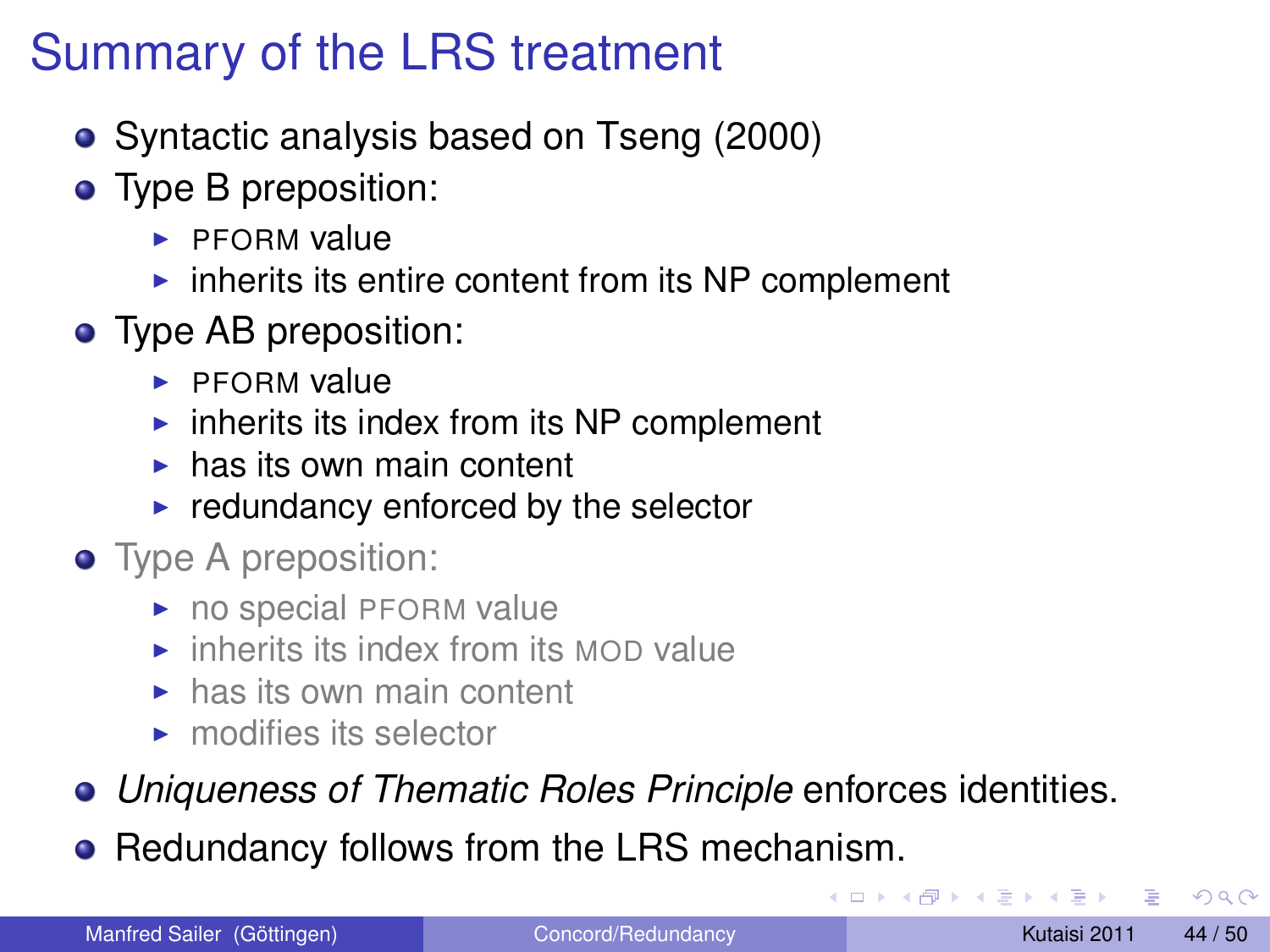## <span id="page-44-0"></span>**[Introduction](#page-1-0) [Selected PPs](#page-5-0)** • [Type of selected PPs](#page-6-0) • [The status of Type AB prepositions](#page-11-0) **•** [Frames and selected prepositions](#page-19-0) [Lexical Resource Semantics \(LRS\)](#page-21-0) • [Background](#page-22-0) • [Concord and contribution in operator combinatorics](#page-26-0) [Lexical semantics in LRS](#page-32-0) [Comparison to frames](#page-34-0) **[LRS Analysis of selected PPs](#page-36-0)** 5 [Summary and discussion: Integrating frames?](#page-44-0)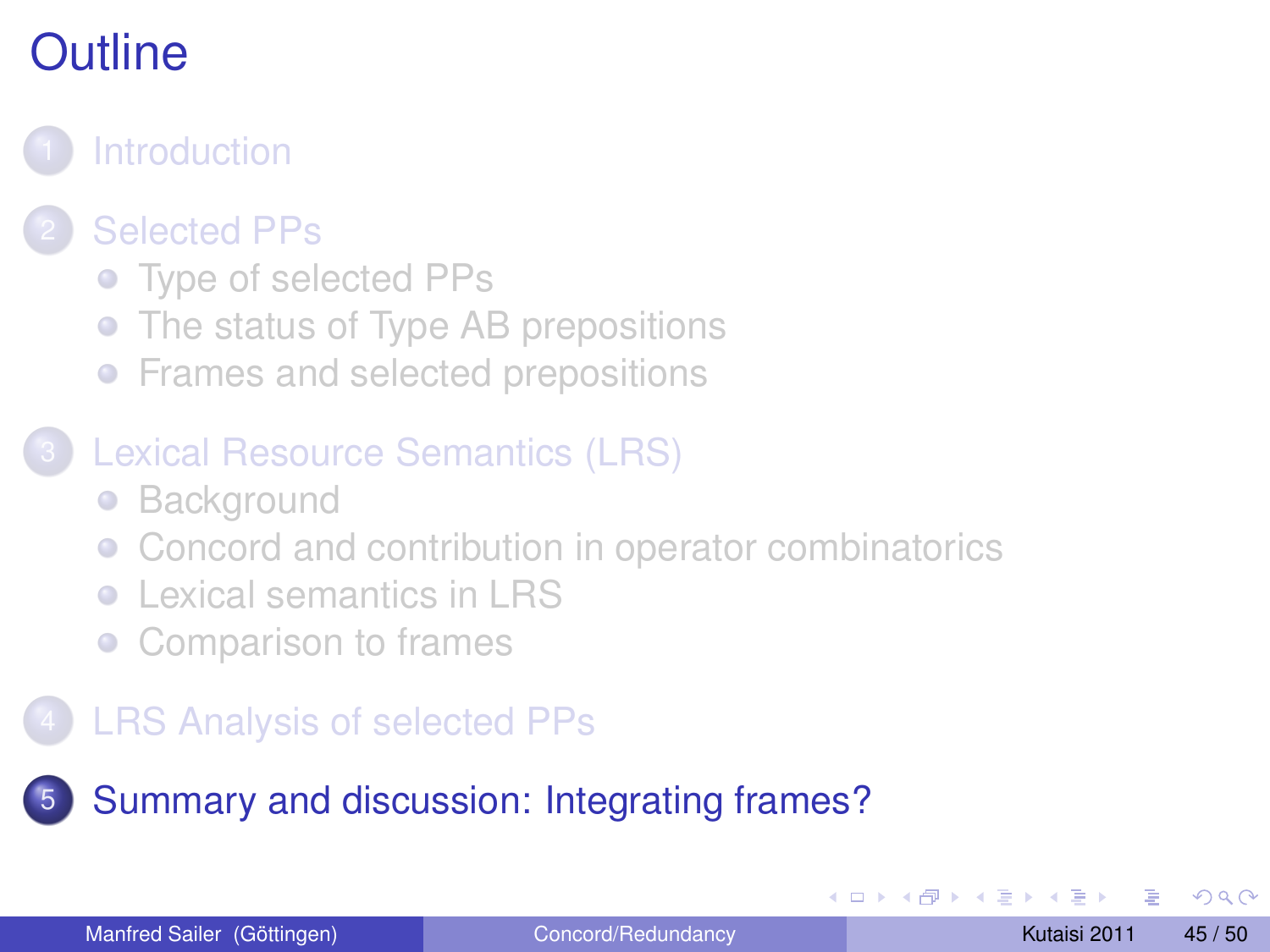#### Double role of frames

- Concept to lexical semantics ("underlying frame")
	- $\blacktriangleright$  Attributes in frames are the conceptual basis for semantic roles
	- $\triangleright$  Formalism: only HPSG-compatible part of the formalism needed.
- Overt dependents to conceptual interpretation:
	- $\blacktriangleright$  Frames provide the information for the intepretation of conceptual shifts, vaguenesses, polysemy, meronymy, . . .
		- (16) Gamerschlag and Petersen (2010)
			- a. Die Melone klingt dumpf. the melon sounds muffled
			- b. Die Melone klingt reif. the melon sounds ripe
	- $\triangleright$  Formalism: relies on properties beyond the HPSG-compatible

 $\Omega$ 

イロト イ押 トイラト イラト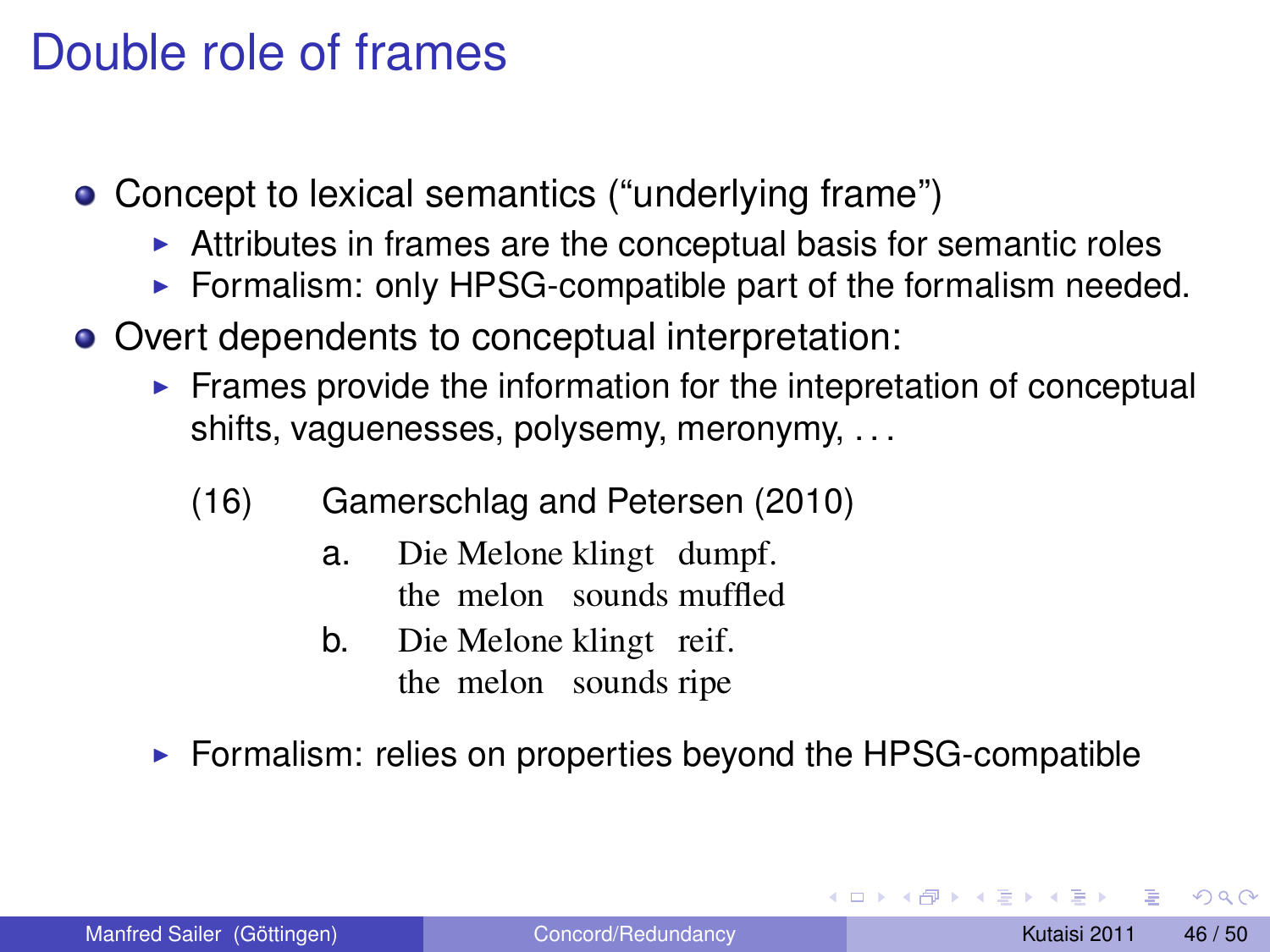## Integrating "underlying frames"

- **•** Integrate FrameNet (Fillmore et al., 2003) or other approach
- Attribute FRAME defined on lexical items (no need for percolation)
- Sort hierarchy for frames (*talk-frame* is a subsort of *communication-frame*)
- Attributes for all possible *frame elements*
- Values for these attributes:
	- $\triangleright$  obligatoriness:

*implicit*: non-overt; *synsem*: to be overtly realized

. . .  $\blacktriangleright$  selectional restrictions?

 $\blacktriangleright$  . . . .

"Underlying frame" contributes conceptual knowledge but does not contribute directly to the truth-conditional interpretation. Needed to allow for differences between "underlying frame" and actual interpretation. K ロ ⊁ K 御 ⊁ K 君 ⊁ K 君 ⊁ … в  $\Omega$ 

Manfred Sailer (Göttingen) [Concord/Redundancy](#page-0-0) Concord/Redundancy Kutaisi 2011 47/50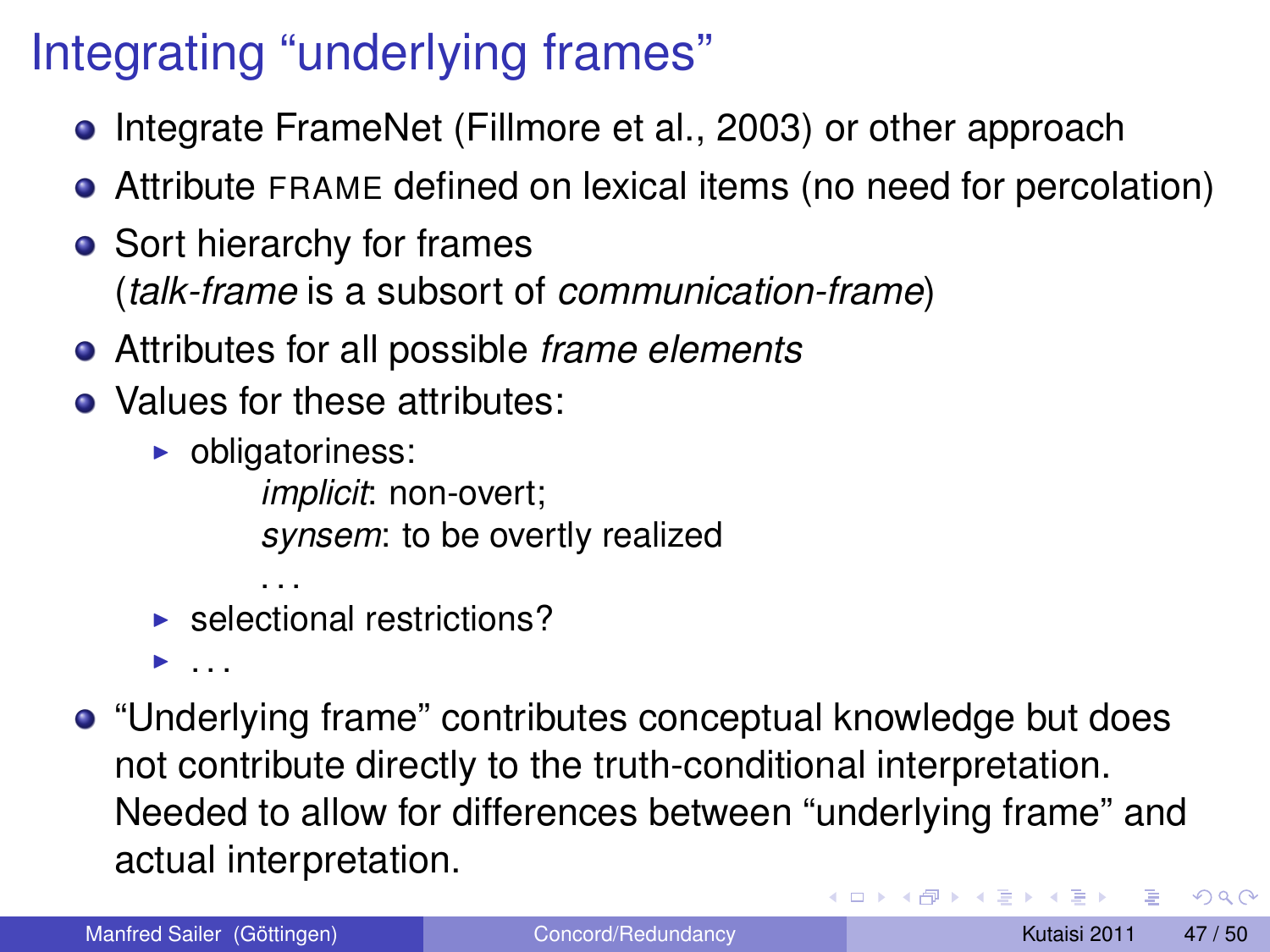## Sketch for *talk*

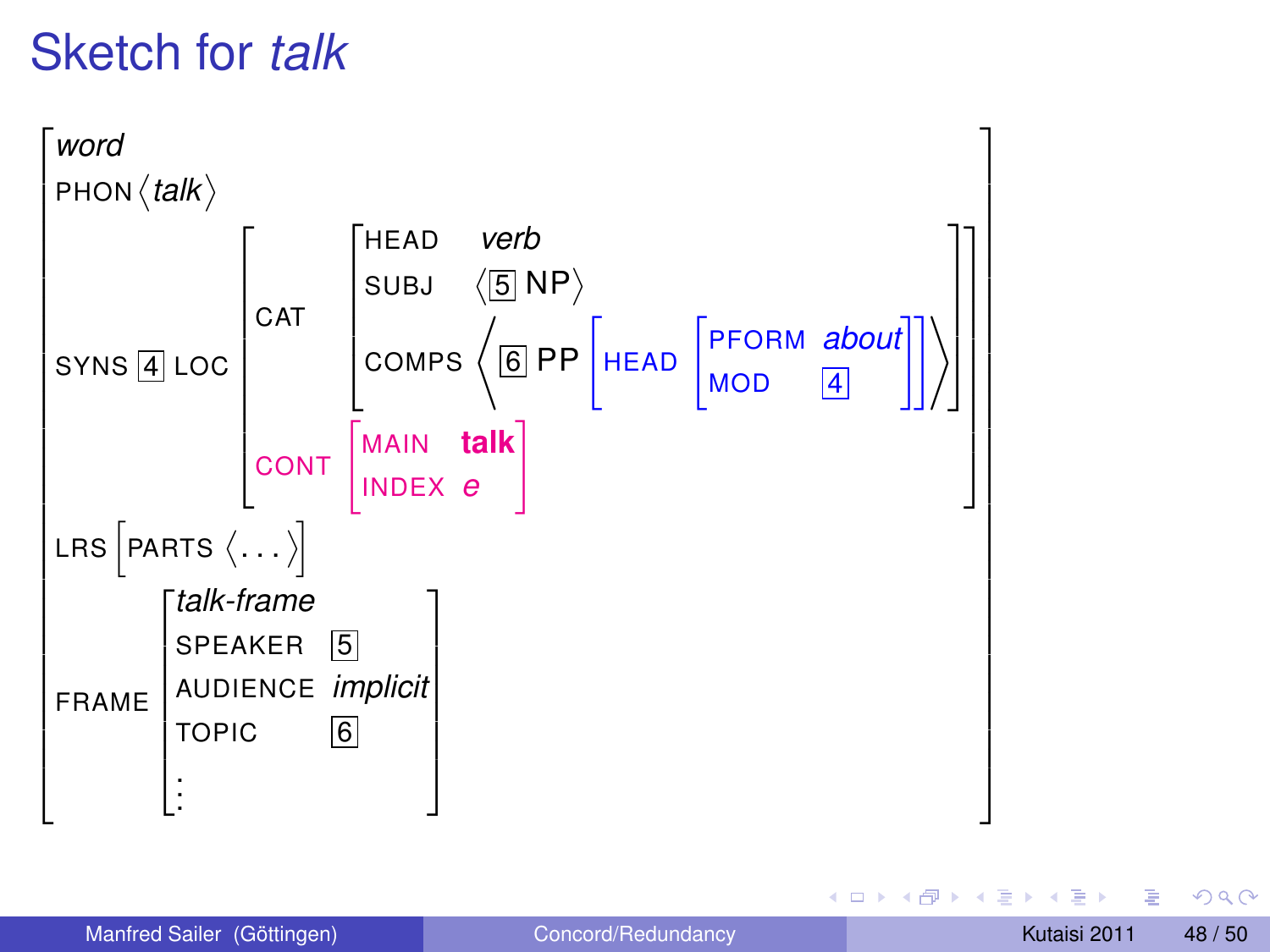## **Summary**

- Redundancy is a standard option in natural language semantic combinatorics, attested in both operator semantics (negation) and in semantic role marking.
- Redundancy can be enforced or forbidden by lexical specifications or well-formedness conditions on semantic representations.
- LRS can handle redundancies and non-redundancies in a natural way.
- Contrastive considerations of a frame semantic system
- Speculation: Possible way to integrate a frame approach into HPSG and to link it to an LRS combinatorics
- Open question: "second role" of frames and grammar?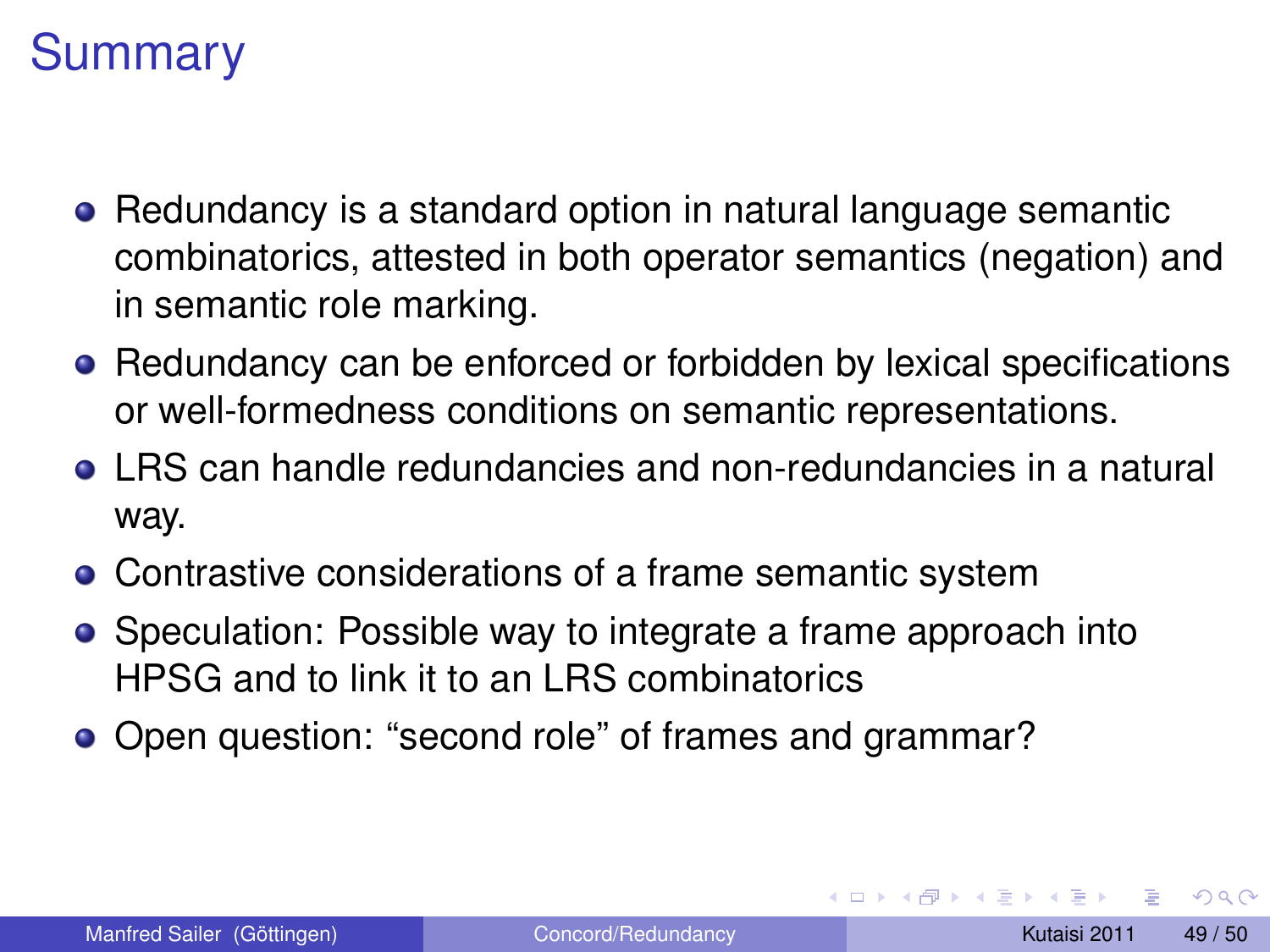# Thank you for your attention!

4 0 8 1  $\leftarrow$   $\leftarrow$   $\leftarrow$  $\sim$ G.  $\sim$  $\sim$  <span id="page-49-0"></span> $QQ$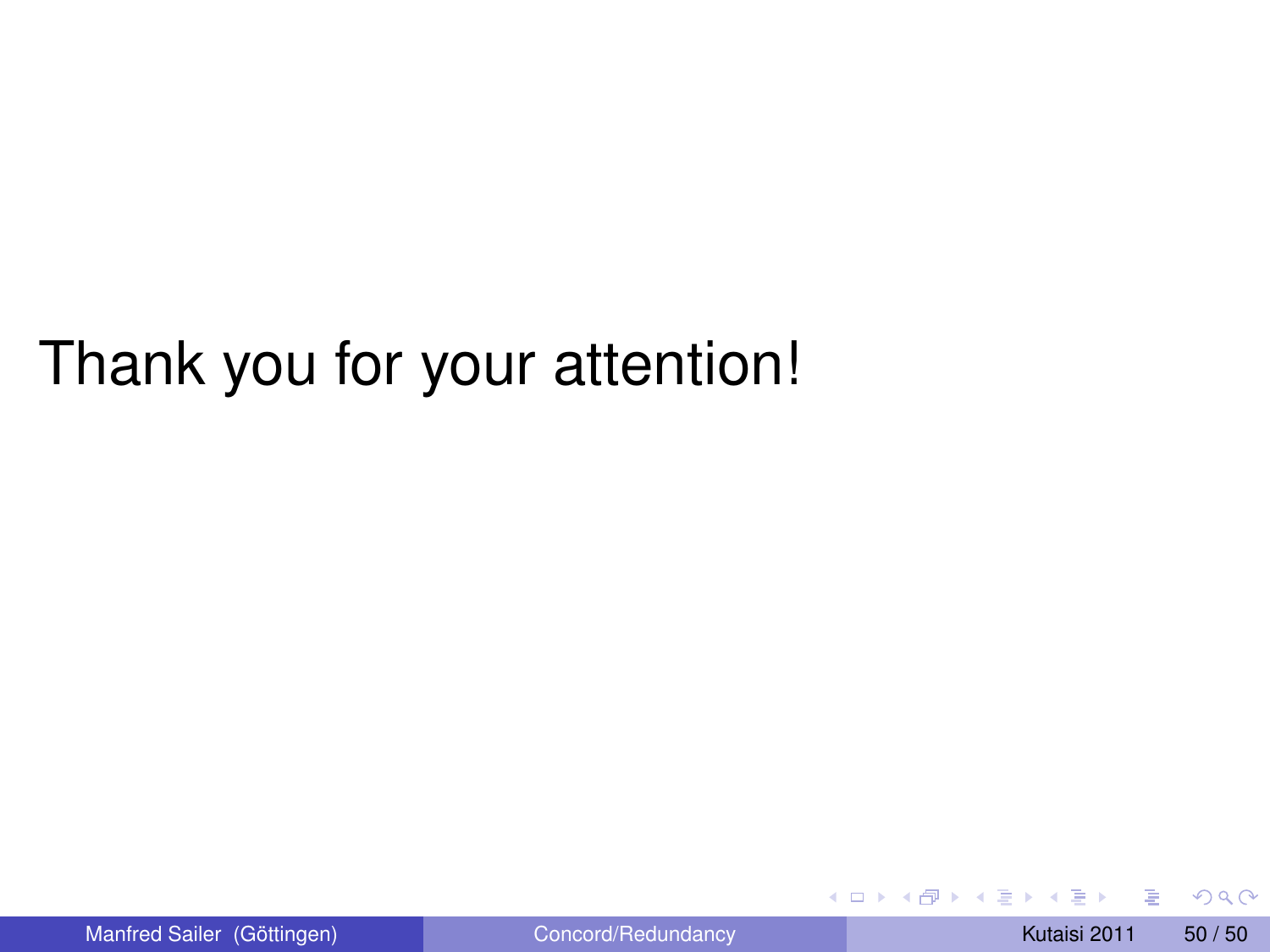#### **References**

- Copestake, Ann, Flickinger, Dan, Malouf, Robert, Riehemann, Susanne, and Sag, Ivan (1995). Translation Using Minimal Recursion Semantics. In *Proceedings of The Sixth International Conference on Theoretical and Methodological Issues in Machine Translation (TMI-95)*, Leuven.
- Copestake, Ann, Flickinger, Dan, Pollard, Carl, and Sag, Ivan A. (2005). Minimal Recursion Semantics: An Introduction. *Journal of Research on Language and Computation 3*, 281–332.
- Egg, Markus (1998). *Wh*-questions in Underspecified Minimal Recursion Semantics. *Journal of Semantics 15*, 37–82.
- Egg, Markus (2002). Semantic Construction for Reinterpretation Phenomena. *Linguistics 40*, 579–609.
- Fillmore, Charles J., Johnson, Christopher R., and Petruck, Miriam R.L. (2003). Background to Framenet. *International Journal of Lexicography 16*(3), 235–250.
- Frank, Anette and Reyle, Uwe (1995). Principle Based Semantics for HPSG. In *Proceedings of the Seventh Conference of the European Chapter of the Association for Computational Linguistics*, pp. 9–16. Association for Computational Linguistics.

Gamerschlag, Thomas and Petersen, Wiebke (2010). Talking about Melons. An Analysis of Inferential Evidentials as Dimensional Shifts. Slides to a presentation at the *Journées Sémantique et Modélisation 2010*, Nan[cy.](#page-49-0) **Sing**  $QQ$ 

<span id="page-50-0"></span>Manfred Sailer (Göttingen) [Concord/Redundancy](#page-0-0) Kutaisi 2011 50 / 50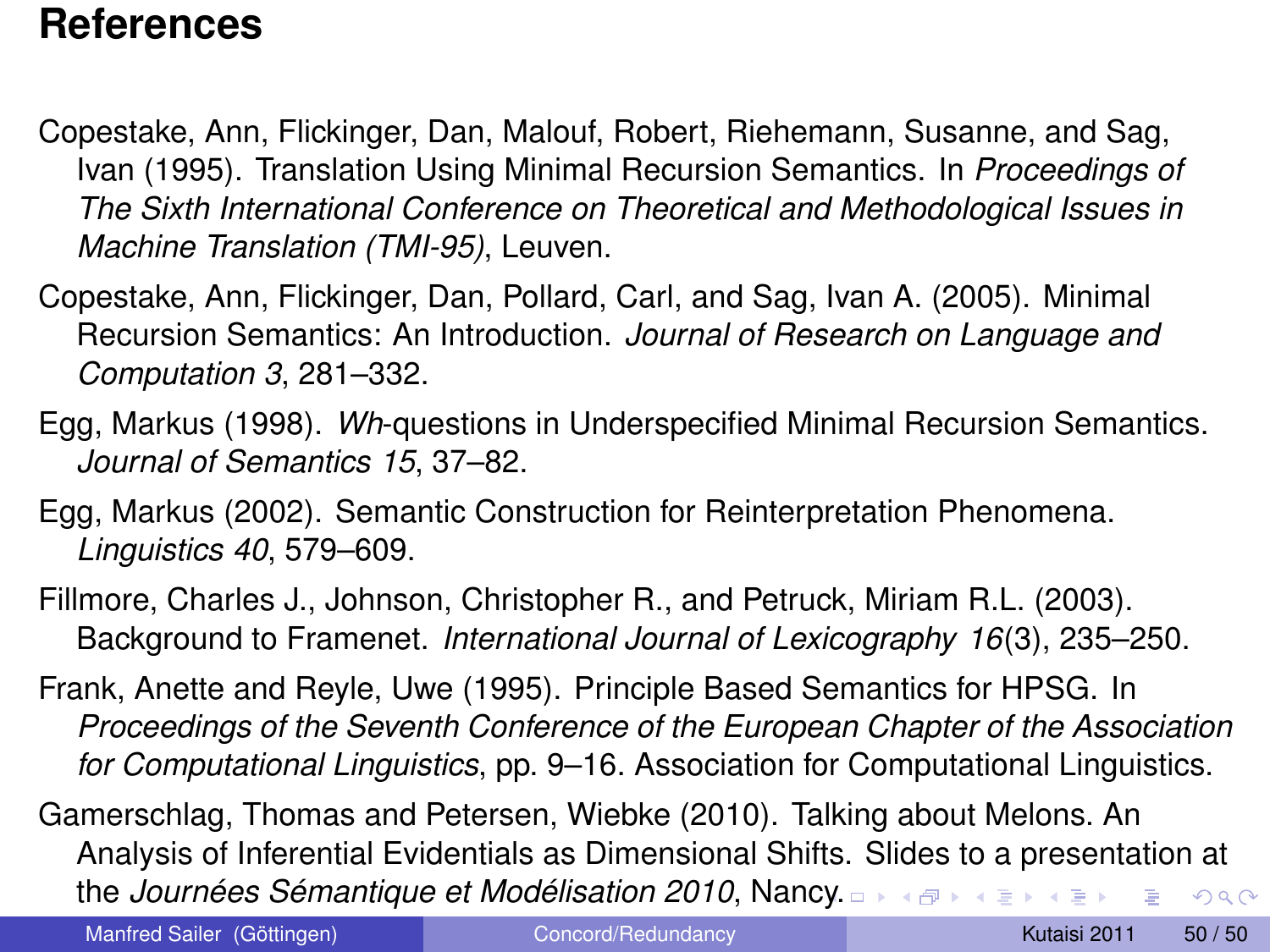- Günther, Hartmut (1986). Wortbildung, Syntax, *be*-Verben und das Lexikon. *Beiträge zur Geschichte der deutschen Sprache und Literatur (PBE) 109*, 179–201.
- Kallmeyer, Laura and Romero, Maribel (2008). Scope and Situation Binding in LTAG Using Semantic Unification. *Research on Language and Computation 6*(1), 3–52.
- Pereltsvaig, Asya (1999a). Cognate Objects in Russian. Is the Notion "Cognate" Relevant for Syntax? *Canadian Journal of Linguistics 44*(3), 267–291.
- Pereltsvaig, Asya (1999b). Two Classes of Cognate Objects. In K. Shahin, S. Blake, and E.-S. Kim (Eds.), *The Proceedings of the WCCFL XVII*, Stanford, pp. 537–551. CSLI.
- Pereltsvaig, Asya (2002). Cognate Objects in Modern and Biblical Hebrew. In J. Ouhalla and U. Shlonsky (Eds.), *Themes and Issues in Arabic and Hebrew*, pp. 107–136. Dordrecht: Kluwer.
- Petersen, Wiebke (2007). Representation of Concepts as Frames. *The Baltic International Yearbook of Cognition, Logic and Communication 2*, 151–170.
- Pinkal, Manfred (1996). Radical Underspecification. In P. Dekker and M. Stokhof (Eds.), *Proceedings of the Tenth Amsterdam Colloquium*, pp. 587 – 606. ILLC/Department of Philosophy, University of Amsterdam.
- Pollard, Carl and Sag, Ivan A. (1994). *Head-Driven Phrase Structure Grammar*. Chicago and London: University of Chicago Press.
- Real-Puigdollars, Cristina (2008). The Nature of Cognate Objects. A Syntactic **Approach. In Proceedings of ConSOLE XVI, pp. 157[–17](#page-50-0)[8.](#page-52-0)**  $\longleftrightarrow$

Manfred Sailer (Göttingen) [Concord/Redundancy](#page-0-0) Concord Returns Nutaisi 2011 50 / 50